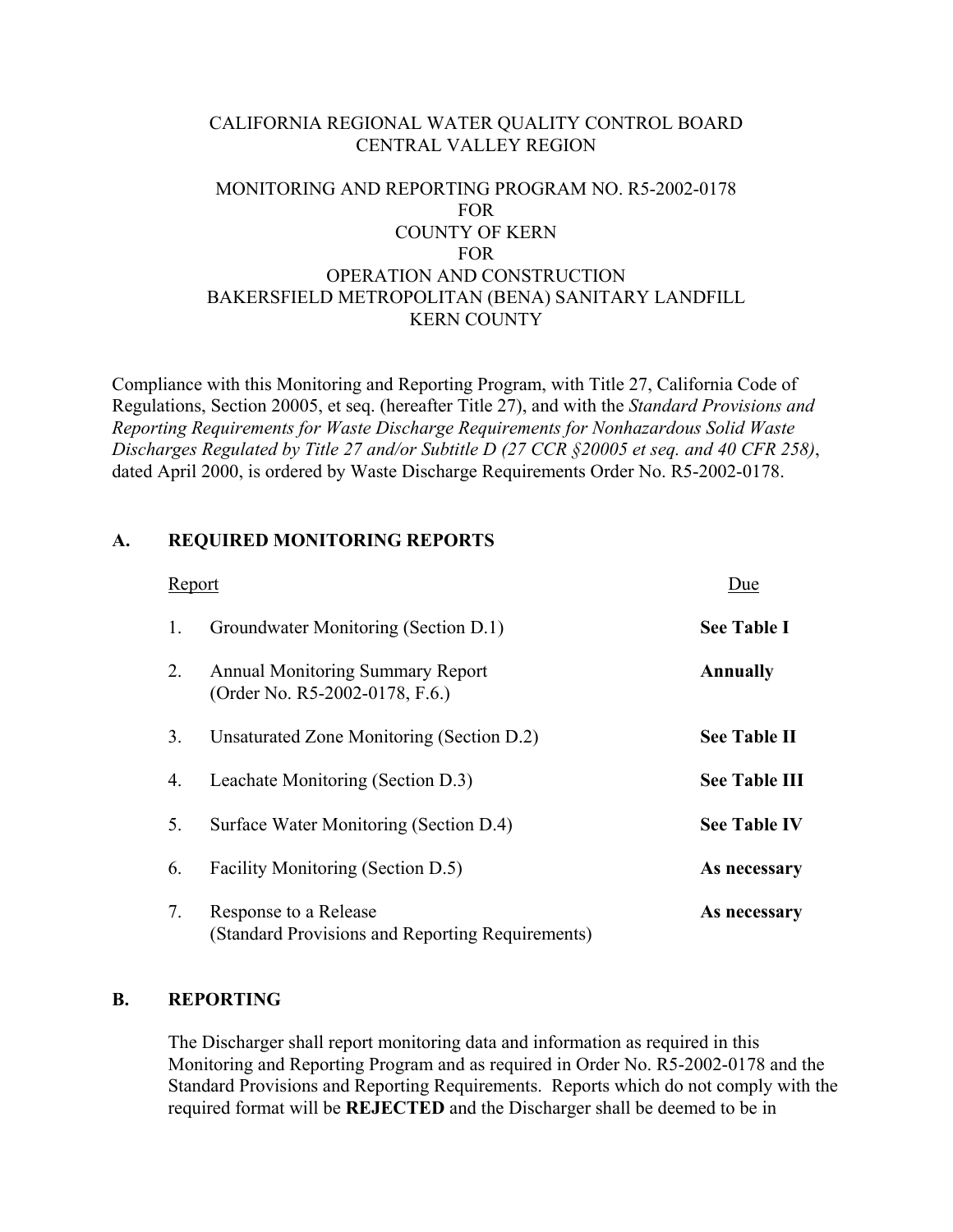noncompliance with the waste discharge requirements. In reporting the monitoring data required by this program, the Discharger shall arrange the data in tabular form so that the date, the constituents, the concentrations, and the units are readily discernible. The data shall be summarized in such a manner so as to illustrate clearly the compliance with waste discharge requirements or the lack thereof. Data shall also be submitted in a digital format acceptable to the Executive Officer.

Each monitoring report shall include a compliance evaluation summary as specified in F. Reporting Requirements, of Order No. R5-2002-0178.

Field and laboratory tests shall be reported in each monitoring report. Monthly, quarterly, semiannual, and annual monitoring reports shall be submitted to the Regional Board in accordance with the following schedule for the calendar period in which samples were taken or observations made.

| Sampling         | Reporting        | Reporting         | Report                 |
|------------------|------------------|-------------------|------------------------|
| <b>Frequency</b> | <b>Frequency</b> | Periods End       | Date Due               |
| Monthly          | Quarterly        | Last Day of Month | by Semiannual Schedule |
| Quarterly        | Quarterly        | 31 March          | 31 August              |
|                  |                  | 30 June           | 31 August              |
|                  |                  | 30 September      | 28 February            |
|                  |                  | 31 December       | 28 February            |
| Semiannually     | Semiannually     | 30 June           | 31 August              |
|                  |                  | 31 December       | 28 February            |
| Annually         | Annually         | 31 December       | 30 April               |

The Discharger shall submit an **Annual Monitoring Summary Report** to the Regional Board covering the previous monitoring year. The annual report shall contain the information specified in F. Reporting Requirements, of Order No. R5-2002-0178, and a discussion of compliance with the waste discharge requirements and the Water Quality Protection Standard.

The results of **all monitoring** conducted at the site shall reported to the Regional Board in accordance with the reporting schedule above for the calendar period in which samples were taken or observations made.

# **C. WATER QUALITY PROTECTION STANDARD AND COMPLIANCE PERIOD**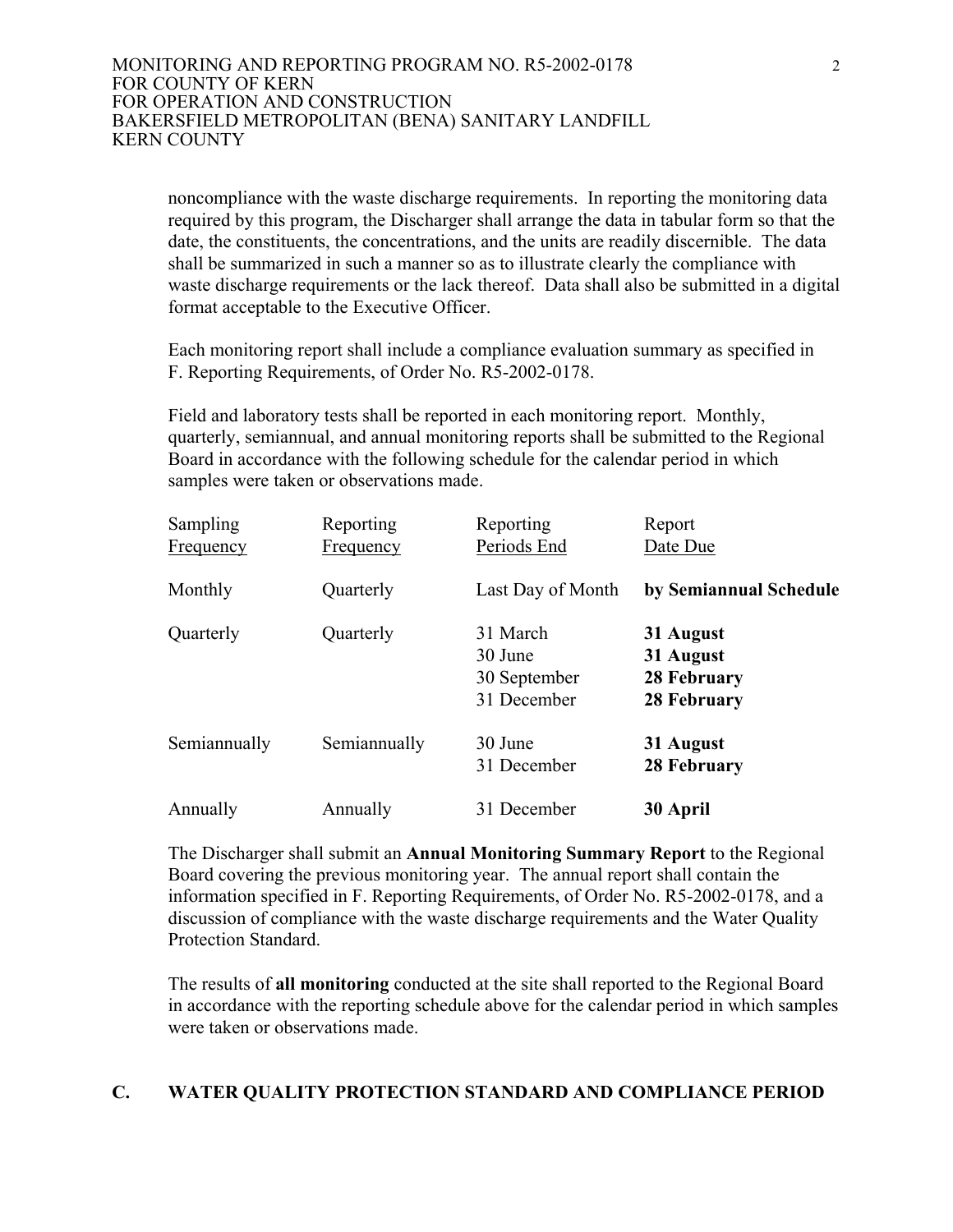## **1. Water Quality Protection Standard Report**

For each waste management unit (Unit), the Water Quality Protection Standard shall consist of all constituents of concern, the concentration limit for each constituent of concern, the point of compliance, and all water quality monitoring points. The Executive Officer shall review and approve the Water Quality Protection Standard, or any modification thereto, for each monitored medium.

The report shall:

- a. Identify **all distinct bodies of surface and ground water** that could be affected in the event of a release from a Unit or portion of a Unit. This list shall include at least the uppermost aquifer and any permanent or ephemeral zones of perched groundwater underlying the facility.
- b. Include a map showing the monitoring points and background monitoring points for the surface water monitoring program, groundwater monitoring program, and the unsaturated zone monitoring program. The map shall include the point of compliance in accordance with §20405 of Title 27.
- c. Evaluate the perennial direction(s) of groundwater movement within the uppermost groundwater zone(s).

If subsequent sampling of the background monitoring point(s) indicates significant water quality changes due to either seasonal fluctuations or other reasons unrelated to waste management activities at the site, the Discharger may request modification of the Water Quality Protection Standard.

# **2. Constituents of Concern**

The constituents of concern include all the waste constituents, their reaction products, and hazardous constituents that are reasonably expected to be in or derived from waste contained in the Unit. The constituents of concern for all Units at the facility are those listed in Tables I through IV for the specified monitored medium, and Table VI. The Discharger shall monitor all constituents of concern every five years, or more frequently as required in accordance with a Corrective Action Program.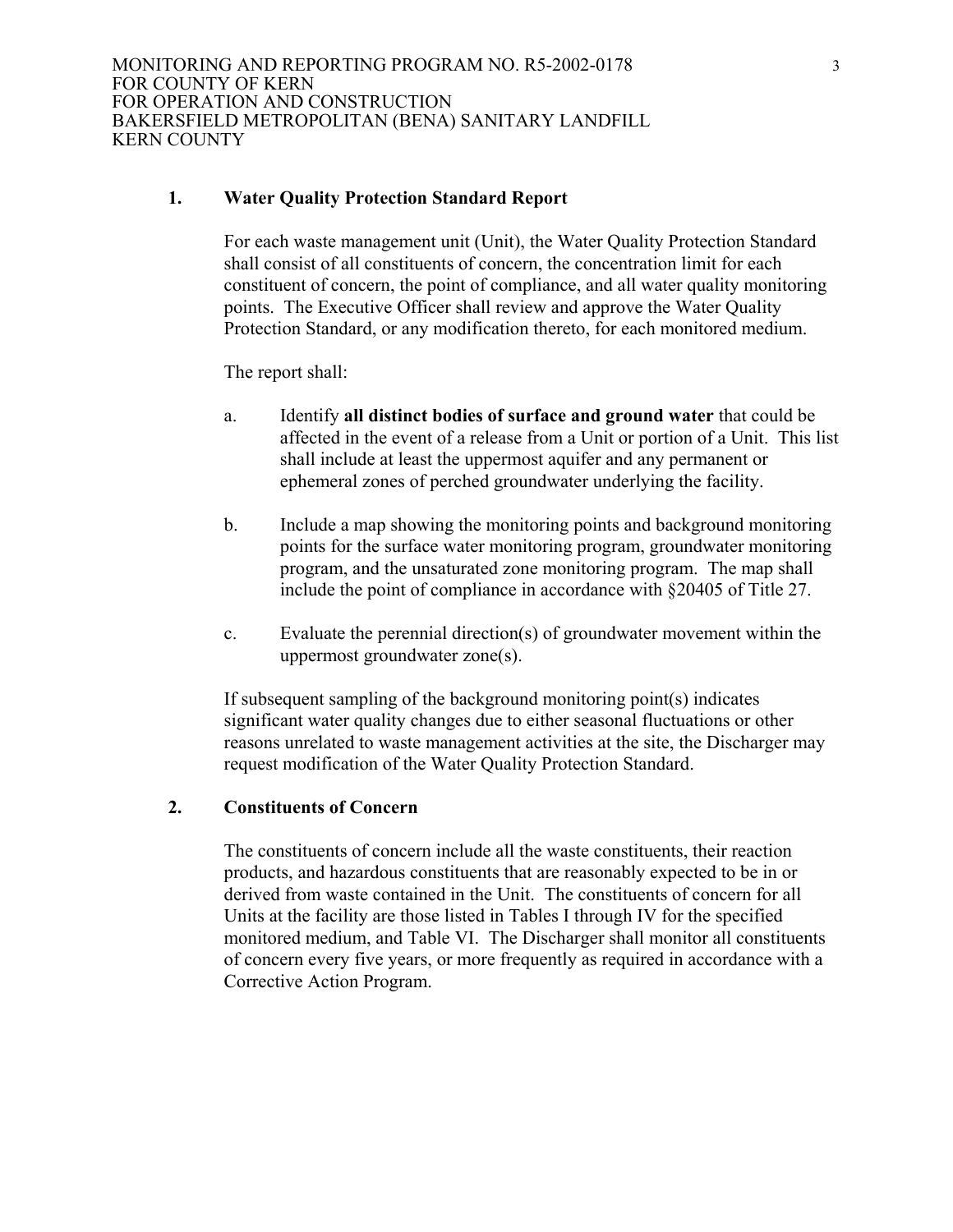## **a. Monitoring Parameters**

Monitoring parameters are constituents of concern that are the waste constituents, reaction products, hazardous constituents, and physical parameters that provide a reliable indication of a release from a Unit. The monitoring parameters for all Units are those listed in Tables I through V for the specified monitored medium.

## **3. Concentration Limits**

For a naturally occurring constituent of concern, the concentration limit for each constituent of concern shall be determined as follows:

- a. By calculation in accordance with a statistical method pursuant to  $\S 20415$ of Title 27; or
- b. By an alternate statistical method acceptable to the Executive Officer in accordance with §20415 of Title 27.
- c. Intra-well comparison methods shall be used at all compliance wells for all monitoring parameters that are subject to data analysis under this order.
- d. Initially, for each given monitoring parameter at a given monitoring well, the proposed background data set shall consist of all validated data from that compliance well for the previous sixteen monitoring events. Every two years, following the adoption of this Monitoring and Reporting Program, as part of the annual monitoring summary report [see 27CCR  $\S20415(e)(14)$ ], the Discharger shall add the newer data to the background data set for each well after validating (via a method approved by the Executive Officer) that the new data does not contain data indicating a statistically significant increase over the existing background data. The Discharger shall validate the proposed intra-well background data set as follows for each well (initially) or, subsequently, at a new well. The Discharger shall report the validated or updated background data set, for each well in the next scheduled monitoring report.
- e. For monitoring wells at Phase 2A, concentration limits shall be established using data collected prior to waste placement. The background data set shall be updated once sixteen monitoring events have occurred in accordance with 3.d above, and every two years subsequently.
- f. The initial background concentrations established for the Phase 1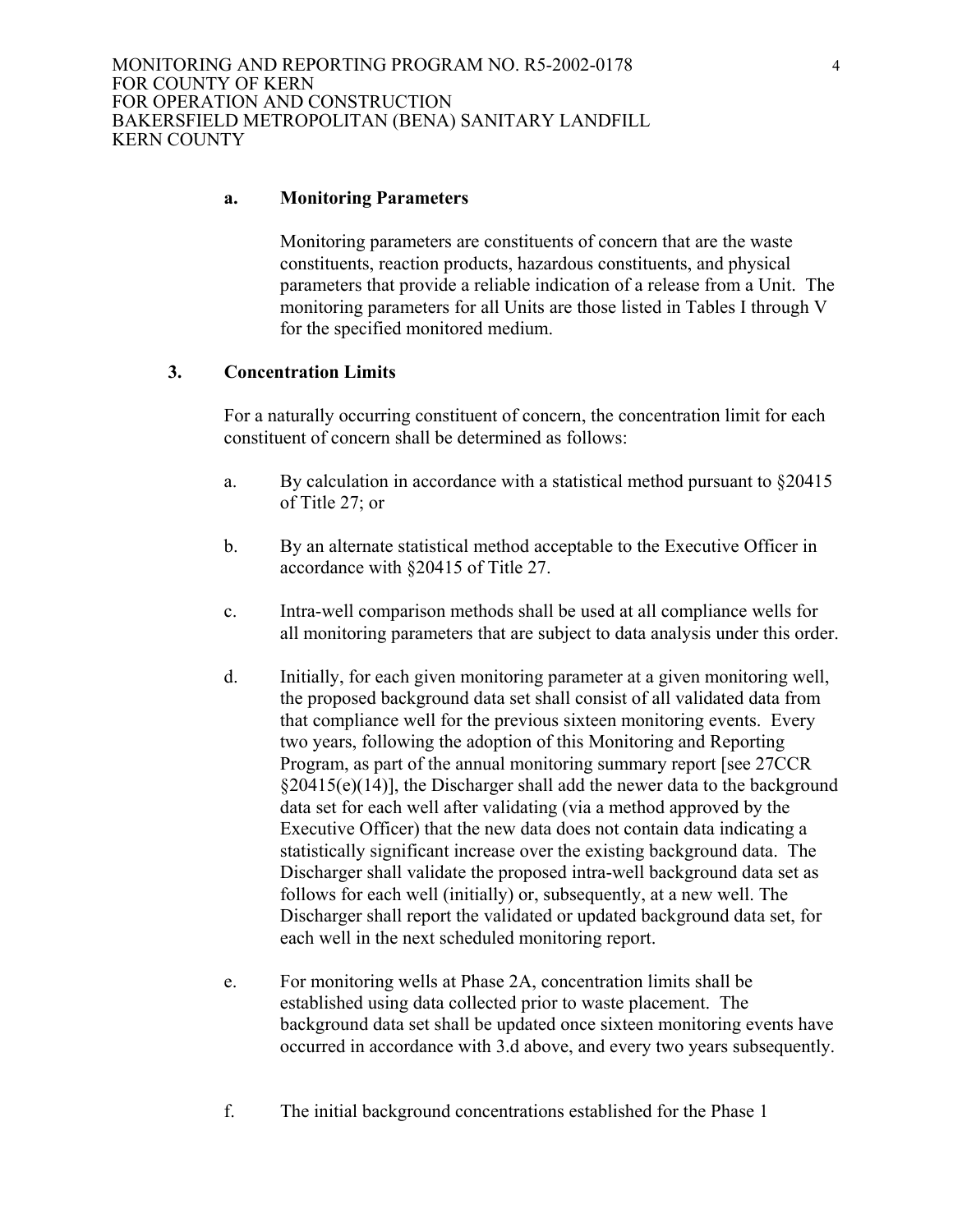monitoring wells are contained in Table VII.

## **4. Point of Compliance**

The point of compliance for the water standard at each Unit is a vertical surface located at the hydraulically downgradient limit of the Unit that extends through the uppermost aquifer underlying the Unit.

# **5. Compliance Period**

The compliance period for each Unit shall be the number of years equal to the active life of the Unit plus the closure period. The compliance period is the minimum period during which the Discharger shall conduct a water quality monitoring program subsequent to a release from the Unit. The compliance period shall begin anew each time the Discharger initiates an evaluation monitoring program.

## **D. MONITORING**

The Discharger shall comply with the detection monitoring program provisions of Title 27 for groundwater, surface water, and the unsaturated zone, in accordance with Detection Monitoring Specification E.4 and E.6 of Waste Discharge Requirements, Order No. R5-2002-0178. The detection monitoring system for a new facility or a new Unit shall be installed, operational, and, except for vadose zone monitoring devices, one year of monitoring data collected prior to the discharge of wastes. Vadose zone monitoring devices shall be sampled at least once prior to the discharge of wastes. All monitoring shall be conducted in accordance with a Sample Collection and Analysis Plan, which includes quality assurance/quality control standards, that is acceptable to the Executive Officer.

All point of compliance monitoring wells established for the detection monitoring program shall constitute the monitoring points for the groundwater Water Quality Protection Standard. All detection monitoring program groundwater monitoring wells, unsaturated zone monitoring devices, leachate, and surface water monitoring points shall be sampled and analyzed for monitoring parameters and constituents of concern as indicated and listed in Tables I through IV.

Method detection limits and practical quantitation limits shall be reported. All peaks shall be reported, including those which cannot be quantified and/or specifically identified. Metals shall be analyzed in accordance with the methods listed in Table VI.

The Discharger may, with the approval of the Executive Officer, use alternative analytical test methods, including new USEPA approved methods, provided the methods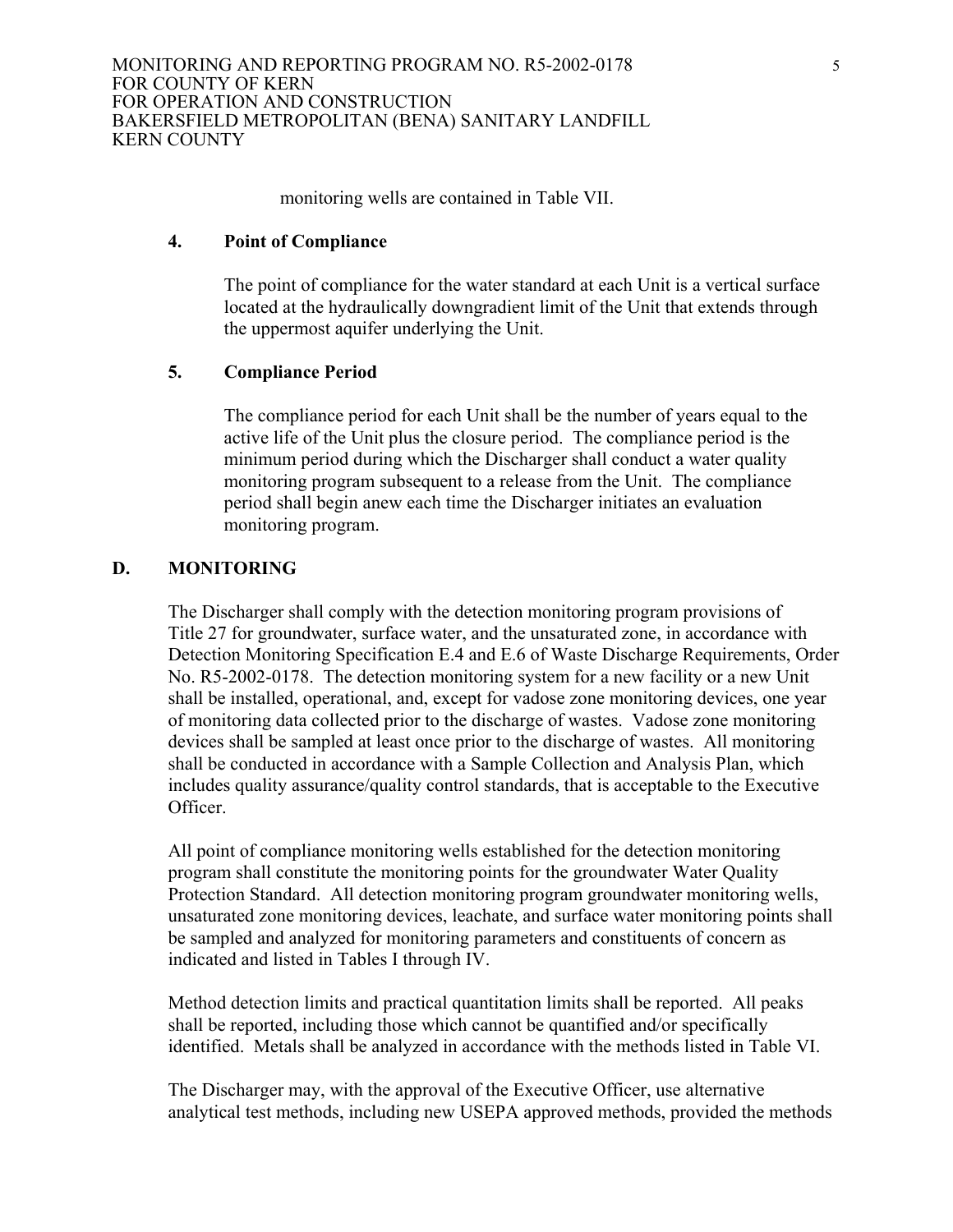have method detection limits equal to or lower than the analytical methods specified in this Monitoring and Reporting Program.

## **1. Groundwater**

The Discharger shall install and operate a groundwater detection monitoring system that complies with the applicable provisions of §20415 and §20420 of Title 27 in accordance with a Detection Monitoring Program approved by the Executive Officer. The Discharger shall collect, preserve, and transport groundwater samples in accordance with the approved Sample Collection and Analysis Plan.

The Discharger shall determine the groundwater flow rate and direction in the uppermost aquifer and in any zones of perched water and in any additional zone of saturation monitored pursuant to this Monitoring and Reporting Program, and report the results semiannually, including the times of highest and lowest elevations of the water levels in the wells.

Hydrographs of each well shall be submitted showing the elevation of groundwater with respect to the elevations of the top and bottom of the screened interval and the elevation of the pump intake. Hydrographs of each well shall be prepared quarterly and submitted annually.

Groundwater samples shall be collected from the point-of-compliance wells, background wells, and any additional wells added as part of the approved groundwater monitoring system. Samples shall be collected and analyzed for the monitoring parameters in accordance with the methods and frequency specified in Table I.

The monitoring parameters shall also be evaluated each reporting period with regards to the cation/anion balance, and the results shall be graphically presented using a Stiff diagram, a Piper graph, or a Schoeller plot. Samples for the constituents of concern specified in Table I shall be collected and analyzed in accordance with the methods listed in Table VI every five years.

## **2. Unsaturated Zone Monitoring**

The Discharger shall install and operate an unsaturated zone detection monitoring system that complies with the applicable provisions of §20415 and §20420 of

Title 27 in accordance with a detection monitoring plan approved by the Executive Officer. The Discharger shall collect, preserve, and transport samples in accordance with the quality assurance/quality control standards contained in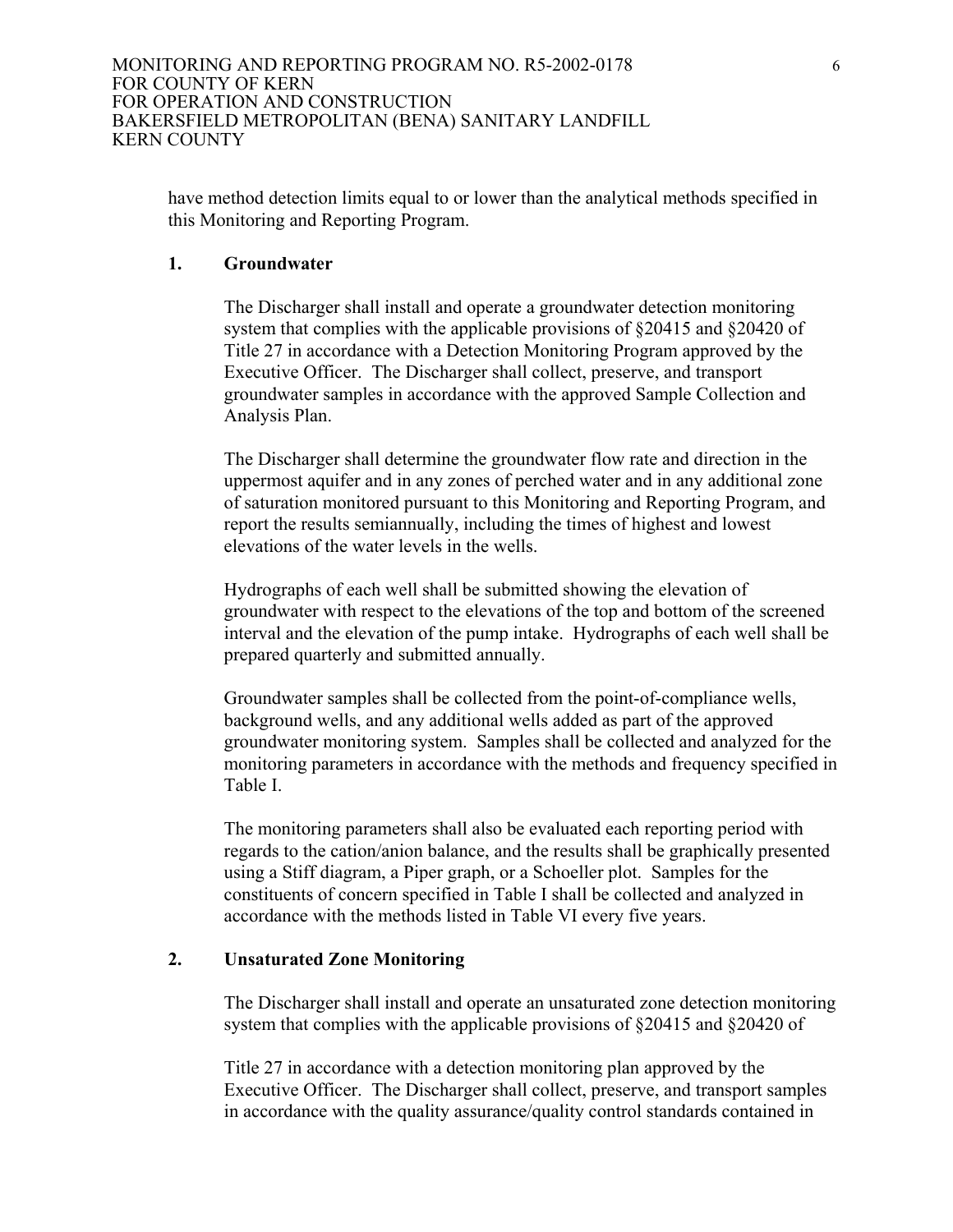the approved Sample Collection and Analysis Plan.

Unsaturated zone samples shall be collected from the monitoring devices and background monitoring devices of the approved unsaturated zone monitoring system. The collected samples shall be analyzed for the listed constituents in accordance with the methods and frequency specified in Table II. All monitoring parameters shall be graphed so as to show historical trends at each monitoring point. Samples for the constituents of concern specified in Table II shall be collected and analyzed in accordance with the methods listed in Table VI every five years.

The pan lysimeters shall be checked quarterly for liquid and monitoring shall also include the total volume of liquid removed from the system. Unsaturated zone monitoring reports shall be included with the corresponding semiannual groundwater monitoring and shall include an evaluation of potential impacts of the facility on the unsaturated zone and compliance with the Water Quality Protection Standard.

## **3. Leachate Monitoring**

All Unit leachate collection and removal system sumps shall be inspected monthly for leachate generation. Upon detection of leachate in a previously dry leachate collection and removal system, leachate shall be sampled **within two days** and analyzed for the constituents listed in Table III. Leachate shall then be sampled and analyzed annually during the fourth quarter thereafter, with a retest during the following second quarter if constituents are detected that have not been previously detected. Leachate samples shall be collected and analyzed for the listed constituents in accordance with the methods and frequency specified in Table III. The constituents of concern list shall include all constituents listed in Table VI. The quantity of leachate pumped from each sump shall be measured and reported monthly as Leachate Flow Rate (in gallons).

Leachate which seeps to the surface from the Unit shall be sampled and analyzed for the constituents listed in Table III upon detection. The quantity of leachate shall be *estimated* and reported as Leachate Flow Rate (in gallons/day).

## **4. Surface Water Monitoring**

The Discharger shall install and operate a surface water detection monitoring system where appropriate that complies with the applicable provisions of  $\S 20415$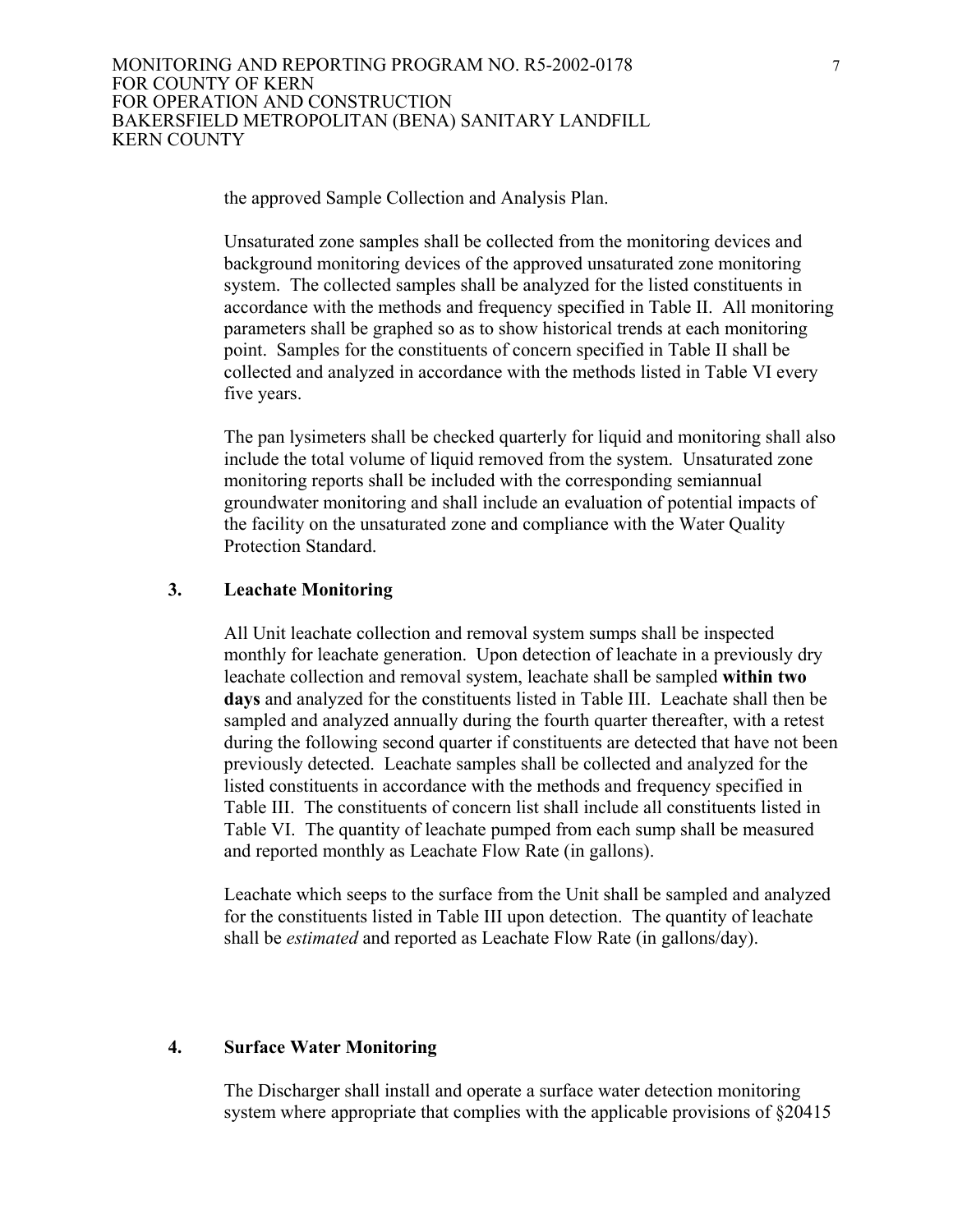> and §20420 of Title 27 and has been approved by the Executive Officer. For all monitoring points and background monitoring points assigned to surface water detection monitoring, samples shall be collected and analyzed for the monitoring parameters in accordance with the methods and frequency specified in Table IV. All surface water monitoring samples shall be collected and analyzed for the constituents of concern specified in Table IV every five years. All monitoring parameters shall be graphed so as to show historical trends at each sample location.

## **5. Facility Monitoring**

## **a. Facility Inspection**

Annually, prior to the anticipated rainy season, but no later than **30 September**, the Discharger shall conduct an inspection of the facility. The inspection shall assess damage to the drainage control system, groundwater monitoring equipment (including wells, etc.), and shall include the Standard Observations contained in section G.4.f. of Order No. R5-2002-0178. Any necessary construction, maintenance, or repairs shall be completed by **31 October**. By **15 November** of each year, the Discharger shall submit an annual report describing the results of the inspection and the repair measures implemented, including photographs of the problem and the repairs.

## **b. Storm Events**

The Discharger shall inspect all precipitation, diversion, and drainage facilities for damage **within 7 days** following *major storm events*. Necessary repairs shall be completed **within 30 days** of the inspection. The Discharger shall report any damage and subsequent repairs within 45 days of completion of the repairs, including photographs of the problem and the repairs.

The Discharger shall implement the above monitoring program on the effective date of this Program.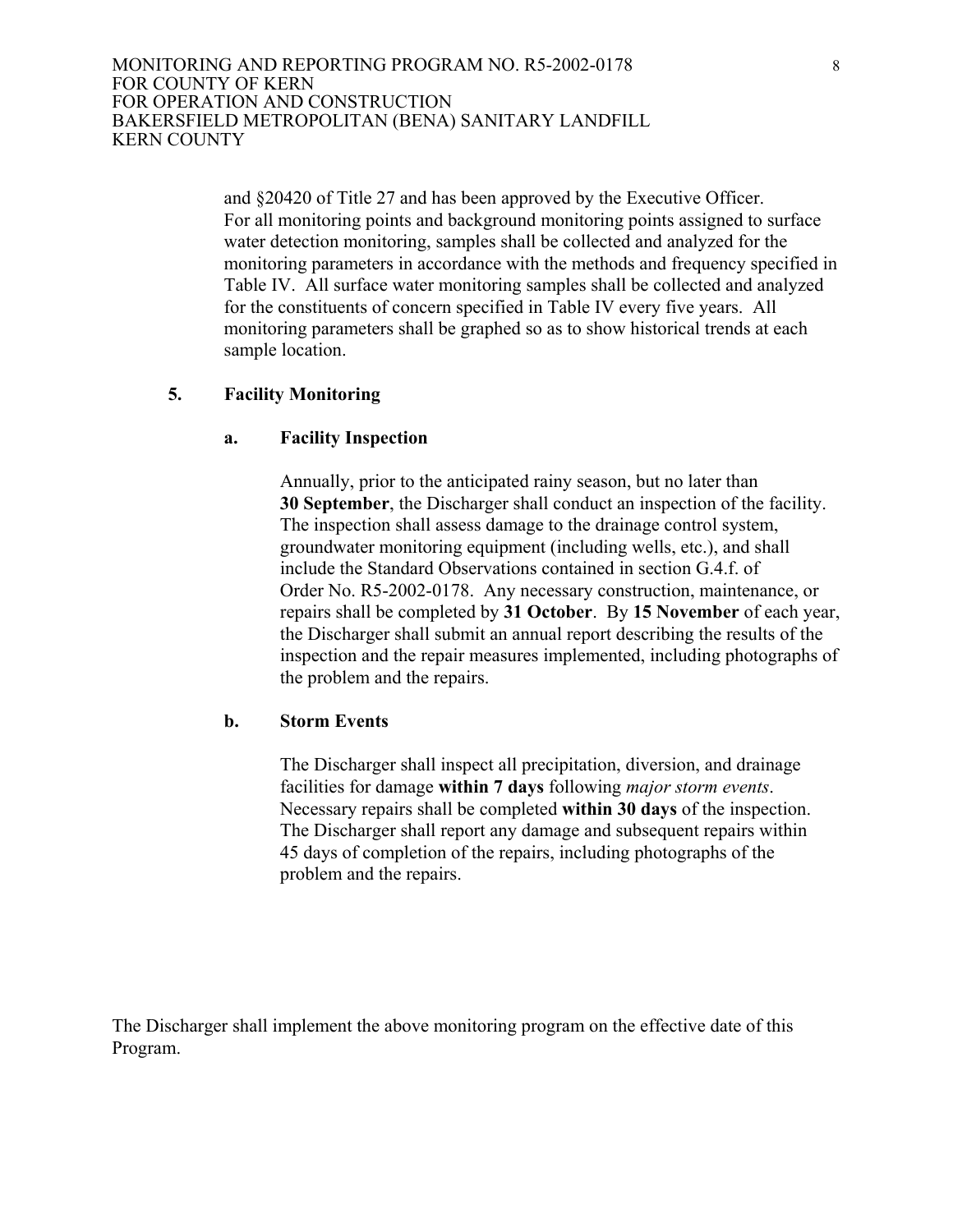Ordered by:

THOMAS R. PINKOS, Acting Executive Officer

 18 Octobert 2002 (Date)

REH:reh/rac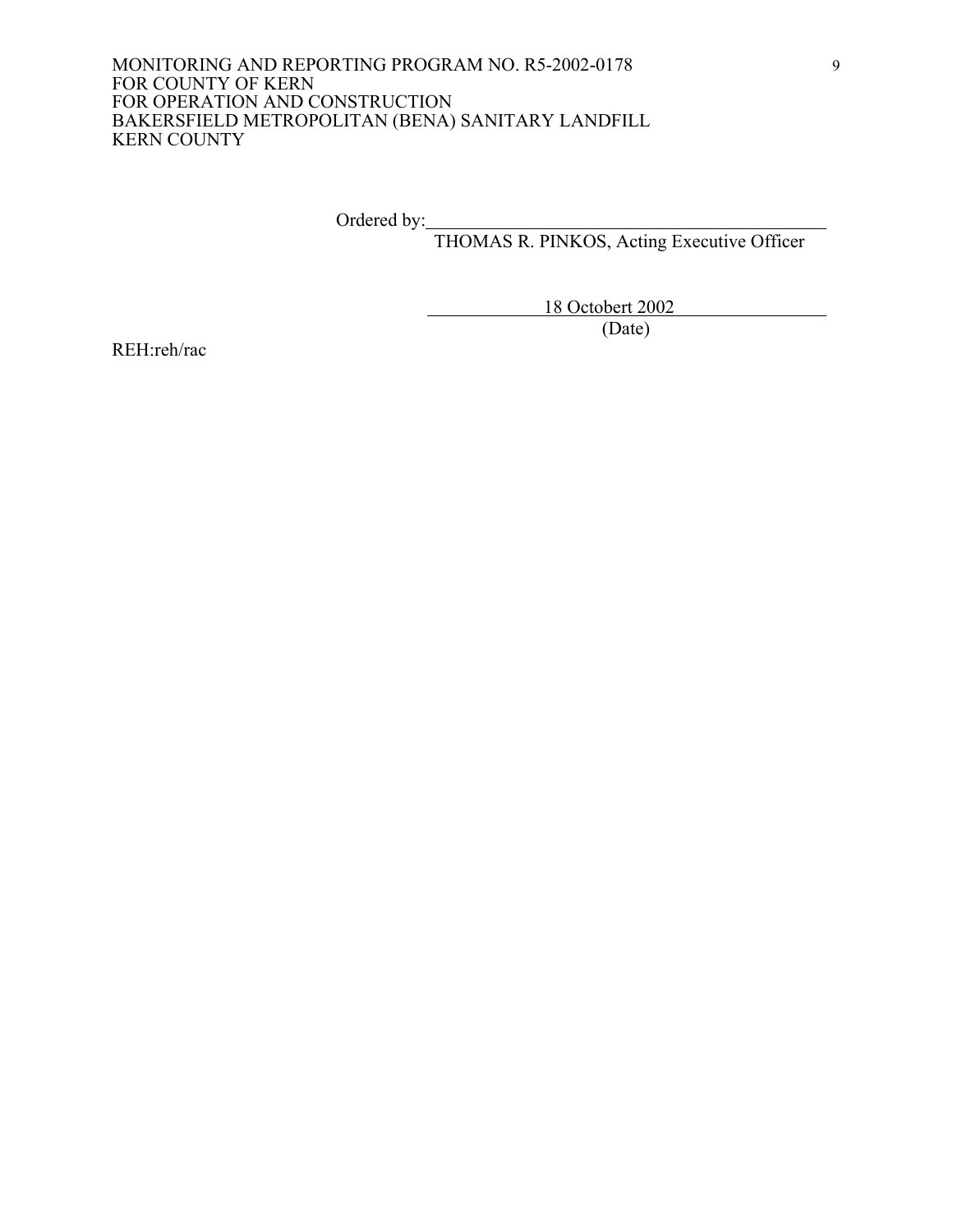## **TABLE I**

## **GROUNDWATER DETECTION MONITORING PROGRAM**

| Parameter                                              | Units                    | <b>Frequency</b> |            |
|--------------------------------------------------------|--------------------------|------------------|------------|
|                                                        |                          | Phase I          | Phase II   |
| <b>Field Parameters</b>                                |                          |                  |            |
| Groundwater Elevation                                  | Ft. & hundredths, M.S.L. | Quarterly        | Quarterly  |
| Temperature                                            | $O_{C}$                  | Quarterly        | Semiannual |
| <b>Electrical Conductivity</b>                         | $\mu$ mhos/cm            | Quarterly        | Semiannual |
| <b>PH</b>                                              | pH units                 | Quarterly        | Semiannual |
| Turbidity                                              | Turbidity units          | Quarterly        | Semiannual |
| <b>Monitoring Parameters</b>                           |                          |                  |            |
| Total Dissolved Solids (TDS)                           | Mg/L                     | Quarterly        | Semiannual |
| Chloride                                               | Mg/L                     | Quarterly        | Semiannual |
| Carbonate                                              | Mg/L                     | Quarterly        | Semiannual |
| Bicarbonate                                            | Mg/L                     | Quarterly        | Semiannual |
| Nitrate - Nitrogen                                     | Mg/L                     | Quarterly        | Semiannual |
| Sulfate                                                | Mg/L                     | Quarterly        | Semiannual |
| Calcium                                                | Mg/L                     | Quarterly        | Semiannual |
| Magnesium                                              | Mg/L                     | Quarterly        | Semiannual |
| Potassium                                              | Mg/L                     | Quarterly        | Semiannual |
| Sodium                                                 | Mg/L                     | Quarterly        | Semiannual |
| <b>Volatile Organic Compounds</b>                      | $\mu$ g/L                | Quarterly        | Semiannual |
| (USEPA Method 8260, see                                |                          |                  |            |
| Table V)                                               |                          |                  |            |
| <b>Constituents of Concern (see Table VI)</b>          |                          |                  |            |
| <b>Total Organic Carbon</b>                            | Mg/L                     | 5 years          | 5 years    |
| Inorganics (dissolved)                                 | Mg/L                     | 5 years          | 5 years    |
| Volatile Organic Compounds                             | $\mu$ g/L                | 5 years          | 5 years    |
| (USEPA Method 8260, extended<br>list)                  |                          |                  |            |
| Semi-Volatile Organic Compounds<br>(USEPA Method 8270) | $\mu$ g/L                | 5 years          | 5 years    |
| Chlorophenoxy Herbicides                               | $\mu$ g/L                | 5 years          | 5 years    |

 $\mu$ g/L 5 years 5 years 5 years

Organophosphorus Compounds (USEPA Method 8141)

(USEPA Method 8150)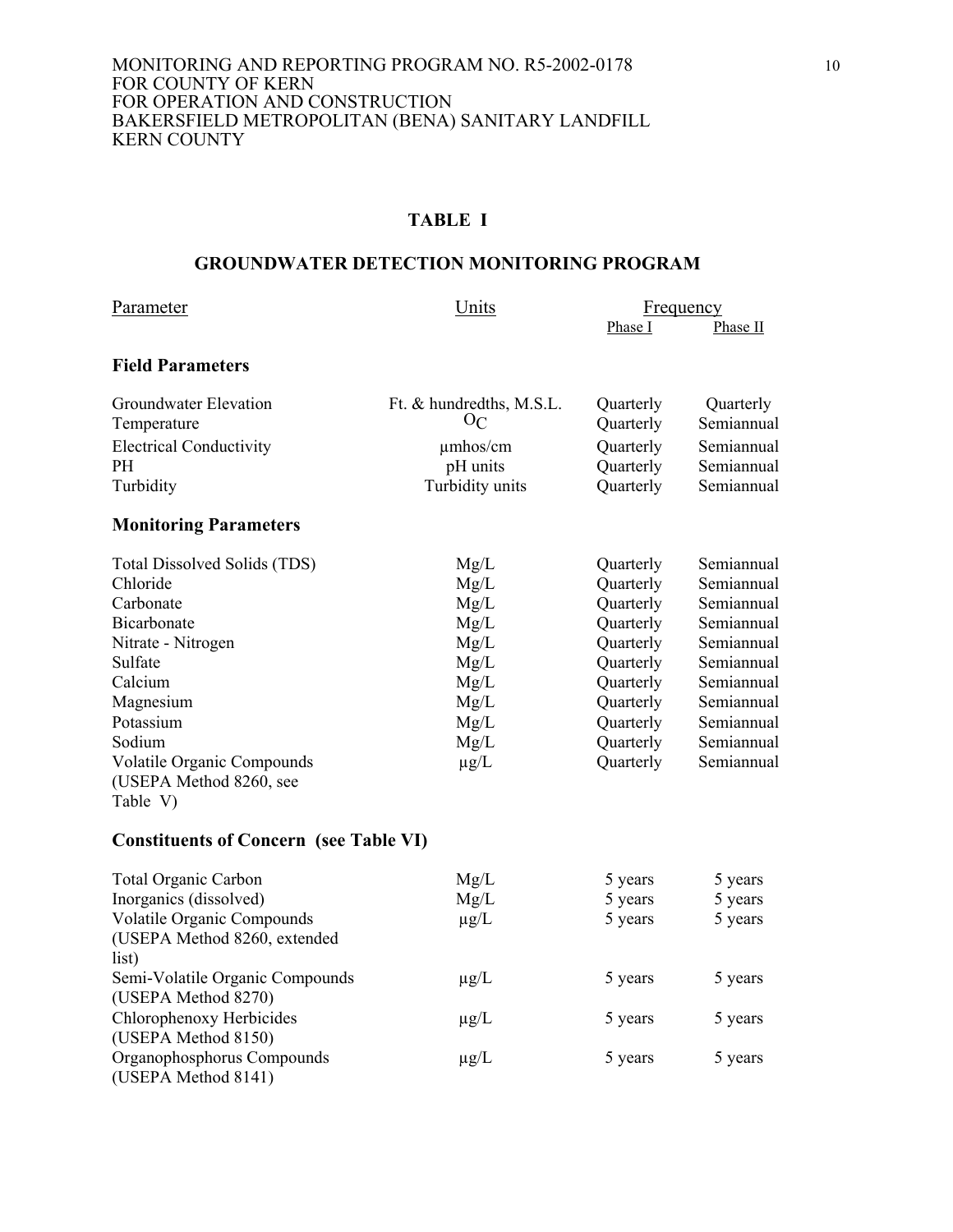## **TABLE II**

## **UNSATURATED ZONE DETECTION MONITORING PROGRAM**

## **SOIL-PORE GAS**

(USEPA Method 8150)

| Parameter                                                                                                                                                                                                              | Units                                                                                     | Frequency                                                                                                                                              |
|------------------------------------------------------------------------------------------------------------------------------------------------------------------------------------------------------------------------|-------------------------------------------------------------------------------------------|--------------------------------------------------------------------------------------------------------------------------------------------------------|
| <b>Monitoring Parameters</b>                                                                                                                                                                                           |                                                                                           |                                                                                                                                                        |
| <b>Volatile Organic Compounds</b><br>(USEPA Method TO-14)                                                                                                                                                              | $\mu$ g/cm <sup>3</sup>                                                                   | Semiannual                                                                                                                                             |
| Methane                                                                                                                                                                                                                | $\frac{0}{0}$                                                                             | Semiannual                                                                                                                                             |
| PAN LYSIMETERS, SUCTION LYSIMETERS AND OTHER VADOSE ZONE<br><b>MONITORING DEVICES</b>                                                                                                                                  |                                                                                           |                                                                                                                                                        |
| Parameter                                                                                                                                                                                                              | Units                                                                                     | Frequency                                                                                                                                              |
| <b>Field Parameters</b>                                                                                                                                                                                                |                                                                                           |                                                                                                                                                        |
| <b>Electrical Conductivity</b><br>pH                                                                                                                                                                                   | $\mu$ mhos/cm<br>pH units                                                                 | Semiannual<br>Semiannual                                                                                                                               |
| <b>Monitoring Parameters</b>                                                                                                                                                                                           |                                                                                           |                                                                                                                                                        |
| Total Dissolved Solids (TDS)<br>Chloride<br>Carbonate<br>Bicarbonate<br>Nitrate - Nitrogen<br>Sulfate<br>Calcium<br>Magnesium<br>Potassium<br>Sodium<br>Volatile Organic Compounds<br>(USEPA Method 8260, see Table V) | mg/L<br>mg/L<br>mg/L<br>mg/L<br>mg/L<br>mg/L<br>mg/L<br>mg/L<br>mg/L<br>mg/L<br>$\mu$ g/L | Semiannual<br>Semiannual<br>Semiannual<br>Semiannual<br>Semiannual<br>Semiannual<br>Semiannual<br>Semiannual<br>Semiannual<br>Semiannual<br>Semiannual |
| <b>Constituents of Concern (see Table VI)</b>                                                                                                                                                                          |                                                                                           |                                                                                                                                                        |
| <b>Total Organic Carbon</b><br>Inorganics (dissolved)<br>Volatile Organic Compounds<br>(USEPA Method 8260, extended list)<br>Semi-Volatile Organic Compounds<br>(USEPA Method 8270)                                    | mg/L<br>mg/L<br>$\mu g/L$<br>$\mu$ g/L                                                    | 5 years<br>5 years<br>5 years<br>5 years                                                                                                               |
| Chlorophenoxy Herbicides                                                                                                                                                                                               | $\mu$ g/L                                                                                 | 5 years                                                                                                                                                |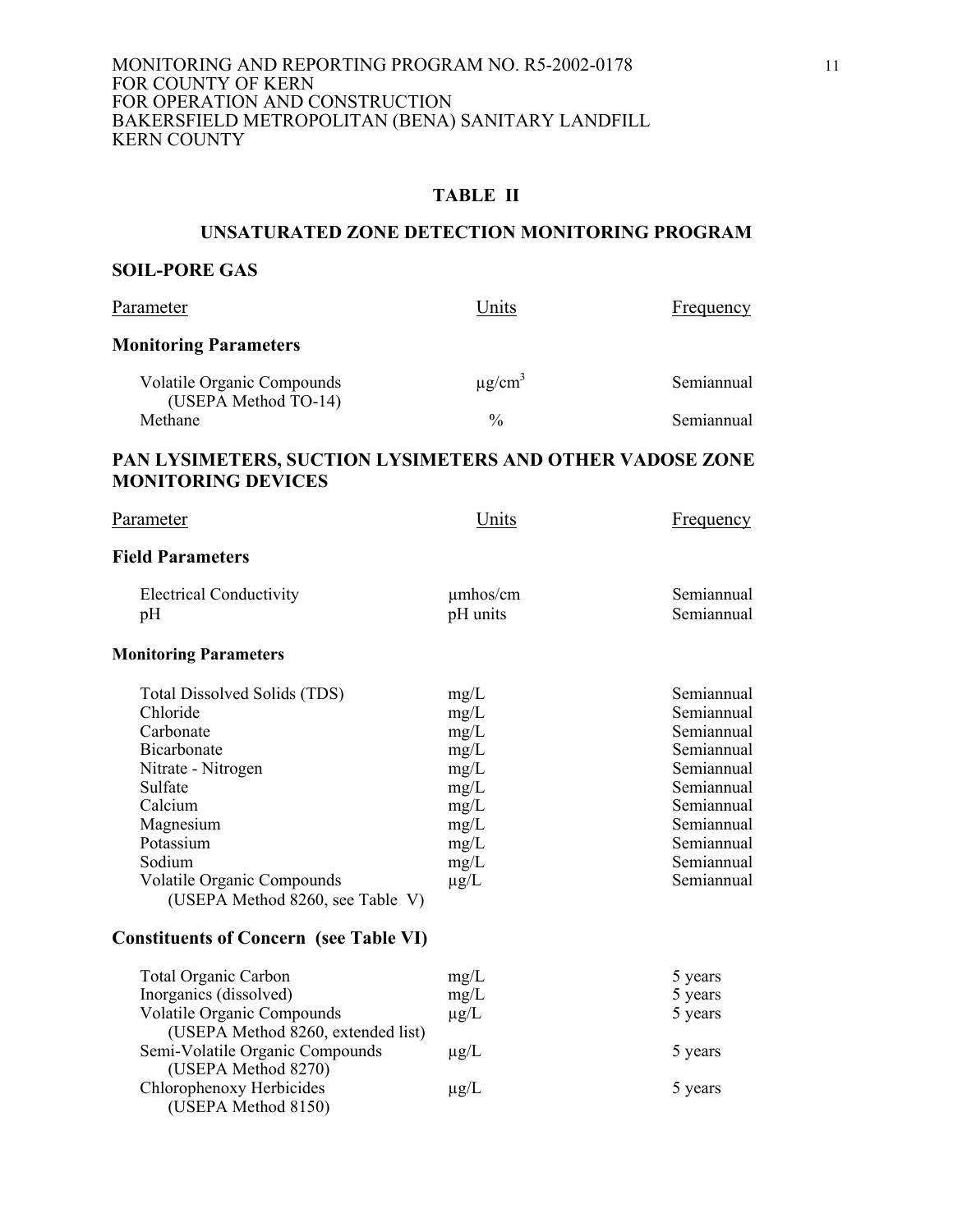## **TABLE II**

## **UNSATURATED ZONE DETECTION MONITORING PROGRAM**

## **Continued**

Organophosphorus Compounds  $\mu$ g/L 5 years (USEPA Method 8141)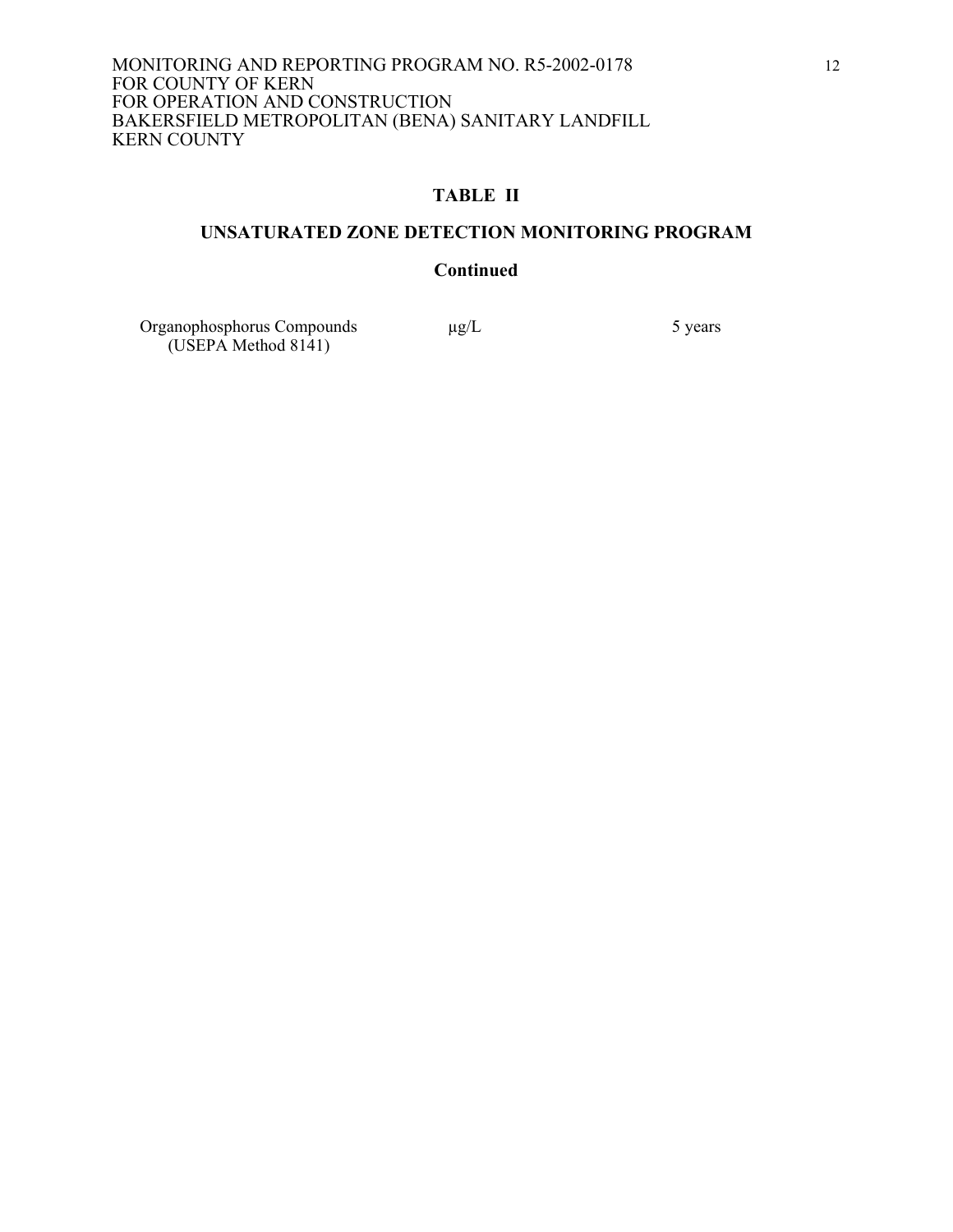## **TABLE III**

## **LEACHATE DETECTION MONITORING PROGRAM**

#### Parameter Units Erequency

## **Field Parameters**

| <b>Total Flow</b>              | Gallons       | Monthly |
|--------------------------------|---------------|---------|
| <b>Flow Rate</b>               | Gallons/Day   | Monthly |
| <b>Electrical Conductivity</b> | $\mu$ mhos/cm | Monthly |
| pH                             | pH units      | Monthly |
|                                |               |         |

## **Monitoring Parameters**

| Total Dissolved Solids (TDS)      | mg/L      | Annually |
|-----------------------------------|-----------|----------|
| Chloride                          | mg/L      | Annually |
| Carbonate                         | mg/L      | Annually |
| Bicarbonate                       | mg/L      | Annually |
| Nitrate - Nitrogen                | mg/L      | Annually |
| Sulfate                           | mg/L      | Annually |
| Calcium                           | mg/L      | Annually |
| Magnesium                         | mg/L      | Annually |
| Potassium                         | mg/L      | Annually |
| Sodium                            | mg/L      | Annually |
| <b>Volatile Organic Compounds</b> | $\mu$ g/L | Annually |
| (USEPA Method 8260, see Table V)  |           |          |

## **Constituents of Concern (see Table VI)**

| <b>Total Organic Carbon</b>        | mg/L      | 5 years |
|------------------------------------|-----------|---------|
| Inorganics (dissolved)             | mg/L      | 5 years |
| <b>Volatile Organic Compounds</b>  | $\mu$ g/L | 5 years |
| (USEPA Method 8260, extended list) |           |         |
| Semi-Volatile Organic Compounds    | $\mu$ g/L | 5 years |
| (USEPA Method 8270)                |           |         |
| Chlorophenoxy Herbicides           | $\mu$ g/L | 5 years |
| (USEPA Method 8150)                |           |         |
| Organophosphorus Compounds         | $\mu$ g/L | 5 years |
| (USEPA Method 8141)                |           |         |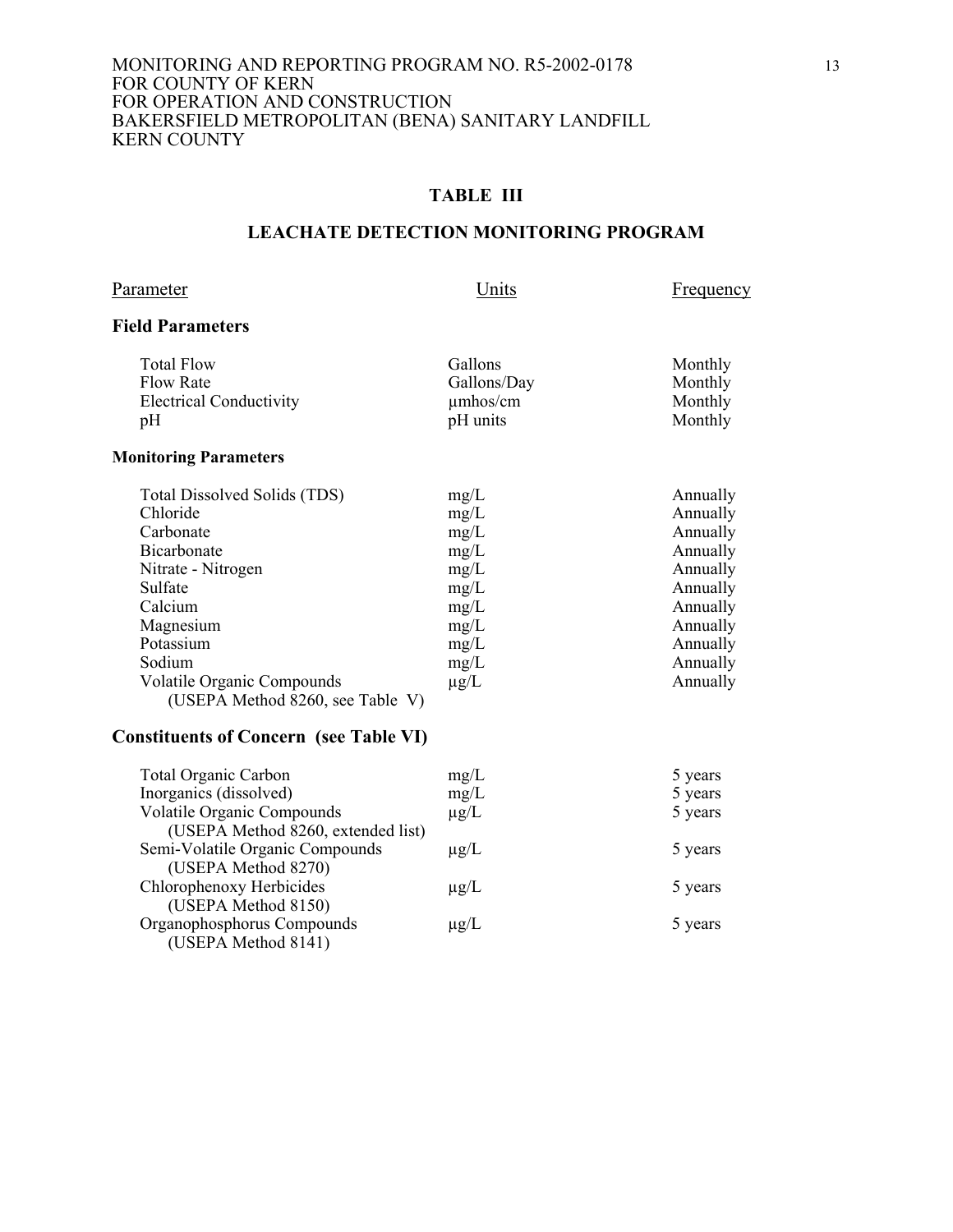## **TABLE IV**

## **SURFACE WATER DETECTION MONITORING PROGRAM**

Parameter **Example 2** Units Exequency

# **Field Parameters**

| Temperature                    | 00              | Semiannual |
|--------------------------------|-----------------|------------|
| <b>Electrical Conductivity</b> | $\mu$ mhos/cm   | Semiannual |
| pΗ                             | pH units        | Semiannual |
| Turbidity                      | Turbidity units | Semiannual |
|                                |                 |            |

# **Monitoring Parameters**

| Total Dissolved Solids (TDS)      | mg/L      | Semiannual |
|-----------------------------------|-----------|------------|
| Carbonate                         | mg/L      | Semiannual |
| <b>Bicarbonate</b>                | mg/L      | Semiannual |
| Chloride                          | mg/L      | Semiannual |
| Nitrate - Nitrogen                | mg/L      | Semiannual |
| Sulfate                           | mg/L      | Semiannual |
| Calcium                           | mg/L      | Semiannual |
| Magnesium                         | mg/L      | Semiannual |
| Potassium                         | mg/L      | Semiannual |
| Sodium                            | mg/L      | Semiannual |
| <b>Volatile Organic Compounds</b> | $\mu$ g/L | Semiannual |
| (USEPA Method 8260, see Table V)  |           |            |

## **Constituents of Concern (see Table VI)**

| <b>Total Organic Carbon</b>        | mg/L      | 5 years |
|------------------------------------|-----------|---------|
| Inorganics (dissolved)             | mg/L      | 5 years |
| <b>Volatile Organic Compounds</b>  | $\mu$ g/L | 5 years |
| (USEPA Method 8260, extended list) |           |         |
| Semi-Volatile Organic Compounds    | $\mu$ g/L | 5 years |
| (USEPA Method 8270)                |           |         |
| Chlorophenoxy Herbicides           | $\mu$ g/L | 5 years |
| (USEPA Method 8150)                |           |         |
| Organophosphorus Compounds         | $\mu$ g/L | 5 years |
| (USEPA Method 8141)                |           |         |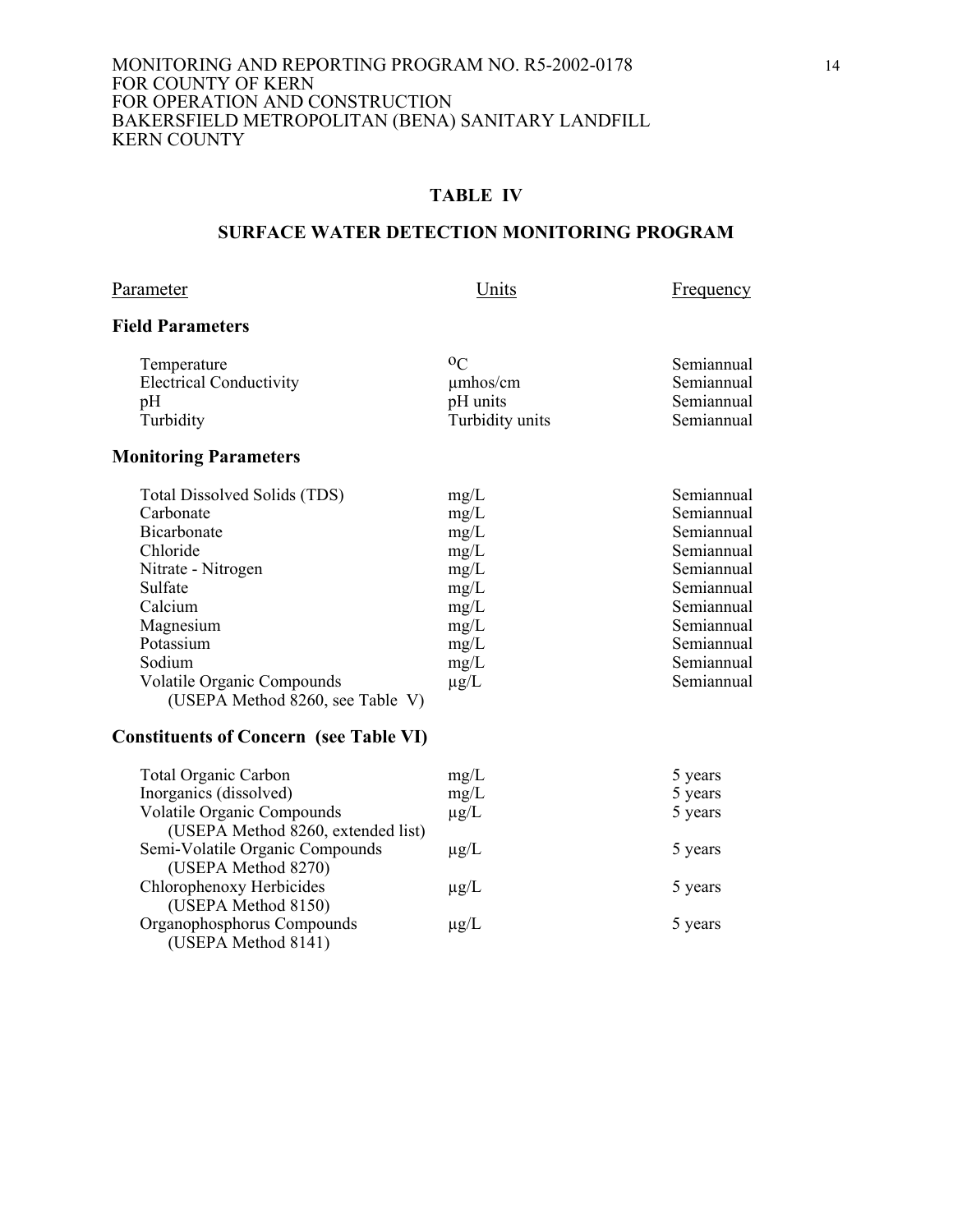#### **TABLE V**

#### **MONITORING PARAMETERS FOR DETECTION MONITORING**

#### **Surrogates for Metallic Constituents:**

 pH Total Dissolved Solids Electrical Conductivity Chloride Sulfate Nitrate nitrogen

#### **Constituents included in VOC:**

#### **USEPA Method 8260**

 Acetone Acrylonitrile Benzene Bromochloromethane Bromodichloromethane Bromoform (Tribromomethane) Carbon disulfide Carbon tetrachloride Chlorobenzene Chloroethane (Ethyl chloride) Chloroform (Trichloromethane) Dibromochloromethane (Chlorodibromomethane) 1,2-Dibromo-3-chloropropane (DBCP) 1,2-Dibromoethane (Ethylene dibromide; EDB) o-Dichlorobenzene (1,2-Dichlorobenzene) p-Dichlorobenzene (1,4-Dichlorobenzene) trans- l ,4-Dichloro-2-butene Dichlorodifluoromethane (CFC-12) 1,1-Dichloroethane (Ethylidene chloride) 1,2-Dichloroethane (Ethylene dichloride) 1,1 -Dichloroethylene (1,1 -Dichloroethene; Vinylidene chloride) cis- 1,2-Dichloroethylene (cis- 1,2-Dichloroethene) trans-1,2-Dichloroethylene (trans-1,2-Dichloroethene) 1,2-Dichloropropane (Propylene dichloride) cis- 1,3-Dichloropropene trans- 1,3-Dichloropropene Ethylbenzene 2-Hexanone (Methyl butyl ketone) Methyl bromide (Bromomethene)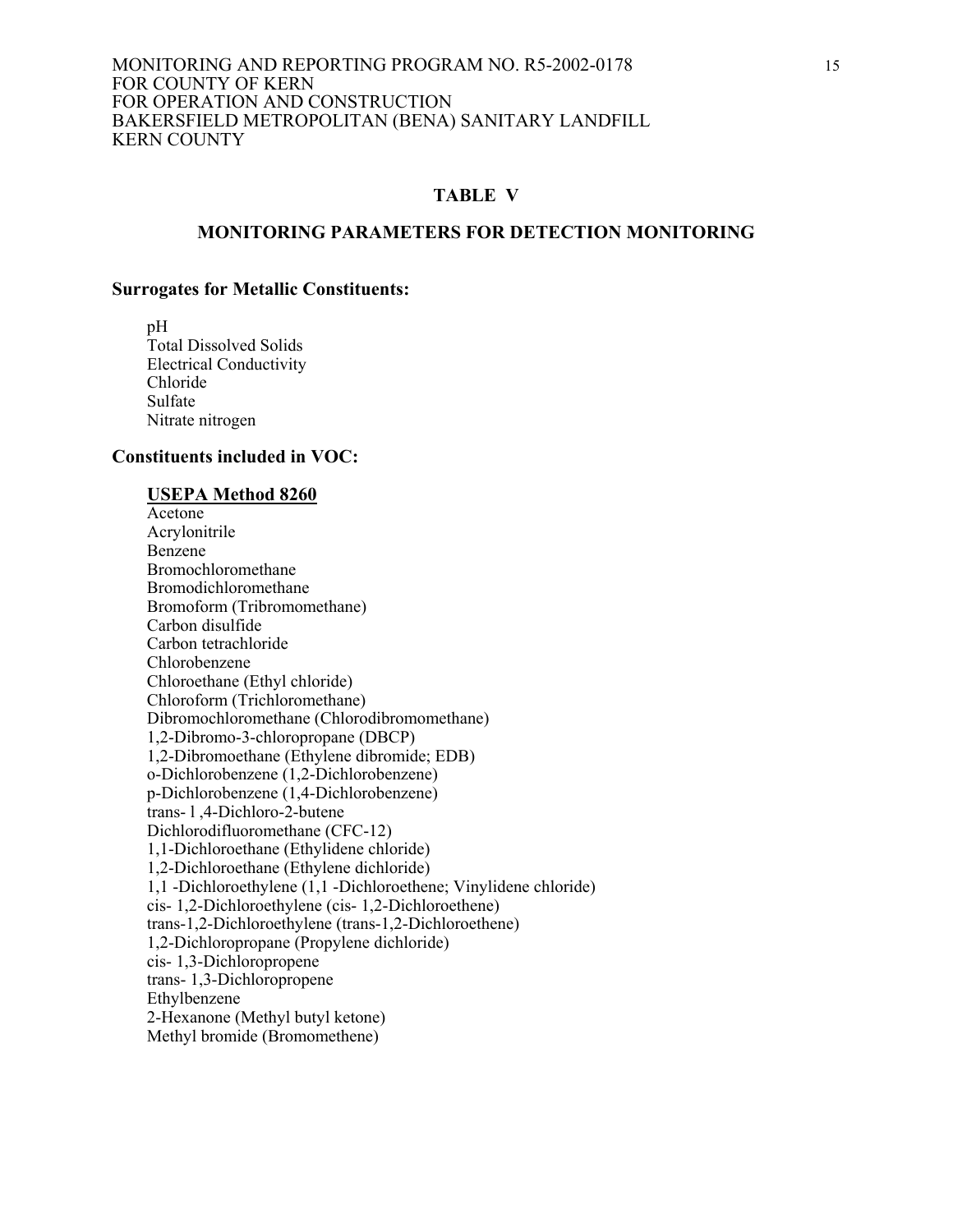#### **TABLE V**

#### **MONITORING PARAMETERS FOR DETECTION MONITORING**

## **Continued**

Methyl chloride (Chloromethane) Methylene bromide (Dibromomethane) Methylene chloride (Dichloromethane) Methyl ethyl ketone (MEK: 2-Butanone) Methyl iodide (Iodomethane) 4-Methyl-2-pentanone (Methyl isobutylketone) **Styrene**  1,1,1,2-Tetrachloroethane 1,1.2,2-Tetrachloroethane Tetrachloroethylene (Tetrachloroethene; Perchloroethylene) Toluene 1,1,1-Trichloethane (Methylchloroforrn) 1,1,2-Trichloroethane Trichloroethylene (Trichloroethene) Trichlorofluoromethane (CFC- 11) 1,2,3-Trichloropropane Vinyl acetate Vinyl chloride Xylenes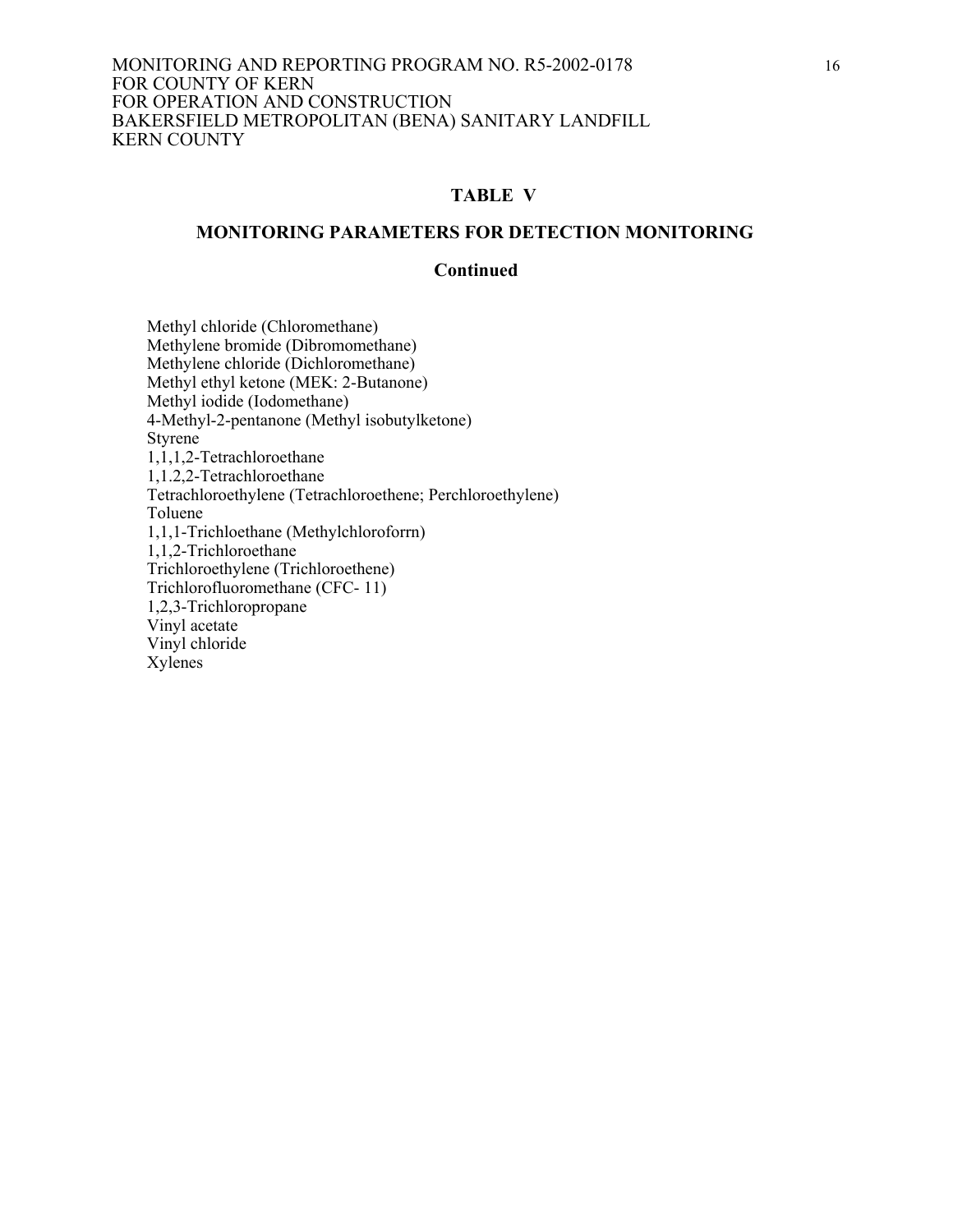## **TABLE VI**

## **CONSTITUENTS OF CONCERN & APPROVED USEPA ANALYTICAL METHODS**

| <b>Inorganics (dissolved):</b> | <b>USEPA Method</b> |
|--------------------------------|---------------------|
| Aluminum                       | 6010                |
| Antimony                       | 6010                |
| Barium                         | 6010                |
| Beryllium                      | 6010                |
| Cadmium                        | 6010                |
| Chromium                       | 6010                |
| Cobalt                         | 6010                |
| Copper                         | 6010                |
| Silver                         | 6010                |
| Tin                            | 6010                |
| Vanadium                       | 6010                |
| Zinc                           | 6010                |
| <b>Iron</b>                    | 6010                |
| Manganese                      | 6010                |
| Arsenic                        | 7062                |
| Lead                           | 7421                |
| Mercury                        | 7470                |
| Nickel                         | 7520                |
| Selenium                       | 7742                |
| Thallium                       | 7841                |
| Cyanide                        | 9010                |
| Sulfide                        | 9030                |
|                                |                     |

## **Volatile Organic Compounds:**

#### **USEPA Method 8260**

 Acetone Acetonitrile (Methyl cyanide) Acrolein Acrylonitrile Allyl chloride (3-Chloropropene) Benzene Bromochloromethane (Chlorobromomethane) Bromodichloromethane (Dibromochloromethane) Bromoform (Tribromomethane) Carbon disulfide Carbon tetrachloride Chlorobenzene Chloroethane (Ethyl chloride Chloroform (Trichloromethane) Chloroprene Dibromochloromethane (Chlorodibromomethane)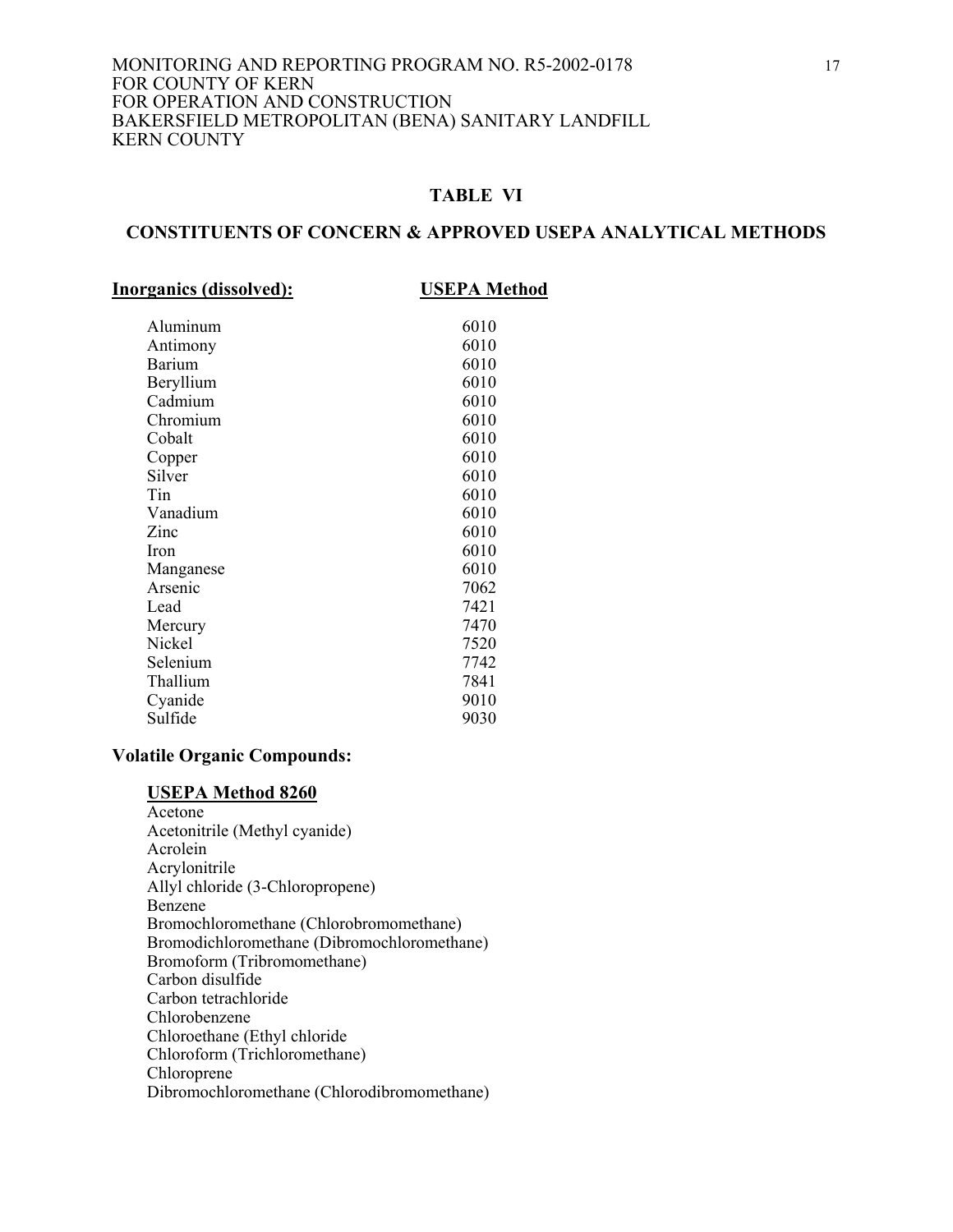## **TABLE VI**

## **CONSTITUENTS OF CONCERN & APPROVED USEPA ANALYTICAL METHODS**

#### **Continued**

 1,2-Dibromo-3-chloropropane (DBCP) 1,2-Dibromoethane (Ethylene dribromide; EDB) o-Dichlorobenzene (1,2-Dichlorobenzene) m-Dichlorobenzene (1,3-Dichlorobenzene) p-Dichlorobenzene (1,4-Dichlorobenzene) trans- 1,4-Dichloro-2-butene Dichlorodifluoromethane (CFC 12) 1,1 -Dichloroethane (Ethylidene chloride) 1,2-Dichloroethane (Ethylene dichloride) 1,1 -Dichloroethylene (1, l-Dichloroethene; Vinylidene chloride) cis- l ,2-Dichloroethylene (cis- 1,2-Dichloroethene) trans- l ,2-Dichloroethylene (trans- 1,2-Dichloroethene) 1,2-Dichloropropane (Propylene dichloride) 1,3-Dichloropropane (Trimethylene dichloride) 2,2-Dichloropropane (Isopropylidene chloride) 1,1 -Dichloropropene cis- 1,3-Dichloropropene trans- l ,3-Dichloropropene Ethylbenzene Ethyl methacrylate Hexachlorobutadiene 2-Hexanone (Methyl butyl ketone) Isobutyl alcohol Methacrylonitrile Methyl bromide (Bromomethane) Methyl chloride (Chloromethane) Methyl ethyl ketone (MEK; 2-Butanone) Methyl iodide (Iodomethane) Methyl methacrylate 4-Methyl-2-pentanone (Methyl isobutyl ketone) Methylene bromide (Dibromomethane) Methylene chloride (Dichloromethane) Naphthalene Propionitrile (Ethyl cyanide) Styrene 1,1,1,2-Tetrachloroethane 1,1,2,2-Tetrachloroethane Tetrachloroethylene (Tetrachloroethene; Perchloroethylene; PCE) Toluene 1,2,4-Trichlorobenzene 1,1,1 -Trichloroethane, Methylchloroform 1,1,2-Trichloroethane Trichloroethylene (Trichloroethene; TCE) Trichlorofluoromethane (CFC- 11)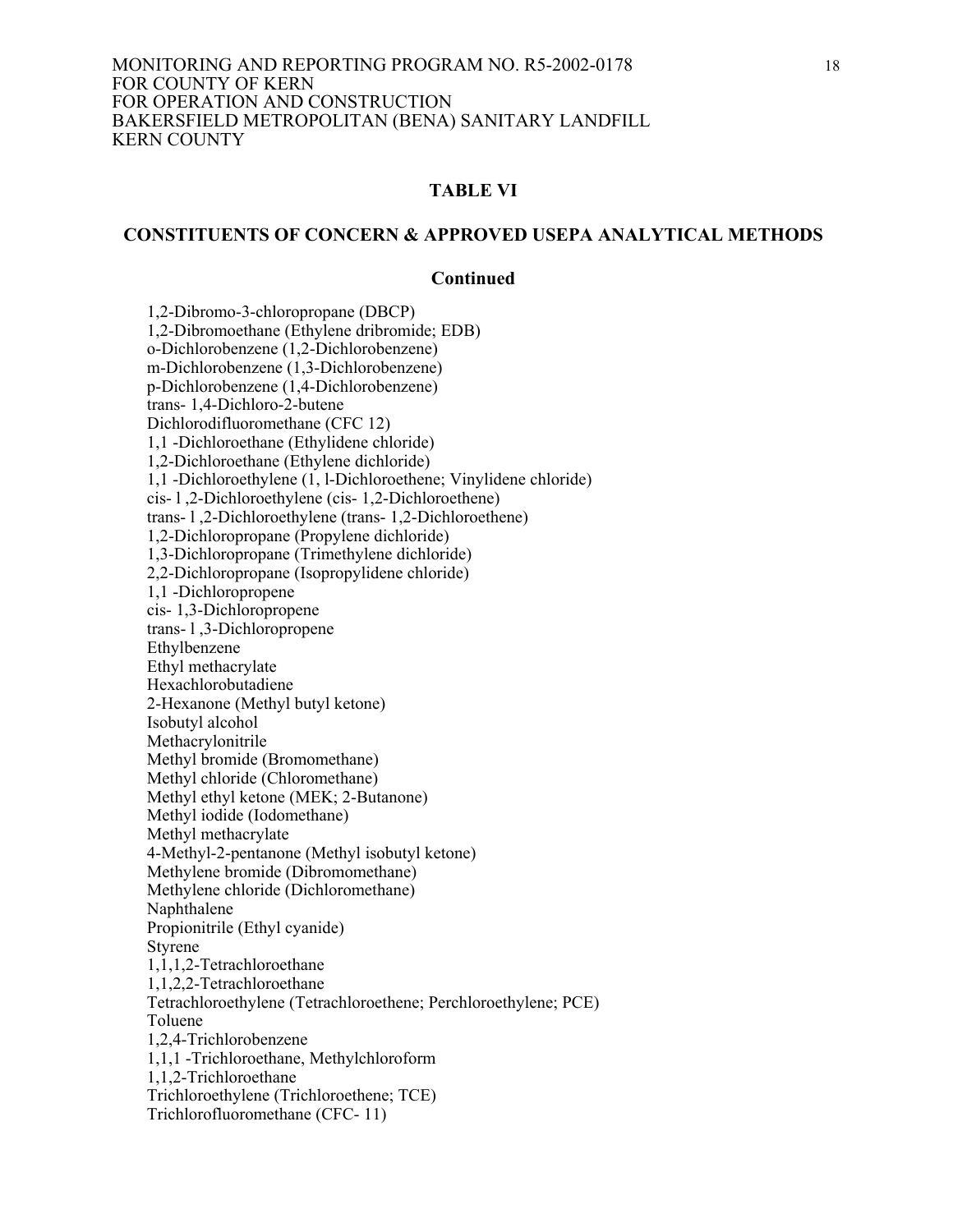## **TABLE VI**

## **CONSTITUENTS OF CONCERN & APPROVED USEPA ANALYTICAL METHODS**

## **Continued**

 1,2,3-Trichloropropane Vinyl acetate Vinyl chloride (Chloroethene) Xylene (total)

#### **Semi-Volatile Organic Compounds:**

#### **USEPA Method 8270 - base, neutral, & acid extractables**

 Acenaphthene Acenaphthylene Acetophenone 2-Acetylaminofluorene (2-AAF) Aldrin 4-Aminobiphenyl Anthracene Benzo[a]anthracene (Benzanthracene) Benzo[b]fluoranthene Benzo[k]fluoranthene Benzo[g,h,i]perylene Benzo[a]pyrene Benzyl alcohol Bis(2-ethylhexyl) phthalate alpha-BHC beta-BHC delta-BHC gamma-BHC (Lindane) Bis(2-chloroethoxy)methane Bis(2-chloroethyl) ether (Dichloroethyl ether) Bis(2-chloro-1-methyethyl) ether (Bis(2-chloroisopropyl) ether; DCIP) 4-Bromophenyl phenyl ether Butyl benzyl phthalate (Benzyl butyl phthalate) Chlordane p-Chloroaniline Chlorobenzilate p-Chloro-m-cresol (4-Chloro-3-methylphenol) 2-Chloronaphthalene 2-Chlorophenol 4-Chlorophenyl phenyl ether Chrysene o-Cresol (2-methylphenol) m-Cresol (3-methylphenol) p-Cresol (4-methylphenol) 4,4'-DDD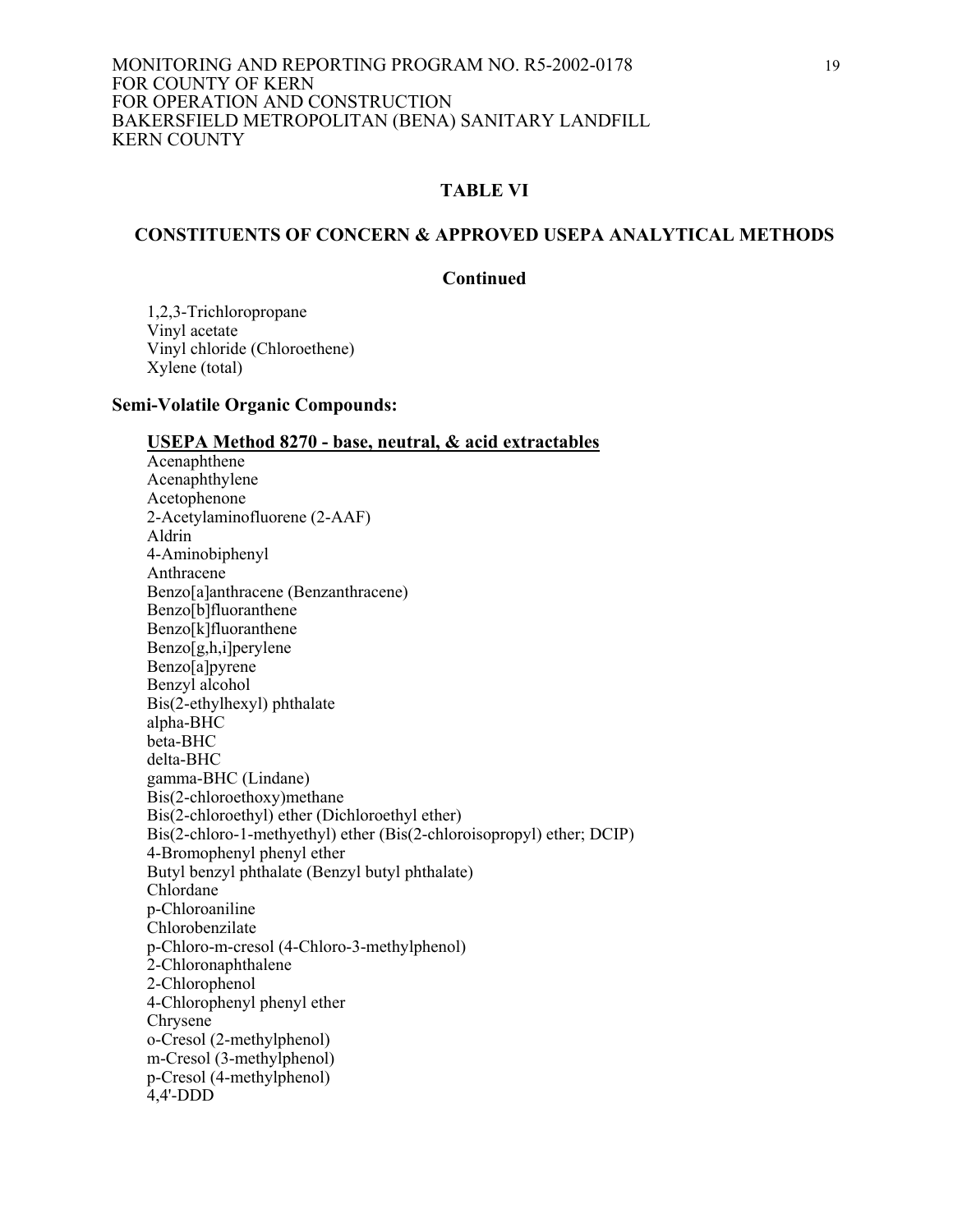## **TABLE VI**

# **CONSTITUENTS OF CONCERN & APPROVED USEPA ANALYTICAL METHODS**

#### **Continued**

4,4'-DDE 4,4'-DDT Diallate Dibenz[a,h]anthracene Dibenzofuran Di-n-butyl phthalate o-Dichlorobenzene (1,2-Dichlorobenzene) m-Dichlorobenzene (1,3-Dichlorobenzene) p-Dichlorobenzene ( l ,4-Dichlorobenzene) 3,3'-Dichlorobenzidine 2,4-Dichlorophenol 2,6-Dichlorophenol Dieldrin Diethyl phthalate p-(Dimethylamino)azobenzene 7,12-Dimethylbenz[a]anthracene 3,3'-Dimethylbenzidine 2,4-Dimehtylphenol (m-Xylenol) Dimethyl phthalate m-Dinitrobenzene 4,6-Dinitro-o-cresol (4,6-Dinitro-2-methylphenol) 2,4-Dinitrophenol 2,4-Dinitrotoluene 2,6-Dinitrotoluene Di-n-octyl phthalate Diphenylamine Endosulfan I Endosulfan II Endosulfan sulfate Endrin Endrin aldehyde Ethyl methanesulfonate Famphur Fluoranthene Fluorene Heptachlor Heptachlor epoxide Hexachlorobenzene Hexachlorobutadiene Hexachlorocyclopentadiene Hexachloroethane Hexachloropropene Indeno $(1,2,3-c,d)$ pyrene Isodrin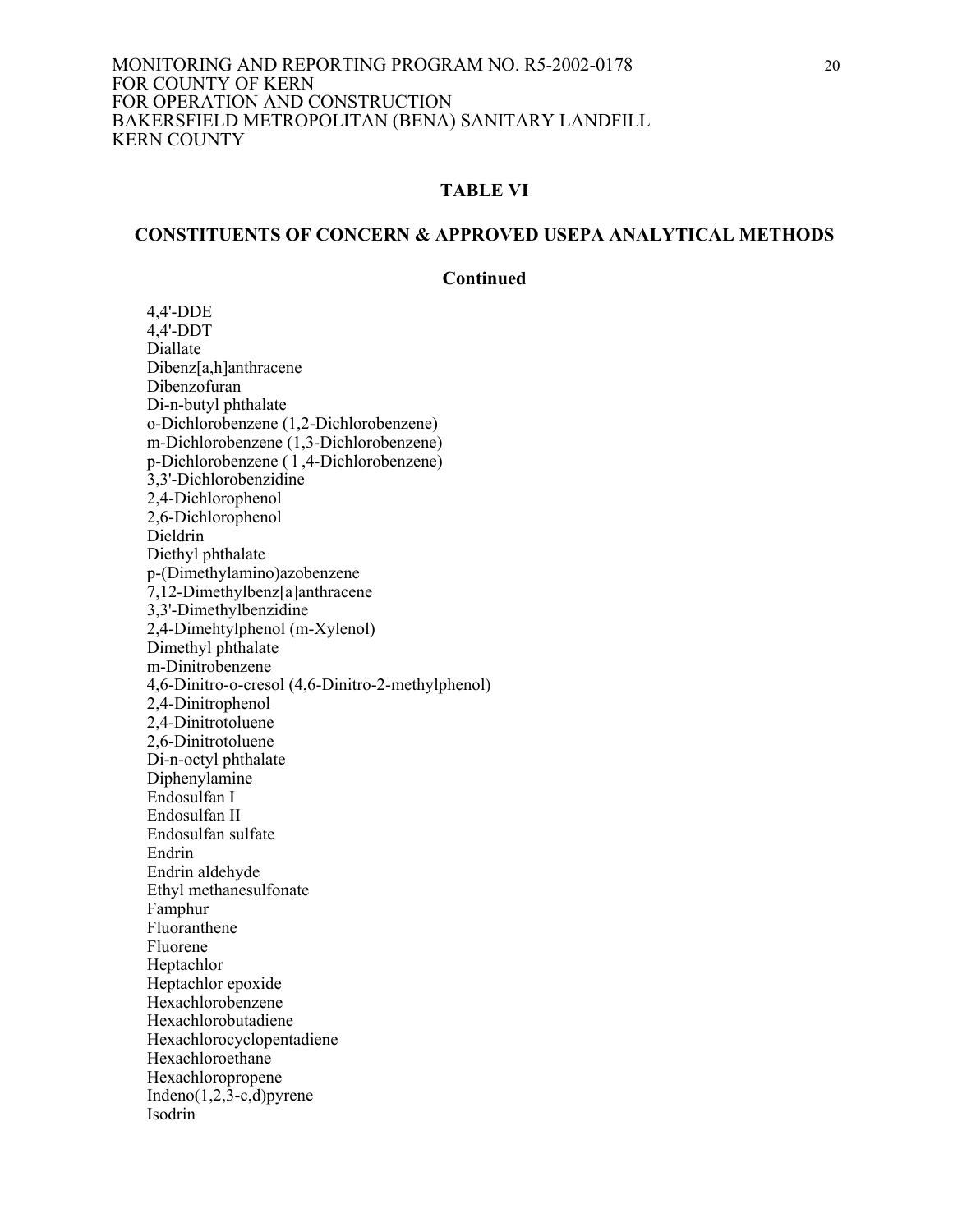#### **TABLE VI**

## **CONSTITUENTS OF CONCERN & APPROVED USEPA ANALYTICAL METHODS**

#### **Continued**

 Isophorone Isosafrole Kepone Methapyrilene Methoxychlor 3-Methylcholanthrene Methyl methanesulfonate 2-Methylnaphthalene Naphthalene 1,4-Naphthoquinone 1-Naphthylamine 2-Naphthylamine o-Nitroaniline (2-Nitroaniline) m-Nitroaniline (3-Nitroaniline) p-Nitroaniline (4-Nitroaniline) Nitrobenzene o-Nitrophenol (2-Nitrophenol) p-Nitrophenol (4-Nitrophenol) N-Nitrosodi-n-butylamine (Di-n-butylnitrosamine) N-Nitrosodiethylamine (Diethylnitrosamine) N-Nitrosodimethylamine (Dimethylnitrosamine) N-Nitrosodiphenylamine (Diphenylnitrosamine) N-Nitrosodipropylamine (N-Nitroso-N-dipropylamine; Di-n-propylnitrosamine) N-Nitrosomethylethylamine (Methylethylnitrosamine) N-Nitrosopiperidine N-Nitrosospyrrolidine 5-Nitro-o-toluidine Pentachlorobenzene Pentachloronitrobenzene (PCNB) Pentachlorophenol Phenacetin Phenanthrene Phenol p-Phenylenediamine Polychlorinated biphenyls (PCBs; Aroclors) Pronamide Pyrene Safrole 1,2,4,5-Tetrachlorobenzene 2,3,4,6-Tetrachlorophenol o-Toluidine Toxaphene 1,2,4-Trichlorobenzene 2,4,5-Trichlorophenol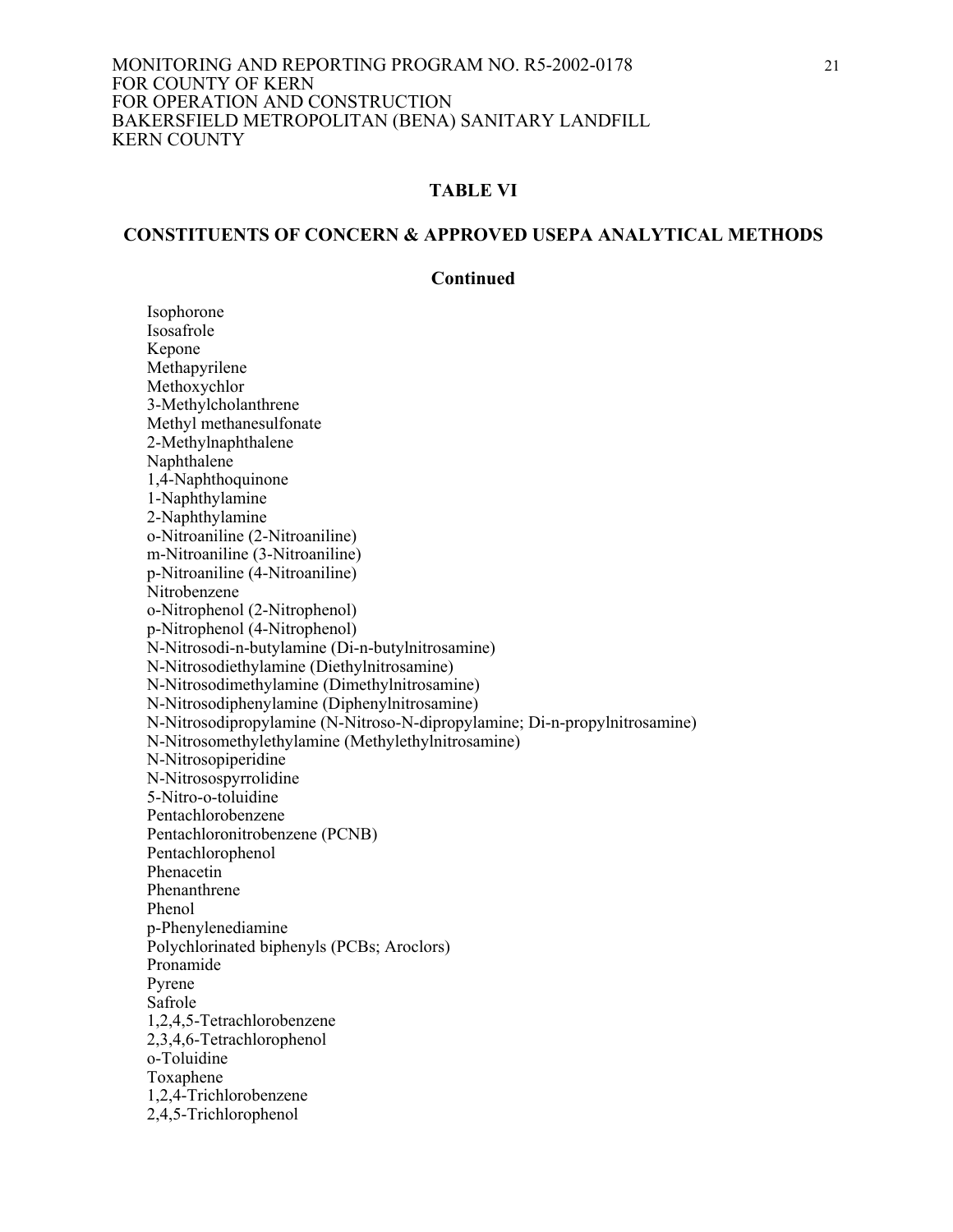## **TABLE VI**

## **CONSTITUENTS OF CONCERN & APPROVED USEPA ANALYTICAL METHODS**

## **Continued**

 2,4,6-Trichlorophenol 0,0,0-Triethyl phosphorothioate sym-Trinitrobenzene

## **Chlorophenoxy Herbicides:**

#### **USEPA Method 8l50**

2,4-D (2,4-Dichlorophenoxyacetic acid) Dinoseb (DNBP; 2-sec-Butyl-4,6-dinitrophenol) Silvex (2,4,5-Trichlorophenoxypropionic acid; 2,4,5-TP) 2,4,5-T (2,4,5-Trichlorophenoxyacetic acid)

## **Organophosphorus Compounds:**

#### **USEPA Method 8141**

0,0-Diethyl 0-2-pyrazinyl phosphorothioate (Thionazin) Dimethoate Disulfoton Methyl parathion (Parathion methyl) Parathion Phorate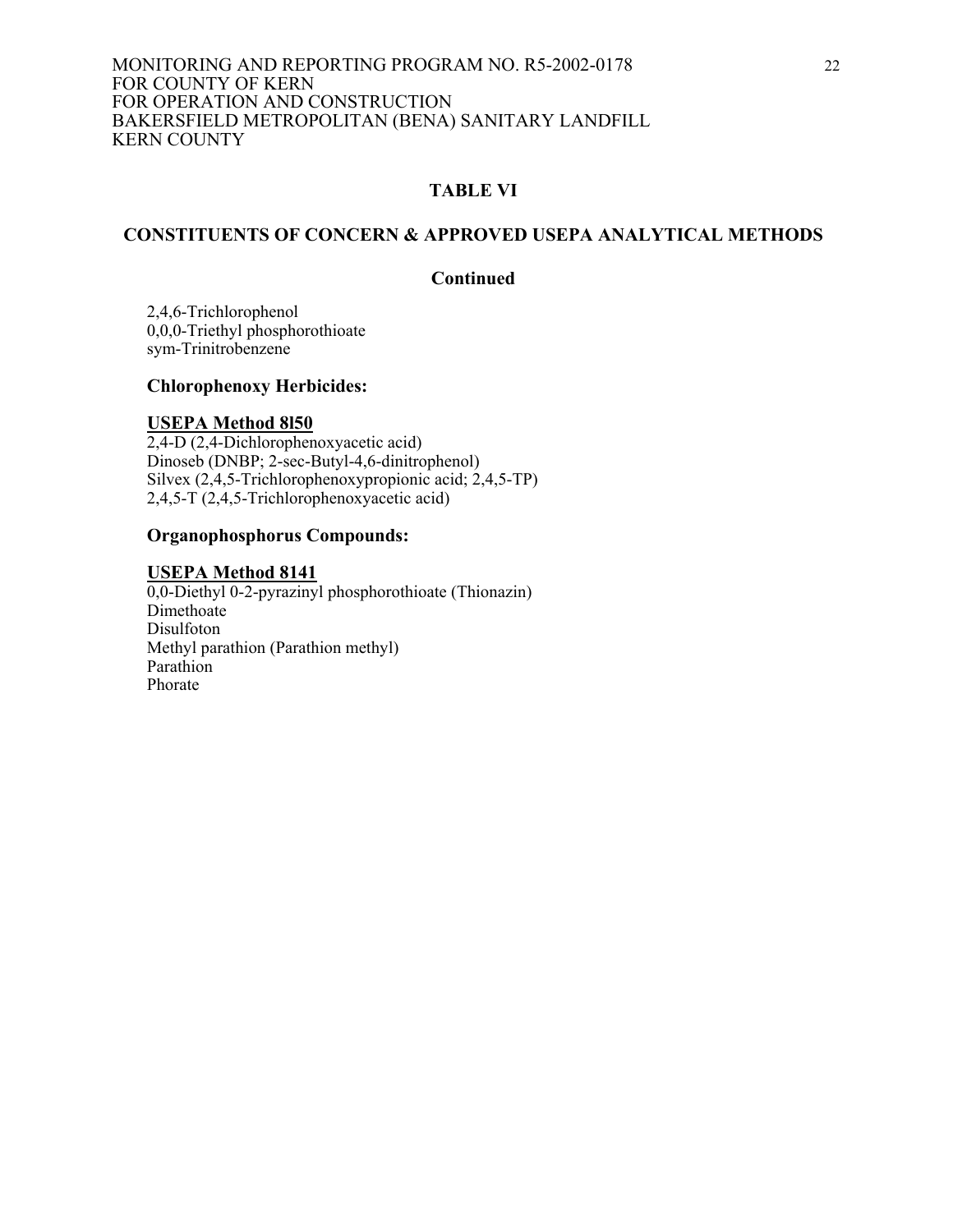#### **TABLE VII**

#### **WATER QUALITY PROTECTION STANDARD INITIAL CONCENTRATION LIMITS WASTE MANAGEMENT UNIT PHASE 1**

| <b>Parameter</b>                     | <b>Units</b> |               | <b>Concentration Limits</b> |
|--------------------------------------|--------------|---------------|-----------------------------|
|                                      |              | <b>BE1-01</b> | <b>BE1-02</b>               |
| Chloride                             | mg/L         | 14.0          | 41.4                        |
| Nitrate - Nitrogen                   | mg/L         | 0.9           | 0.9                         |
| Sulfate                              | mg/L         | 109           | 1310                        |
| <b>Total Dissolved Solids</b>        | mg/L         | 465           | 5670                        |
| Aluminum                             | $\mu$ g/L    | 1000*         | 1000*                       |
| Antimony                             | $\mu g/L$    | $6*$          | $6*$                        |
| Arsenic                              | $\mu$ g/L    | 13            | 3.1                         |
| Barium                               | $\mu$ g/L    | 44.4          | 21.3                        |
| Beryllium                            | $\mu$ g/L    | $4*$          | $4*$                        |
| Cadmium                              | $\mu$ g/L    | $5*$          | $5*$                        |
| Chromium                             | $\mu$ g/L    | $50*$         | $50*$                       |
| Cobalt                               | $\mu$ g/L    | $50*$         | $50*$                       |
| Copper                               | $\mu$ g/L    | 228           | 56                          |
| <b>Hexavalent Chromium</b>           | $\mu$ g/L    | 6.4           | 10                          |
| Iron                                 | $\mu$ g/L    | 1043          | 2250                        |
| Lead                                 | $\mu g/L$    | $15*$         | $15*$                       |
| Manganese                            | $\mu g/L$    | 235           | 1860                        |
| Mercury                              | $\mu$ g/L    | $2*$          | 7.9                         |
| Nickel                               | $\mu$ g/L    | $100*$        | $100*$                      |
| Selenium                             | $\mu$ g/L    | 2.3           | 2.4                         |
| Silver                               | $\mu g/L$    | $13*$         | $13*$                       |
| Thallium                             | $\mu$ g/L    | 2.8           | 2.8                         |
| Tin                                  | $\mu$ g/L    | PQL           | PQL                         |
| Vanadium                             | $\mu$ g/L    | $63*$         | $63*$                       |
| Zinc                                 | $\mu$ g/L    | 22            | 23                          |
| Carbonate                            | mg/L         | 15.4          | 4.9                         |
| Cyanide                              | mg/L         | 10.7          | 10.7                        |
| Potassium                            | mg/L         | 7.3           | 28.4                        |
| Sodium                               | mg/L         | 42.5          | 159                         |
| Sulfide                              | mg/L         | 37.1          | 159                         |
| <b>Volatile Organic Constituents</b> | $\mu$ g/L    | <b>MDL</b>    | <b>MDL</b>                  |
| Semivolatile Organic Constituents    | $\mu$ g/L    | <b>MDL</b>    | <b>MDL</b>                  |
| Organophosphorous Constituents       | $\mu g/L$    | <b>MDL</b>    | <b>MDL</b>                  |
| <b>Chlorinated Herbicides</b>        | $\mu g/L$    | <b>MDL</b>    | <b>MDL</b>                  |

\* Concentration limits that could not be determined statistically. Concentrations listed in "A Compilation of Water Quality Goals" have been used in these cases.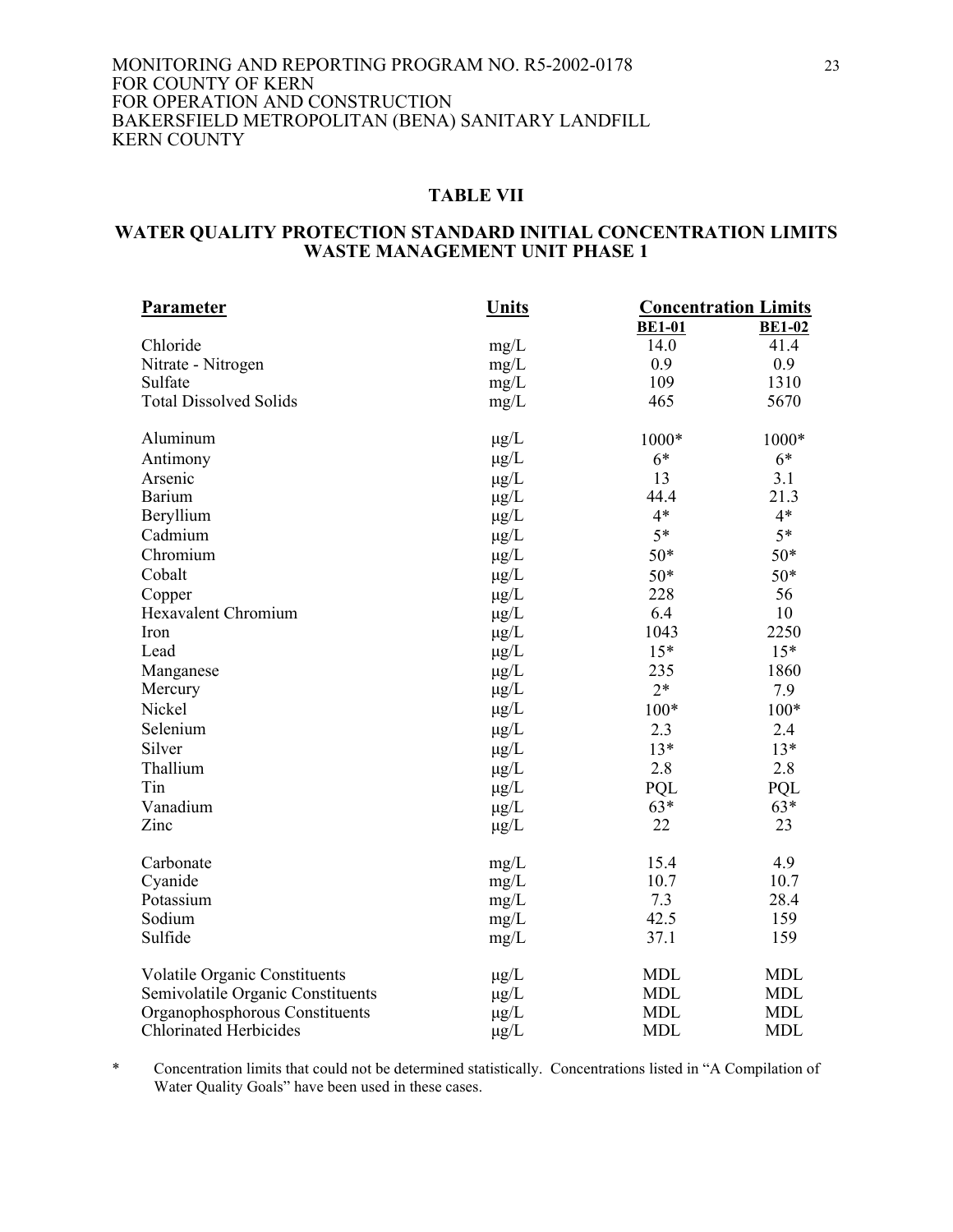# CALIFORNIA REGIONAL WATER QUALITY CONTROL BOARD CENTRAL VALLEY REGION

## ORDER NO. R5-2002-0178

# WASTE DISCHARGE REQUIREMENTS FOR COUNTY OF KERN FOR OPERATION AND CONSTRUCTION BAKERSFIELD METROPOLITAN (BENA) SANITARY LANDFILL KERN COUNTY

The California Regional Water Quality Control Board, Central Valley Region, (hereafter Regional Board) finds that:

- 1. The County of Kern (hereafter Discharger) owns and operates a municipal solid waste landfill about 17 miles east of Bakersfield and one-half mile northwest of Bena, in portions of Sections 3, 4, 9, and 10, T30S, R30E; and Section 33 and a portion of Section 34, T29S, R30E, MDB&M, as shown in Attachment A, which is incorporated herein and made part of this Order
- 2. The 2,285-acre facility contains one existing 54-acre lined waste management unit (Phase 1) as shown in Attachment B, which is incorporated herein and made part of this Order. The facility is comprised of Assessor's Parcel Numbers (APN) 179-010-16 and 17; 179-020-02, 03, 04, 05, 38, 58, and 61; 397-050-10, 11, 12, 14, 25, 26, 27; and 397-060-07.
- 3. Phase 1 is comprised of four subunits referred to as Networks 1 through 4.
- 4. The Discharger proposes to construct a new 175-acre waste management unit (Phase 2A) for the discharge of municipal solid waste northwest of the existing unit.
- 5. On 22 June 1990, the Regional Board issued Order No. 90-171, in which the facility was classified as a Class III waste disposal site for the discharge of nonhazardous solid wastes in accordance with the regulations in effect when the order was issued. This Order classifies the waste management units as a Class III landfill that accepts municipal solid waste in accordance with Title 27, California Code of Regulations, §20005, et seq. (Title 27).
- 6. On 17 September 1993, the Regional Board adopted Order No. 93-200, amending Order No. 90-171 and implementing State Water Resources Control Board Resolution No. 93-62, Policy for Regulation of Discharges of Municipal Solid Waste.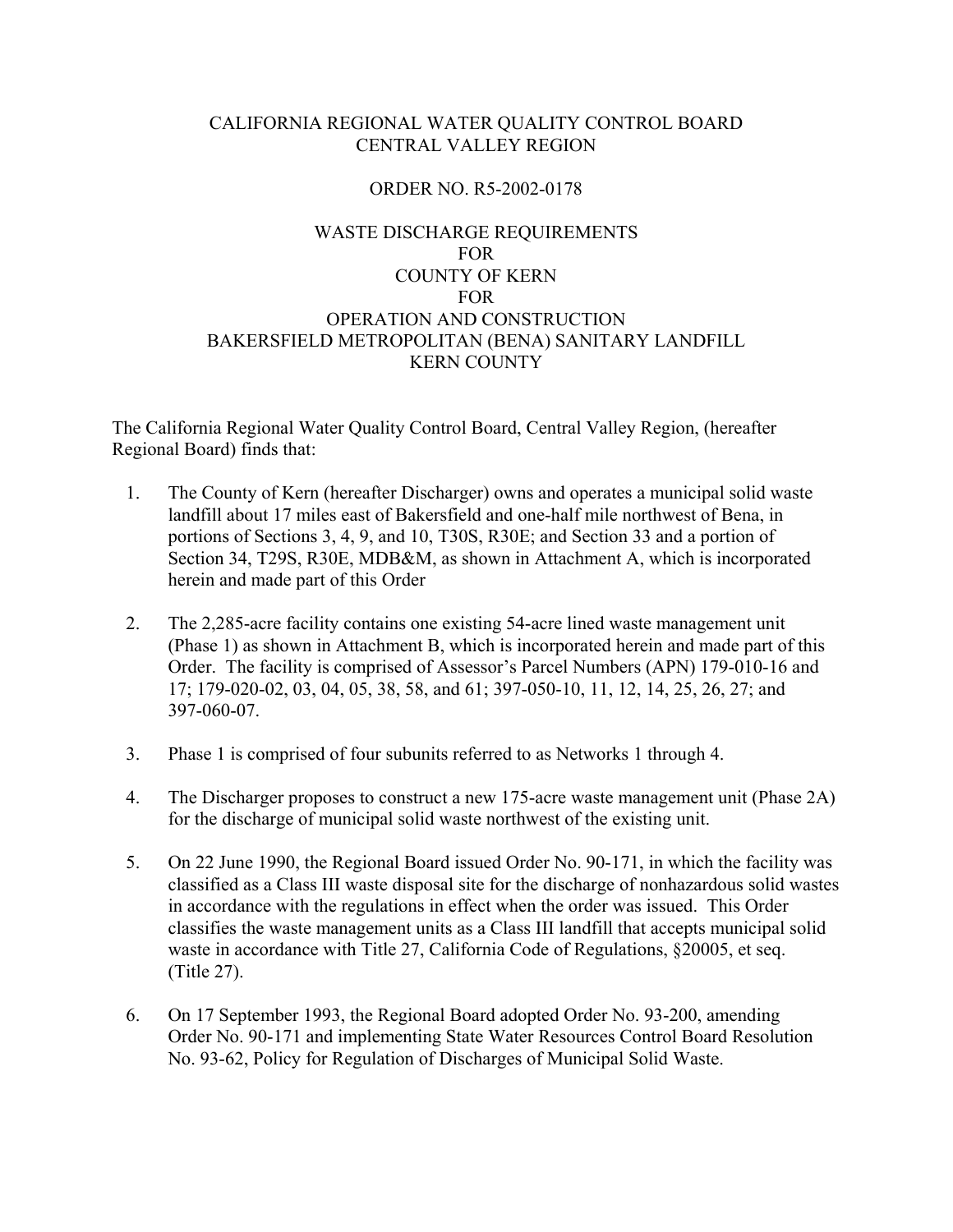- 7. On 23 June 1995, the Regional Board adopted Special Order No. 95-181 amending Order Nos. 90-171 and 93-200 and establishing a specific engineered alternative liner system for Network 4 of Phase 1.
- 8. The Waste Discharge Requirements need to be updated to implement the requirements of Title 27 and to provide for the construction and operation of Phase 2A.

## **SITE DESCRIPTION**

- 9. The landfill is located near the boundary of the San Joaquin Valley and the Sierra Nevada geomorphic provinces. The rocks beneath the facility range in age from Jurassic to Holocene and are comprised of granite, schist, and sediments that were deposited in both nonmarine and marine environments. The sedimentary deposits form a homocline that dips to the southwest. The major stratigraphic units that underlie the landfill are the Walker Formation, the Ilmon Basalt, and the Bena Gravels.
- 10. The measured hydraulic conductivity of the native soils underlying Phase 1 range between 7.4 x  $10^{-6}$  and 3.5 x  $10^{-7}$  cm/sec to a depth of 30 feet. The measured hydraulic conductivity of the native soils underlying the proposed Phase 2A range between  $1.4 \times 10^{-5}$  and  $3.5 \times 10^{-8}$  cm/sec to a depth of 35 feet.
- 11. The facility is in an area of known seismic activity in which active and potentially active faults exist. The Maximum Probable Earthquake is derived from an historic event of magnitude 7.7 that occurred in 1952 along the White Wolf Fault. The epicenter was located approximately 7.2 miles southeast of the site. The expected peak ground acceleration produced from this type of event is 0.35g. An aftershock of the 1952 event occurred on a fault closer to the facility with a magnitude of 6.1 and a bedrock peak horizontal ground acceleration of 0.81g. The Discharger has investigated seven faults located within the waste management facility. Two were found to be active during the Holocene, four were found to be inactive, and one was not designated as active or inactive due to insufficient information. Neither Unit is located on an active Holocene fault.
- 12. Land within 1,000 feet of the facility is used for livestock grazing and agriculture.
- 13. The facility receives an average of 7.5 inches of precipitation per year as measured at the California Department of Water Resources' Bakersfield Station. The mean evaporation is 57.48 inches per year as measured at the California Irrigation Management Information System (CIMIS) weather station #93 located near Lamont.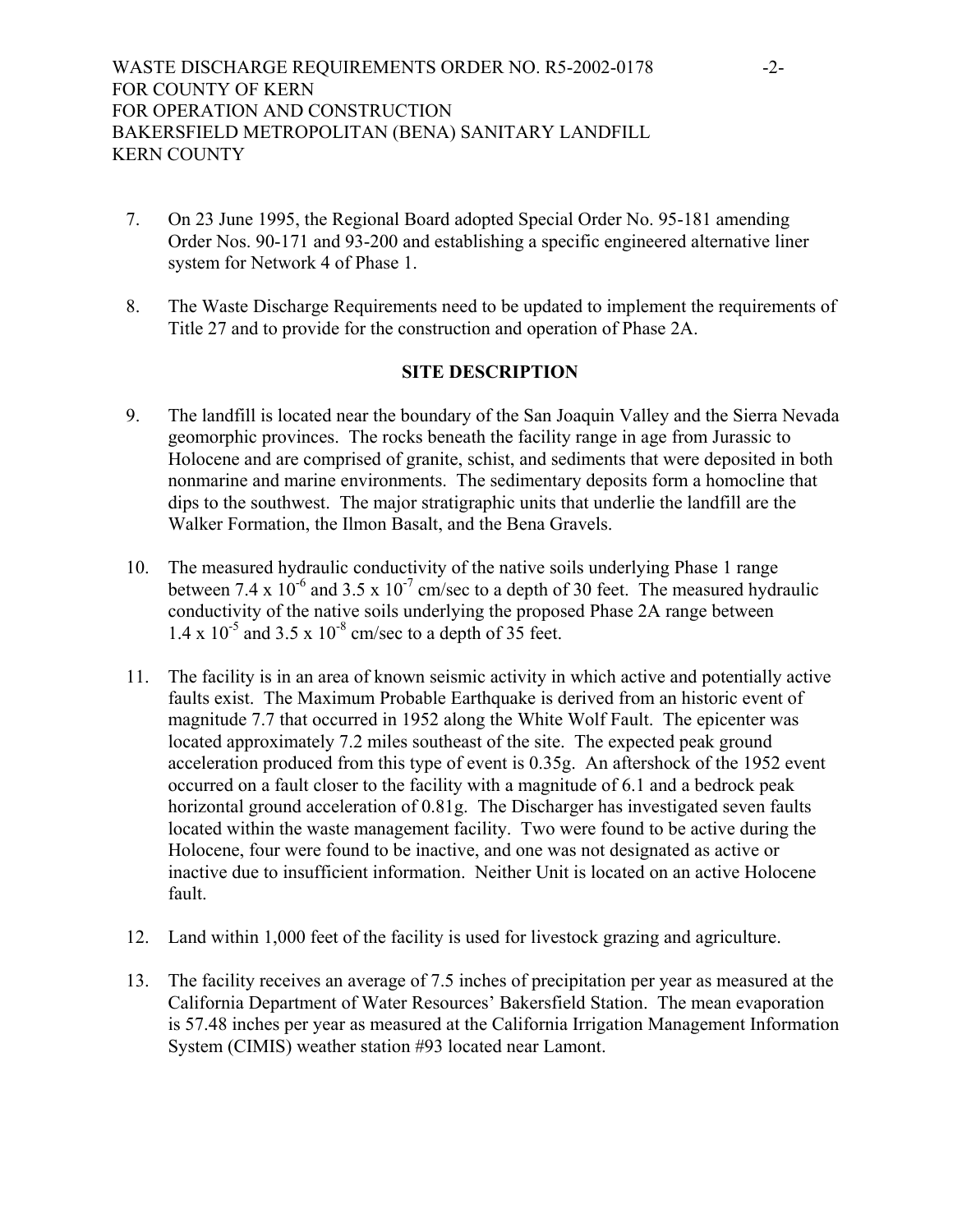- 14. The 100-year, 24-hour precipitation event is estimated to be 3.5 inches, based on the *Kern County Hydrology Manual, 1992*.
- 15. The facility is not within a 100-year flood plain based on the Federal Emergency Management Agency's (FEMA) Flood Insurance Rate Map, Community-Panel Number 060075 1045B.
- 16. There are 21 domestic, industrial, or agricultural groundwater supply wells within one mile of the site. No surface springs or other sources of groundwater supply have been observed.

## **WASTE AND SITE CLASSIFICATION**

- 17. The Discharger proposes to continue discharging municipal solid wastes, which are defined in §20164 of Title 27.
- 18. The site characteristics (see Finding No. 10) do not meet the siting criteria for a new Class III landfill contained in  $\S20260(a)$  and (b)(1) of Title 27. As such, the site is not suitable for operating new Units or lateral expansions of existing Units for the discharge and containment of Class III wastes as described in Finding No. 17, without the construction of additional waste containment features in accordance with §20260(b)(2) of Title 27 and State Water Resources Control Board Resolution No. 93-62.

# **SURFACE AND GROUND WATER CONDITIONS**

- 19. The *Water Quality Control Plan for the Tulare Lake Basin, Second Edition* (hereafter Basin Plan) designates beneficial uses, establishes water quality objectives, and contains implementation plans and policies for all waters of the Basin.
- 20. Surface drainage flows from the northern portion of the waste management facility is toward an unnamed tributary to Caliente Creek in the Arvin-Wheeler Ridge Hydrologic Area (557.30) of the Tulare Lake Basin.
- 21. The surface waters in this area are referred to in the Basin Plan as part of the Valley Floor Waters. The designated beneficial uses of Valley Floor Waters, as specified in the Basin Plan, are agricultural supply, industrial service and process supply, contact and noncontact water recreation, warm fresh water habitat, wildlife habitat, preservation of rare, threatened and endangered species, and groundwater recharge.
- 22. The first encountered groundwater occurs in an unconfined aquifer and is about 325 to 450 feet below the native ground surface in the vicinity of Phase 1 and about 520 to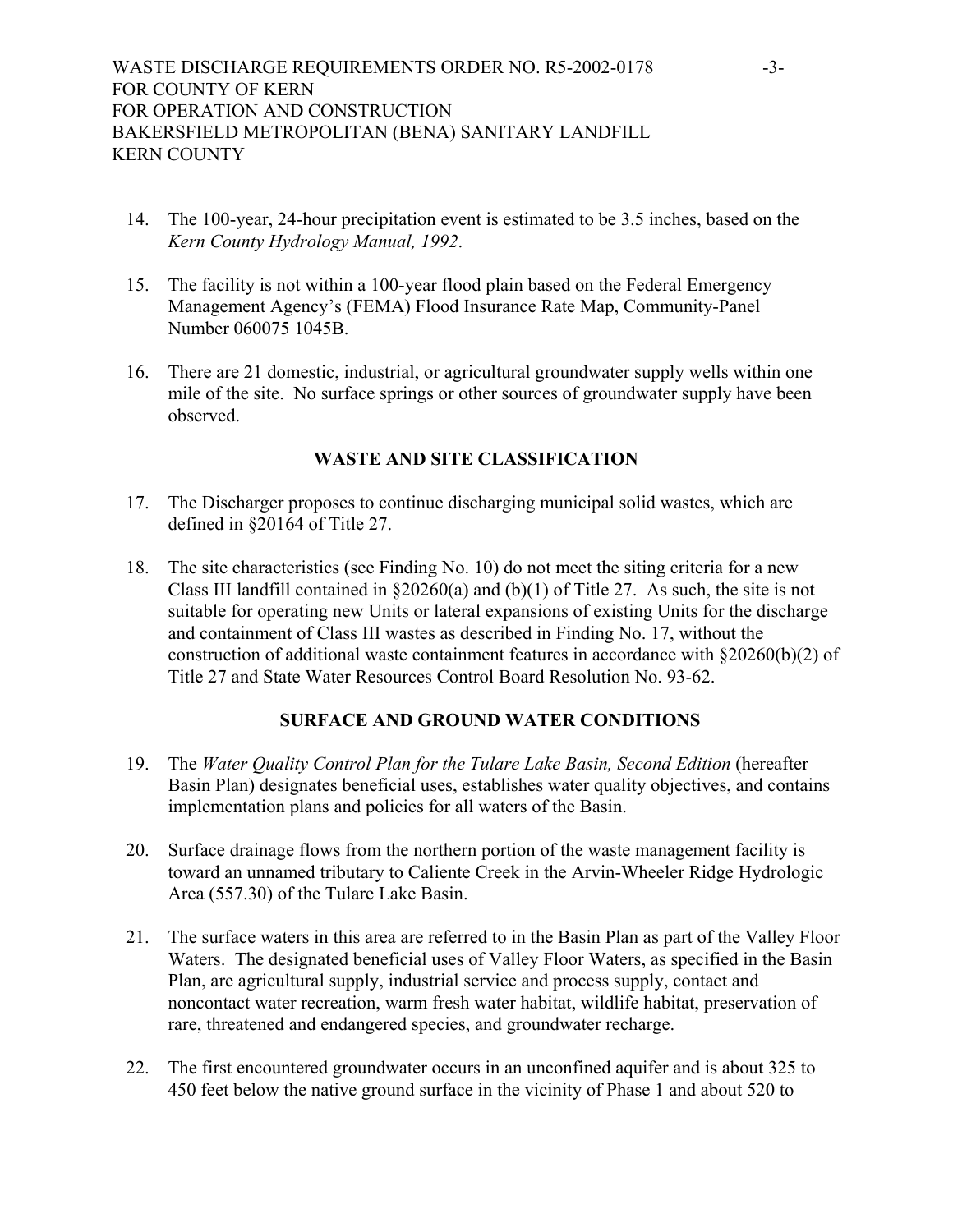# WASTE DISCHARGE REQUIREMENTS ORDER NO. R5-2002-0178 -4-FOR COUNTY OF KERN FOR OPERATION AND CONSTRUCTION BAKERSFIELD METROPOLITAN (BENA) SANITARY LANDFILL KERN COUNTY

570 feet beneath the lowest proposed elevation of Phase 2A. Groundwater elevations range from 570 feet MSL to 605 feet MSL. The depth to groundwater fluctuates seasonally as much as five feet.

- 23. Monitoring data indicates groundwater quality has an electrical conductivity (EC) ranging between 660 and 3,600 micromhos/cm, with total dissolved solids (TDS) ranging between 500 and 2,300 mg/l.
- 24. The direction of groundwater flow is toward the southwest. The average groundwater gradient is approximately 0.03 feet per foot and the average groundwater velocity is 4 feet per day in the portion of the aquifer that occurs in the Bena Gravels Formation.
- 25. The designated beneficial uses of the groundwater, as specified in the Basin Plan, are domestic and municipal, agricultural, and industrial supply.

# **DETECTION MONITORING PROGRAM**

- 26. The Phase 1 vadose zone detection monitoring system consists of two gas probes (BE1-16 and BE1-17); seven moisture blocks; four pan lysimeter networks, and seven suction lysimeters (BE1-08, BE1-09, BE1-11, BE1-13, BE1-14, BE1-15, BE1-18).
- 27. The groundwater detection monitoring system consists of four monitoring wells (BE1-01, BE1-02, BE1-04, and BE1-20). Each well has a dedicated pump for purging and sampling. BE1-04 was completed in coarse-grained alluvial deposits that overlie finergrained sediments. From the time of its installation until 1998, BE1-04 did not contain any measurable water. Eleven feet of water was measured in the well in October 1998. By January 1999, less than one foot of water remained in BE1-04. Background groundwater data was gathered from each well using the intrawell analysis method.
- 28. Volatile organic compounds (VOCs) are often detected in a release from a landfill, and are the primary waste constituents detected in groundwater beneath a municipal solid waste landfill (see Finding No. 36). Since volatile organic compounds are not naturally occurring and thus have no background value, they are not amenable to the statistical analysis procedures contained in Title 27 for the determination of a release of wastes from a Unit.
- 29. Sections 20415(e)(8) and (9) of Title 27 provide for the non-statistical evaluation of monitoring data that will provide the best assurance of the earliest possible detection of a release from a Unit in accordance with  $\S20415(b)(1)(B)2.-4$ . of Title 27. However, Title 27 does not specify a specific method for non-statistical evaluation of monitoring data.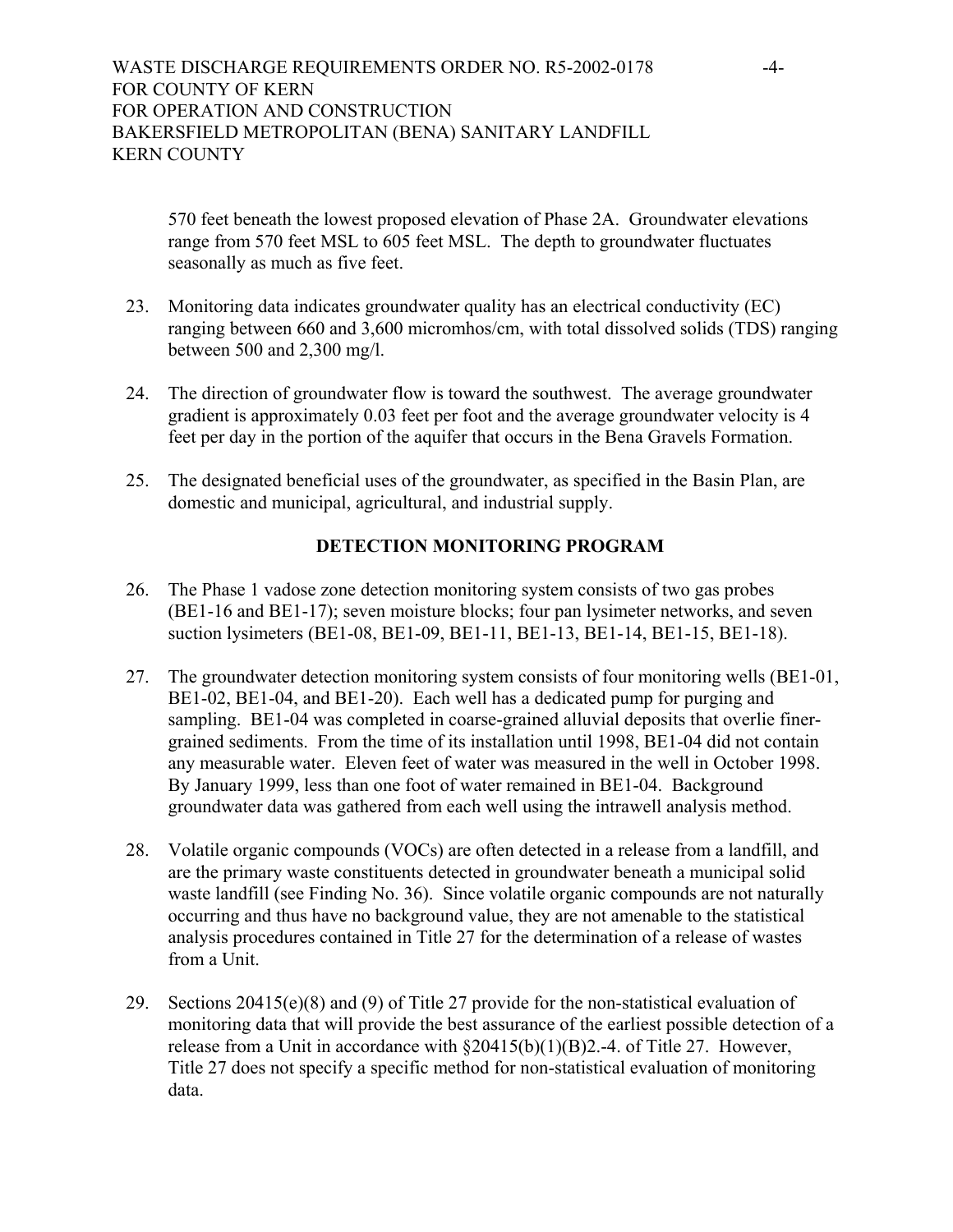# WASTE DISCHARGE REQUIREMENTS ORDER NO. R5-2002-0178 -5-FOR COUNTY OF KERN FOR OPERATION AND CONSTRUCTION BAKERSFIELD METROPOLITAN (BENA) SANITARY LANDFILL KERN COUNTY

- 30. The Regional Board may specify a non-statistical data analysis method pursuant to Section 20080(a)(1) of Title 27. Section 13360(a)(1) of the California Water Code allows the Regional Board to specify requirements to protect underground or surface waters from leakage from a solid waste site, which includes a method to provide the best assurance of determining the earliest possible detection of a release.
- 31. In order to provide the best assurance of the earliest possible detection of a release of non-naturally occurring waste constituents from a Unit, this Order specifies a nonstatistical method for the evaluation of monitoring data.
- 32. The specified non-statistical method for evaluation of monitoring data provides two criteria (or triggers) for making the determination that there has been a release of nonnaturally occurring waste constituents from a Unit. The presence of two non-naturally occurring waste constituents above their respective method detection limit (MDL), or one non-naturally occurring waste constituent detected above its practical quantitation limit (PQL), indicates that a release of waste from a Unit has occurred. Following an indication of a release, verification testing will be conducted to determine whether there has been a release from the Unit, or there is a source of the detected constituents other than the landfill, or the detection was a false detection. Although the detection of one non-naturally occurring waste constituent above its MDL is sufficient to provide for the earliest possible detection of a release, the detection of two non-naturally occurring waste constituents above the MDL as a trigger is appropriate due to the higher risk of falsepositive analytical results and the corresponding increase in sampling and analytical expenses from the use of one non-naturally occurring waste constituent above its MDL as a trigger.
- 33. The Discharger requests an opportunity to propose an alternate non-statistical method for the evaluation of monitoring data of non-naturally occurring waste constituents, and what level of detection of non-naturally occurring waste constituents would trigger an Evaluation Monitoring Program. After the proposal has been reviewed by Regional Board staff, the Regional Board will consider inclusion of the proposal, or a modification thereof, in a revision of Waste Discharge Requirements.

# **EVALUATION MONITORING PROGRAM**

34. Groundwater monitoring conducted at Phase 1 has sporadically detected non-naturally occurring volatile organic compounds (VOCs) in samples collected from downgradient monitoring wells since 1992. The following waste constituents have been detected in trace concentrations: dichlorodifluoromethane; 1,4-dichlorobenzene; 2,6-bis (1,1 dimethylethyl)-2,5-cyclohexane; 2-fluoro-6-nitrolphenol; 4,4-(methylethylidene) bisphenol; benzene; methylene chloride; bis (2-ethylhexyl) phthalate; toluene; and total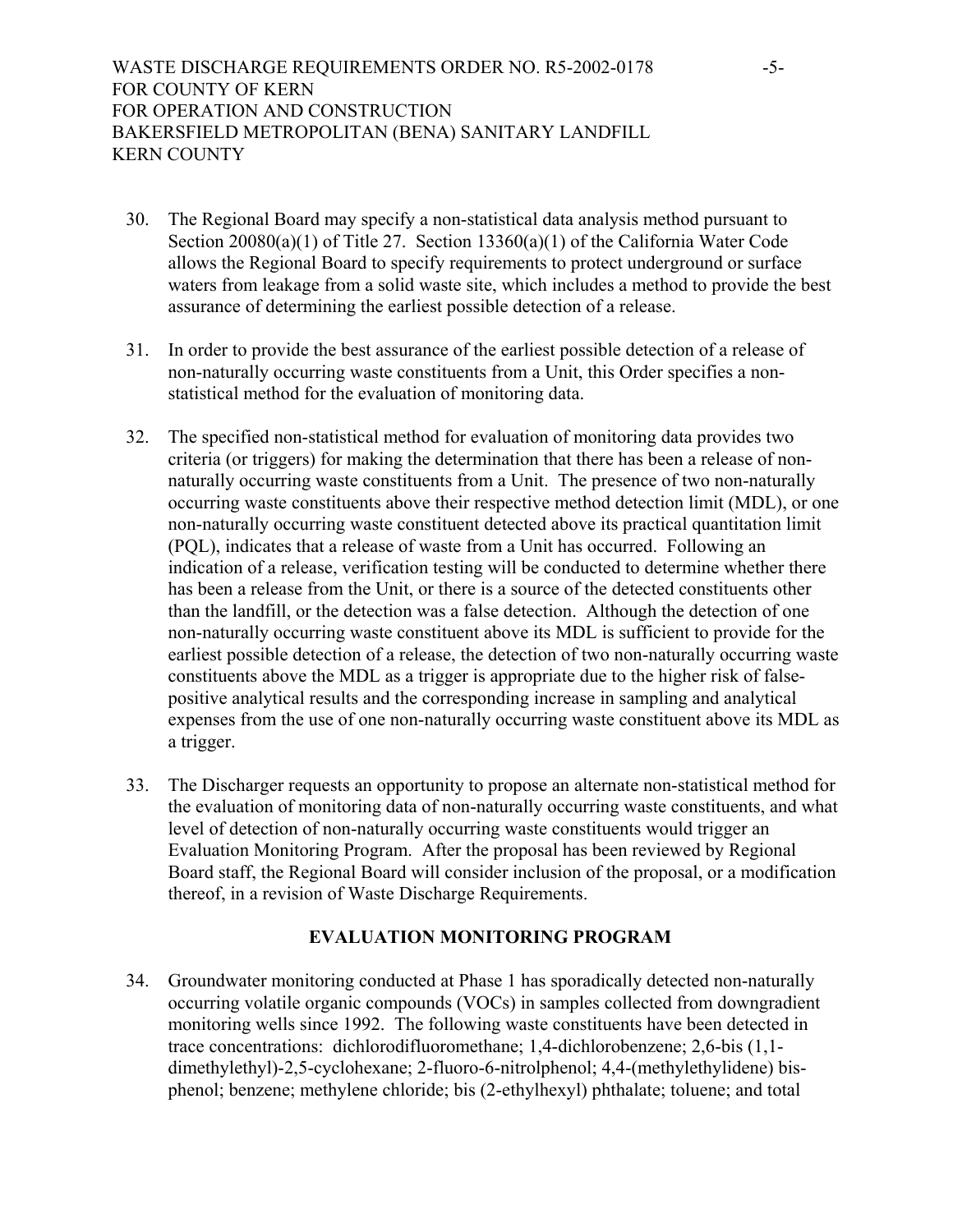# WASTE DISCHARGE REQUIREMENTS ORDER NO. R5-2002-0178 -6-FOR COUNTY OF KERN FOR OPERATION AND CONSTRUCTION BAKERSFIELD METROPOLITAN (BENA) SANITARY LANDFILL KERN COUNTY

xylenes. Each of the abovementioned detections occurred as a single trace concentration detection and, therefore, did not qualify for retesting or for being considered as measurably significant evidence of a release (see Finding No. 32).

- 35. Measurably significant evidence of a release to groundwater consisting of trace concentrations of benzene and toluene in monitoring well BE1-02 was confirmed in June 1999.
- 36. Since June 1999, sporadic detections of single trace concentrations of VOCs in samples from monitoring wells BE1-01 and BE1-02 have occurred during each monitoring event. No further measurably significant evidence of a release has occurred.
- 37. The Discharger submitted a report contending that a source other than the waste management unit may have caused the evidence of the release. The report stated that the low detection limits used by the analytical laboratory have resulted in false positives and that some of the VOCs being detected at this time were detected before waste was placed in the Unit. The report concluded that a release to groundwater had not occurred.
- 38. Based on testing to date, a groundwater evaluation monitoring program is not needed in response to the release confirmed in June 1999. However, the Discharger must conduct groundwater monitoring for Phase 1 on a quarterly basis to ensure the earliest possible detection of a verifiable release of waste constituents.
- 39. Measurably significant evidence of a release of waste constituents from Phase 1 to the vadose zone was confirmed July 1998. Thirty volatile organic compounds were discovered in a pore water sample from lysimeter BE1-18. The compounds that were present in the sample in the greatest concentrations were 1,1-dichloroethane, acetone, methyl ethyl ketone, and toluene.
- 40. A vadose zone Evaluation Monitoring Program Final Report has been submitted by the Discharger and is being reviewed.
- 41. Section 13304(a) of the California Water Code states in part

"Any person who has discharged or discharges waste into the waters of this state in violation of any waste discharge requirement or other order or prohibition issued by a regional board or the state board, or who has caused or permitted, causes or permits, or threatens to cause or permit any waste to be discharged or deposited where it is, or probably will be, discharged into the waters of the state and creates, or threatens to create, a condition of pollution or nuisance, shall upon order of the regional board, clean up the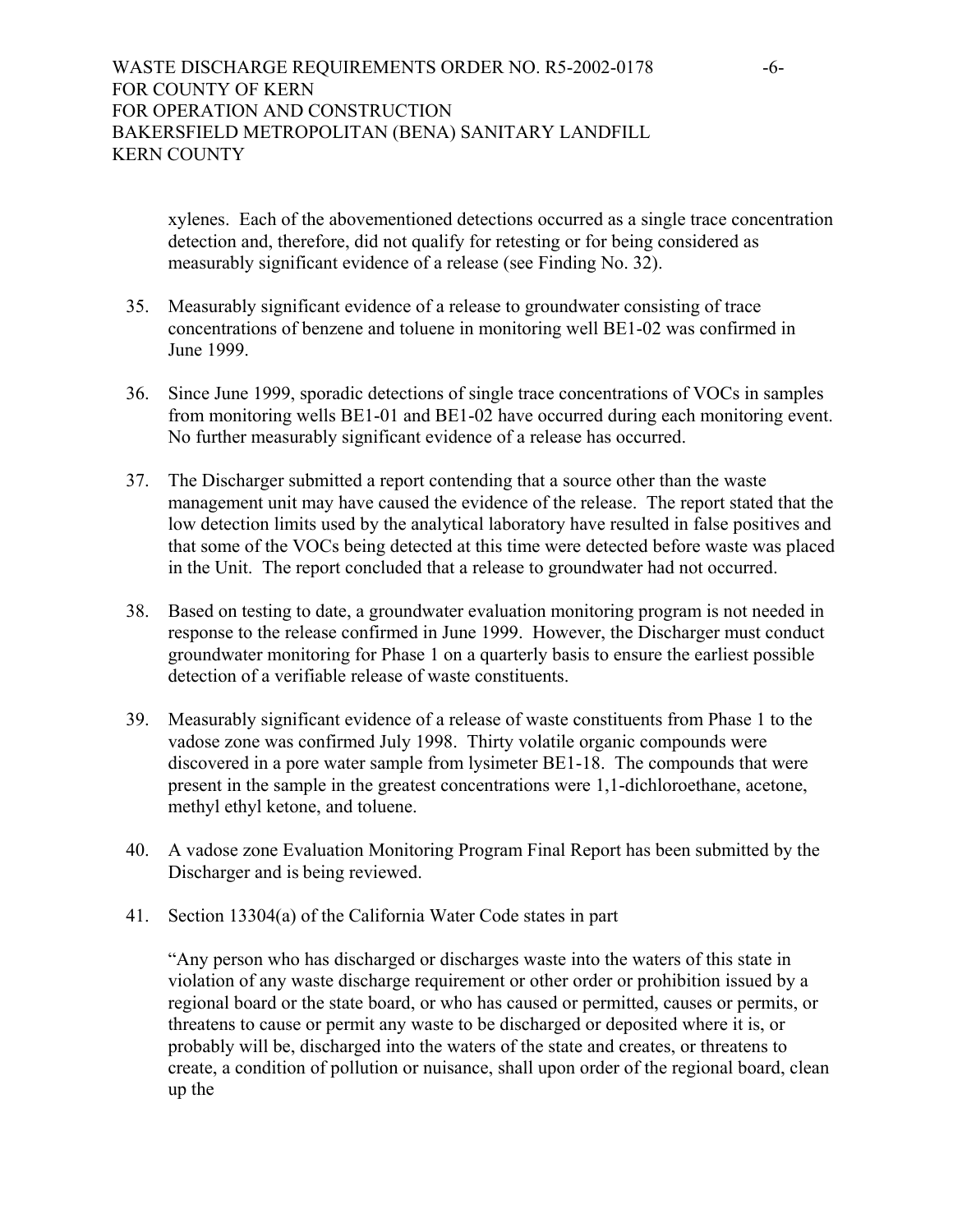waste or abate the effects of the waste, or, in the case of threatened pollution or nuisance, take other necessary remedial action...."

- 42. The release of waste constituents to the vadose zone reduces the capacity of the vadose zone to attenuate any further release and threatens to degrade the groundwater.
- 43. Section 13267(b)(1) of the California Water Code states:

"In conducting an investigation specified in subdivision (a), the regional board may require that any person who has discharged, discharges, or is suspected of having discharged or discharging, or who proposes to discharge waste within its region ...shall furnish, under penalty of perjury, technical or monitoring program reports which the regional board requires. The burden, including costs, of these reports shall bear a reasonable relationship to the need for the report and the benefits to be obtained from the reports. In requiring those reports, the regional board shall provide the person with a written explanation with regard to the need for the reports, and shall identify the evidence that supports requiring that person to provide the reports." The reports required pursuant to Section 13267 are necessary for the Regional Board to ascertain whether the Discharger is in compliance with this order.

- 44. An evaluation monitoring program is used to assess the nature and extent of a release from a Unit and to design a corrective action program in accordance with §20430 of Title 27 [Title 27, §20425(a)(2)]. In assessing the nature and extent of a release from a Unit, the Discharger is obligated to include a determination of the spatial distribution and concentration of each constituent of concern throughout the zone affected by the release [Title 27, §20425(b)]. The goals of evaluation monitoring are to determine where concentrations of constituents of concern cease to exceed their respective water quality protection standards (the zero-impact line) and to gather information for the selection of an appropriate corrective action.
- 45. Evaluation monitoring is required to be implemented when the detection monitoring program determines that waste constituents have been released from the Unit (see Finding No. 39) to the vadose zone or to groundwater. In the case of organic compounds which are not naturally occurring, their presence in samples from detection monitoring wells is evidence of a release from the Unit. For naturally occurring compounds and constituents, evidence of a release is based on a measurably significant increase in their concentration(s) above the upper tolerance limit established in the water quality protection standard.
- 46. Section 20420(k)(5) of Title 27 requires that within 90 days of determining a measurably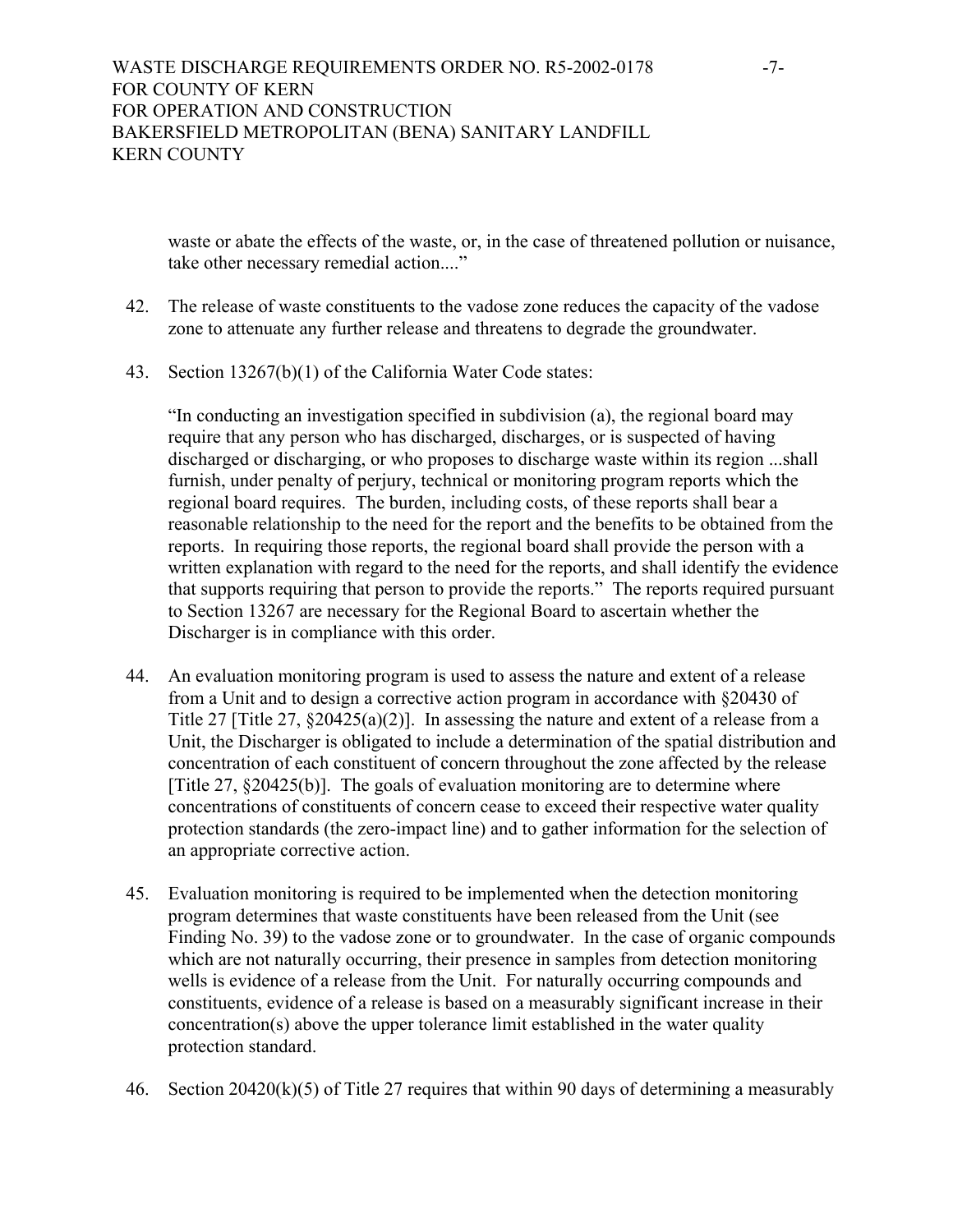# WASTE DISCHARGE REQUIREMENTS ORDER NO. R5-2002-0178 -8-FOR COUNTY OF KERN FOR OPERATION AND CONSTRUCTION BAKERSFIELD METROPOLITAN (BENA) SANITARY LANDFILL KERN COUNTY

significant evidence of a release, a discharger shall submit to the Regional Board an amended report of waste discharge, including information specified in  $\S 20420(k)(5)$  of Title 27, to establish an evaluation monitoring program meeting the provisions of §20425 of Title 27.

- 47. Section 20420(k)(6) of Title 27 requires that within 180 days of determining a measurably significant evidence of a release, a discharger shall submit an engineering feasibility study for a corrective action program necessary to meet the requirements of §20430 of Title 27. At a minimum, the feasibility study shall contain a detailed description of the corrective action measures that could be taken to achieve background concentrations for all constituents of concern.
- 48. Section 20425(b) of Title 27 requires a discharger to complete an evaluation of the nature and extent of a release from the Unit and to submit the assessment to the Regional Board within 90 days of establishing an evaluation monitoring program.
- 49. Section 20425(c) of Title 27 requires a discharger to submit an updated engineering feasibility study for corrective action pursuant to  $\S20420(k)(6)$  of Title 27 based on the results of the data collected pursuant to §20425(b) and (e) of Title 27. A discharger is required to submit the updated engineering feasibility study to the Regional Board within 90 days of establishing an evaluation monitoring program.
- 50. Section 20425(d) of Title 27 requires a discharger to submit an amended report of waste discharge to establish a corrective action program meeting the requirements of §20430 of Title 27 to the Regional Board within 90 days of establishing an evaluation monitoring program. The proposed corrective action program is to be based on the data collected pursuant to §20425(b) of Title 27, and on the engineering feasibility study for corrective action submitted pursuant to §20425(c) of Title 27.
- 51. The Discharger has submitted a report of completion of an evaluation monitoring program of the vadose zone, an engineering feasibility study of corrective action options, and a proposed corrective action program, all of which are pending review by Regional Board staff. If the submitted documents are found to be inadequate, the evaluation monitoring program will be administered under a separate Order.
- 52. Pursuant to §13307.1 of the California Water Code, the Regional Board shall not consider cleanup or site closure proposals from the primary or active discharger, issue a closure letter, or make a determination that no further action is required with respect to a site subject to a cleanup and abatement order pursuant to Section 13304, unless all current record owners of fee title to the site of the proposed action have been notified.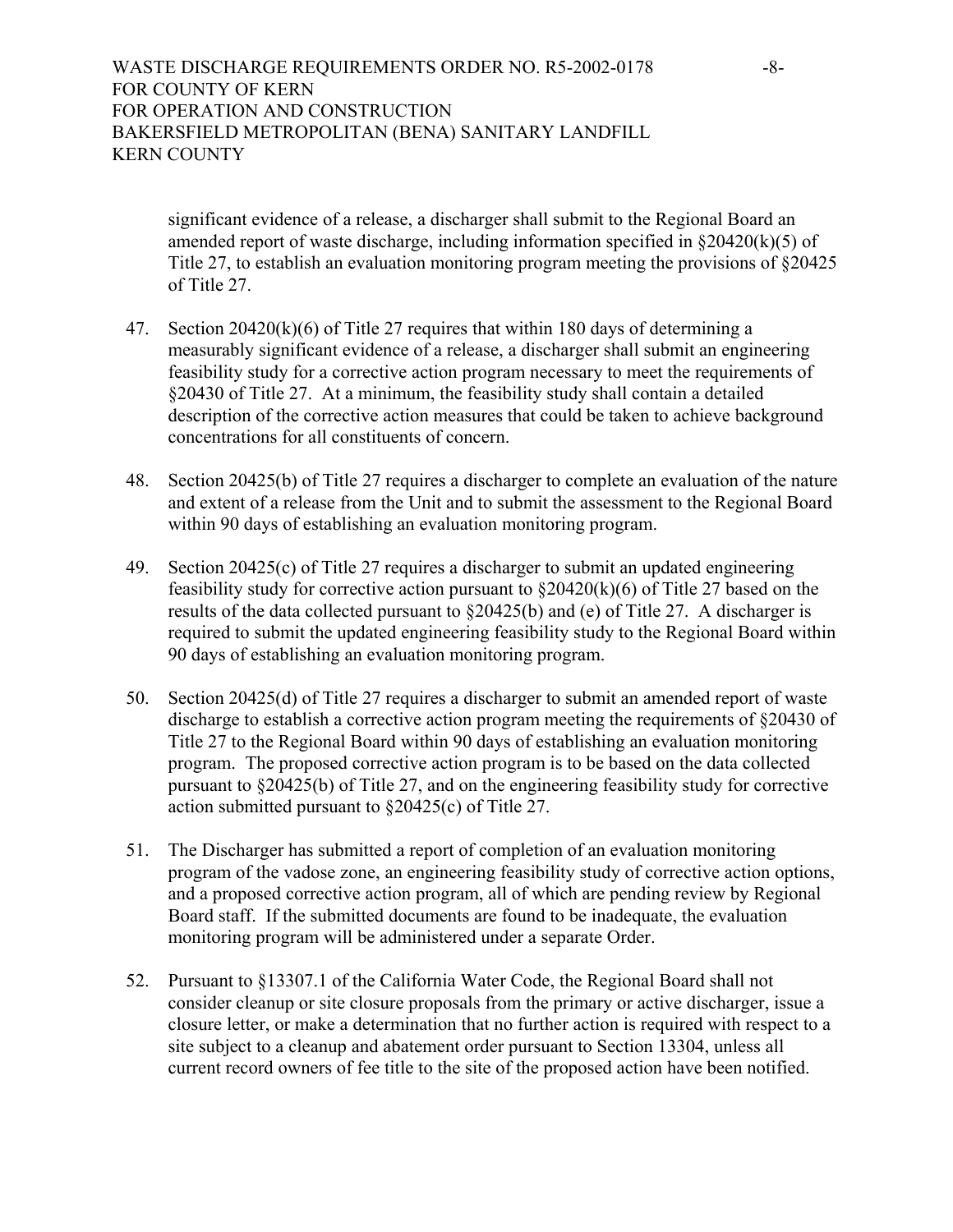WASTE DISCHARGE REQUIREMENTS ORDER NO. R5-2002-0178 -9-FOR COUNTY OF KERN FOR OPERATION AND CONSTRUCTION BAKERSFIELD METROPOLITAN (BENA) SANITARY LANDFILL KERN COUNTY

- 53. Pursuant to §13268 of the California Water Code, if the Regional Board determines there is a failure or refusal to furnish technical or monitoring program report as required by subdivision (b) of Section 13267, or a falsification of any information provided therein, the Discharger will be guilty of a misdemeanor and may be liable civilly in accordance with subdivision §13268(b) of the California Water Code. Civil liability may be administratively imposed by the Regional Board in accordance with Article 2.5 (commencing with Section 13323) of Chapter 5 of the California Water Code for a violation of subdivision (a) in an amount which shall not exceed one thousand dollars (\$1,000) for each day in which the violation occurs.
- 54. Any person who fails to achieve compliance in accordance with the schedule established in an order issued pursuant to §13304 of the California Water Code may be subject to injunctive relief or may be liable civilly in an amount not to exceed the amount prescribed by law.

## **CONSTRUCTION AND ENGINEERED ALTERNATIVE**

- 55. On 17 June 1993, the State Water Resources Control Board adopted Resolution No. 93-62 implementing a State Policy for the construction, monitoring, and operation of municipal solid waste landfills that is consistent with the federal municipal solid waste regulations promulgated under Title 40, Code of Federal Regulations, Part 258 (Subtitle D).
- 56. Resolution No. 93-62 requires the construction of a specified composite liner system at new municipal solid waste landfills, or expansion areas of existing municipal solid waste landfills, that receive wastes after 9 October 1993.
- 57. Resolution No. 93-62 also allows the Regional Board to consider the approval of engineered alternatives to the prescriptive standard. Section III.A.b. of Resolution No. 93-62 requires that the engineered alternative liner systems be of a composite design similar to the prescriptive standard.
- 58. Section 20080(b) of Title 27 allows the Regional Board to consider the approval of an engineered alternative to the prescriptive standard. In order to approve an engineered alternative in accordance with  $\S20080(c)(1)$  and (2), the Discharger must demonstrate that the prescriptive design is unreasonably and unnecessarily burdensome and will cost substantially more than an alternative which will meet the criteria contained in §20080(b), or would be impractical and would not promote attainment of applicable performance standards. The Discharger must also demonstrate that the proposed engineered alternative liner system is consistent with the performance goal addressed by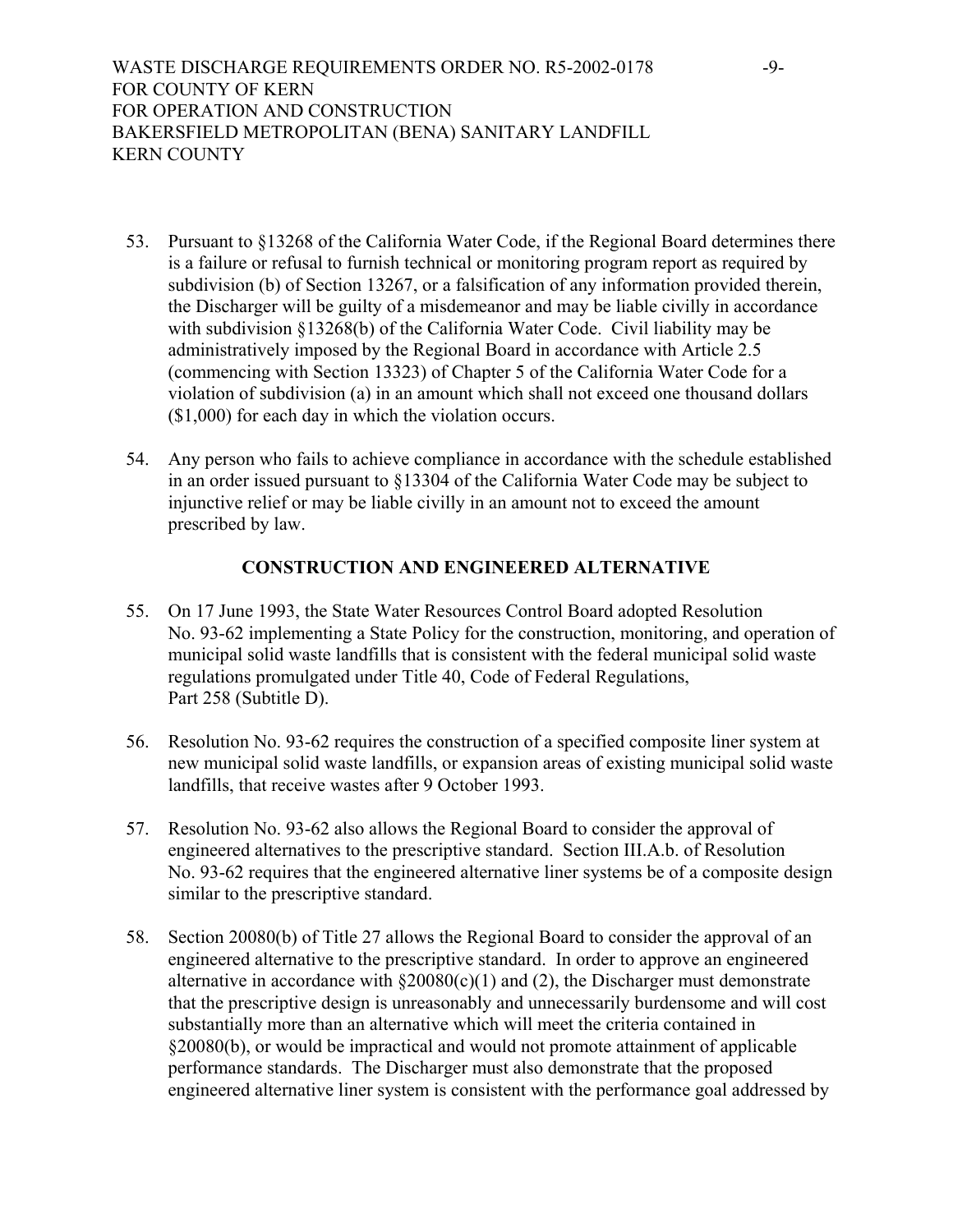# WASTE DISCHARGE REQUIREMENTS ORDER NO. R5-2002-0178 -10-FOR COUNTY OF KERN FOR OPERATION AND CONSTRUCTION BAKERSFIELD METROPOLITAN (BENA) SANITARY LANDFILL KERN COUNTY

#### the

 particular prescriptive standard, and provides protection against water quality impairment equivalent to the prescriptive standard in accordance with §20080(b)(2) of Title 27.

- 59. Section 13360(a)(1) of the California Water Code allows the Regional Board to specify the design, type of construction, and/or particular manner in which compliance must be met in waste discharge requirements or orders for the discharge of waste at solid waste disposal facilities.
- 60. The liner for Networks 1-3 of Phase 1 was constructed in accordance with the Chapter 15 prescriptive standard liner design contained in the regulations that were in effect at the time of its construction (two feet of compacted clay at  $1x10^{-6}$  centimeters per second); prior to the Subtitle D effective date.
- 61. The Discharger constructed an engineered alternative liner system for Network 4 of Phase 1 in lieu of the Subtitle D prescriptive composite liner design in accordance with Special Order No. 95-181.
- 62. The engineered alternative liner of Network 4 of Phase 1 consists of, in ascending order: prepared subgrade; a two-foot thick clay layer compacted to a hydraulic conductivity of  $1x10^{-6}$  centimeters per second; a 80-mil thick synthetic flexible membrane of high density polyethylene (HDPE); a geotextile cushion; a geonet drainage layer; a non-woven geotextile filter layer; and a two-foot thick soil operations layer.
- 63. Side slope liners for Network 4 of Phase 1 were constructed of the same materials and in the same sequence and manner as the bottom liner system, with the exception of an additional non-woven geotextile below the geonet and above the 60-mil thick HDPE. The subgrade for side slopes was prepared in an appropriate manner using accepted engineering and construction methods so as to provide a surface that is smooth and free from rocks, sticks, and other debris that could damage or otherwise limit the performance of the compacted clay layer and the HDPE layer.
- 64. The Discharger adequately demonstrated that construction of a Subtitle D prescriptive standard liner for Network 4 of Phase 1 would be unreasonable and unnecessarily burdensome when compared to the proposed engineered alternative design. There is not an adequate clay source on-site or nearby and the cost of importing clay from off-site or mixing on-site soils with bentonite would have cost substantially more than the alternative design.
- 65. The leachate collection and removal system for Phase 1 contains three sumps for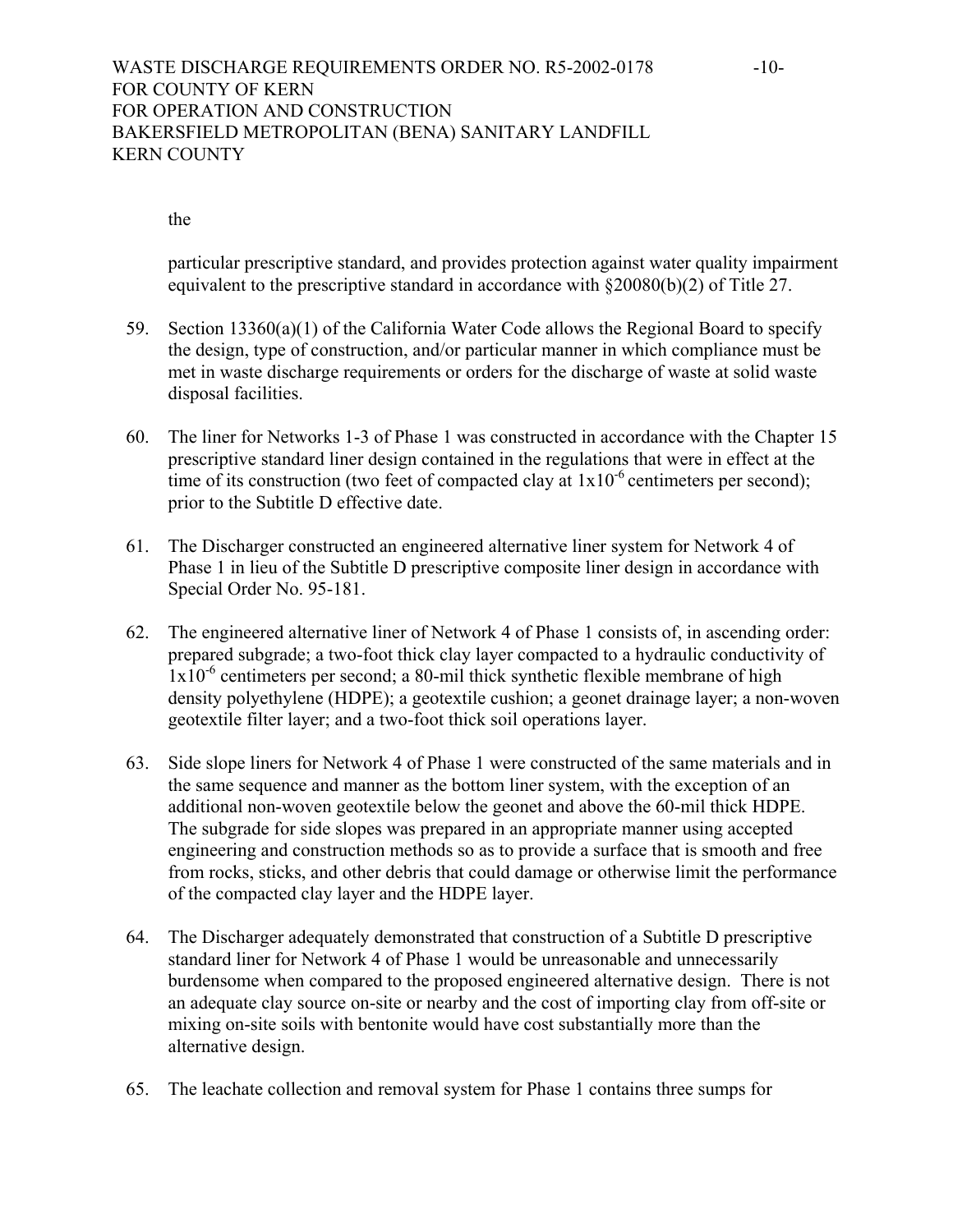# WASTE DISCHARGE REQUIREMENTS ORDER NO. R5-2002-0178 -11-FOR COUNTY OF KERN FOR OPERATION AND CONSTRUCTION BAKERSFIELD METROPOLITAN (BENA) SANITARY LANDFILL KERN COUNTY

monitoring and removing leachate from the waste management unit. Leachate that collects in the leachate collection and removal system is pumped into holding tanks and then transported to a wastewater treatment plant for disposal. The average leachate production for Phase 1 is 591 gallons per day.

- 66. Pan lysimeters were installed beneath the Phase 1 leachate collection and removal system sumps for the purposes of vadose zone monitoring. The pan lysimeters consist of: 1) an underlying 60-mil HDPE liner on a prepared subgrade below the leachate sumps and the leachate collection and removal system troughs; 2) a perforated or slotted 4-inch diameter HDPE piping encased in drainage rock; and 3) surrounded by recompacted native soils.
- 67. The Discharger submitted a Report of Waste Discharge requesting approval of an engineered alternative liner design for Phase 2A which will be designed, constructed, and operated to prevent migration of wastes from the Unit to adjacent natural geologic materials, groundwater, or surface water during disposal operations, closure, and the postclosure maintenance period in accordance with the criteria set forth in Title 27 for a Class III landfill, and the provisions in State Water Resources Control Board Resolution No. 93-62 for municipal solid wastes.
- 68. The Discharger has demonstrated that construction of a prescriptive standard liner system for Phase 2A is not feasible in accordance with Section 20080(b) of Title 27.
- 69. The Phase 2A engineered alternative proposed by the Discharger for the bottom liner of the Unit consists of, in ascending order: prepared subgrade, a 30-mil HDPE geomembrane liner; a geosynthetic clay liner; and a 60-mil thick HDPE geomembrane.
- 70. The side slope liners for Phase 2A will not include the base 30-mil HDPE layer, but otherwise are proposed to be constructed of the same materials and in the same sequence and manner as the bottom liner system, with the exception of the subgrade and the 30-mil HDPE geomembrane. The subgrade will be prepared in an appropriate manner using accepted engineering and construction methods so as to provide a surface that is smooth and free from rocks, sticks, and other debris that could damage or otherwise limit the performance of the geosynthetic clay layer and/or geomembrane, and certified in accordance with this Order and the approved CQA Plan.
- 71. The leachate collection and removal system proposed for Phase 2A is a dendritic system composed of six-inch diameter perforated HDPE pipes placed within a one-foot thick granular drainage layer. The Discharger's anticipated leachate production for the proposed Phase 2A leachate collection and removal system is 1,750 gallons per day.
- 72. A pan lysimeter will be installed beneath the liner system of Phase 2A for the purposes of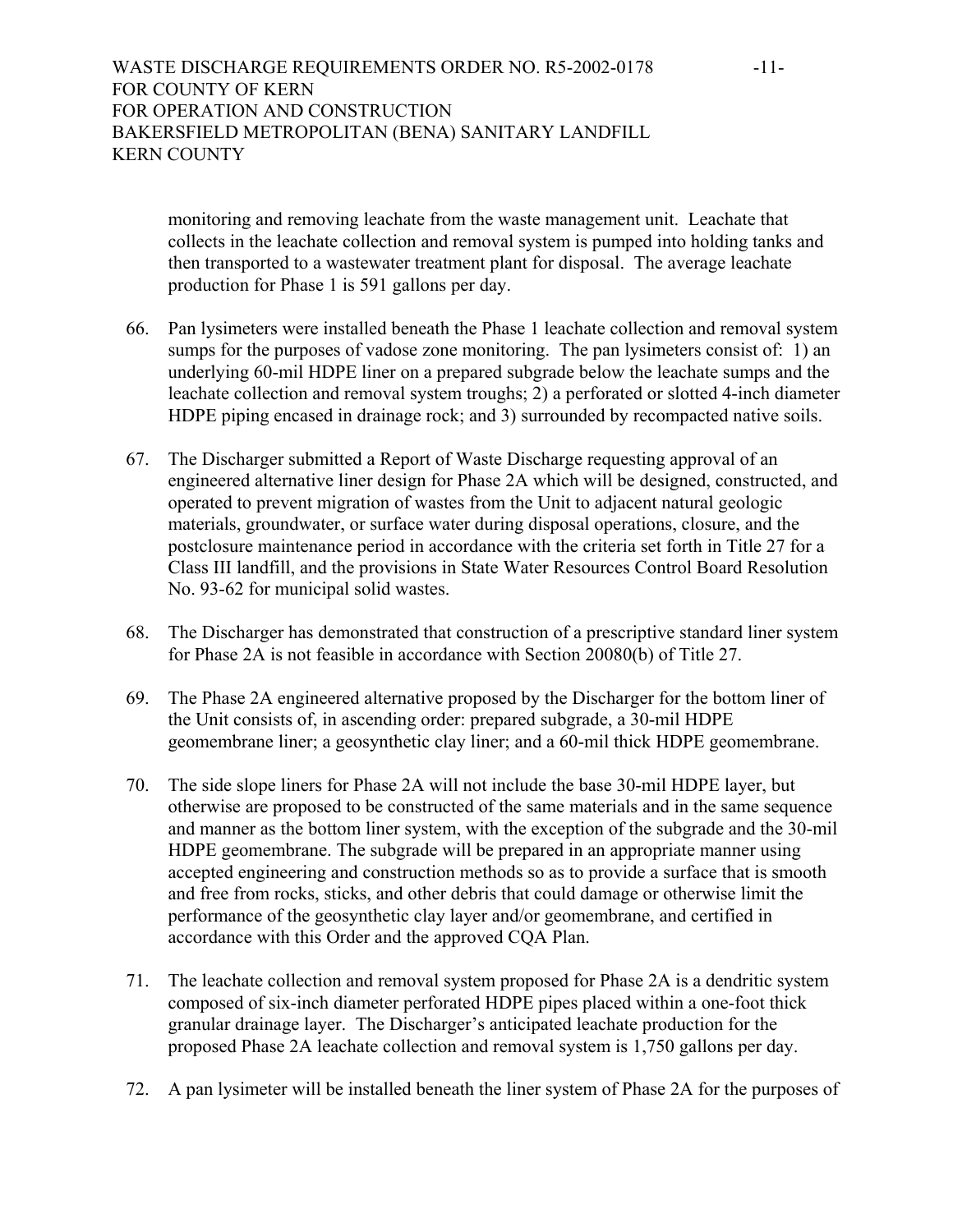# WASTE DISCHARGE REQUIREMENTS ORDER NO. R5-2002-0178 -12-FOR COUNTY OF KERN FOR OPERATION AND CONSTRUCTION BAKERSFIELD METROPOLITAN (BENA) SANITARY LANDFILL KERN COUNTY

vadose zone monitoring. The pan lysimeter will consist of: 1) an underlying GCL/60 mil HDPE liner on a prepared subgrade below the leachate sump(s) and the leachate collection and removal system troughs; 2) perforated or slotted 6-inch diameter HDPE piping wrapped with a filter fabric and encased in drainage rock; and 3) an overlying geonet.

- 73. Construction of Phase 2A will proceed only after all applicable construction quality assurance plans have been approved by the Executive Officer.
- 74. Title 27 Section 20310(c) requires that a Class III landfill shall have containment structures that are capable of preventing degradation of waters of the state as a result of waste discharges to the landfill.
- 75. The Discharger has demonstrated that the proposed liner system meets the performance goal contained in Section 20310 of Title 27. The demonstration utilized a model to predict the performance of the proposed liner design and the fate and transport of a release of waste constituents from Phase 2A. The results of the model coupled with the favorable site conditions and the past performance of the containment systems at Phase 1, show that the proposed liner design for Phase 2A will be protective of water quality.

# **CEQA AND OTHER CONSIDERATIONS**

- 76. The Kern County Board of Supervisors certified the final supplemental environmental impact report for the facility on 25 April 2000. The Kern County Waste Management Department filed a Notice of Determination on 28 April 2000 in accordance with the California Environmental Quality Act (Public Resources Code Section 21000 et seq.) and CEQA guidelines (14 CCR Section 15000 et seq.). The Regional Board considered the environmental impact report and incorporated mitigation measures from the environmental impact report into these waste discharge requirements designed to prevent potentially significant impacts to design facilities and to water quality.
- 77. The potential significant impacts to water quality were listed in the supplemental environmental impact report as degradation by leachate generation, landfill gas migration to groundwater, and release of waste constituents to surface waters. Potential impacts to water quality will be mitigated as the project is implemented in accordance with applicable state and federal regulations.
- 78. This order implements:
	- a. *The Water Quality Control Plan for the Tulare Lake Basin, Second Edition*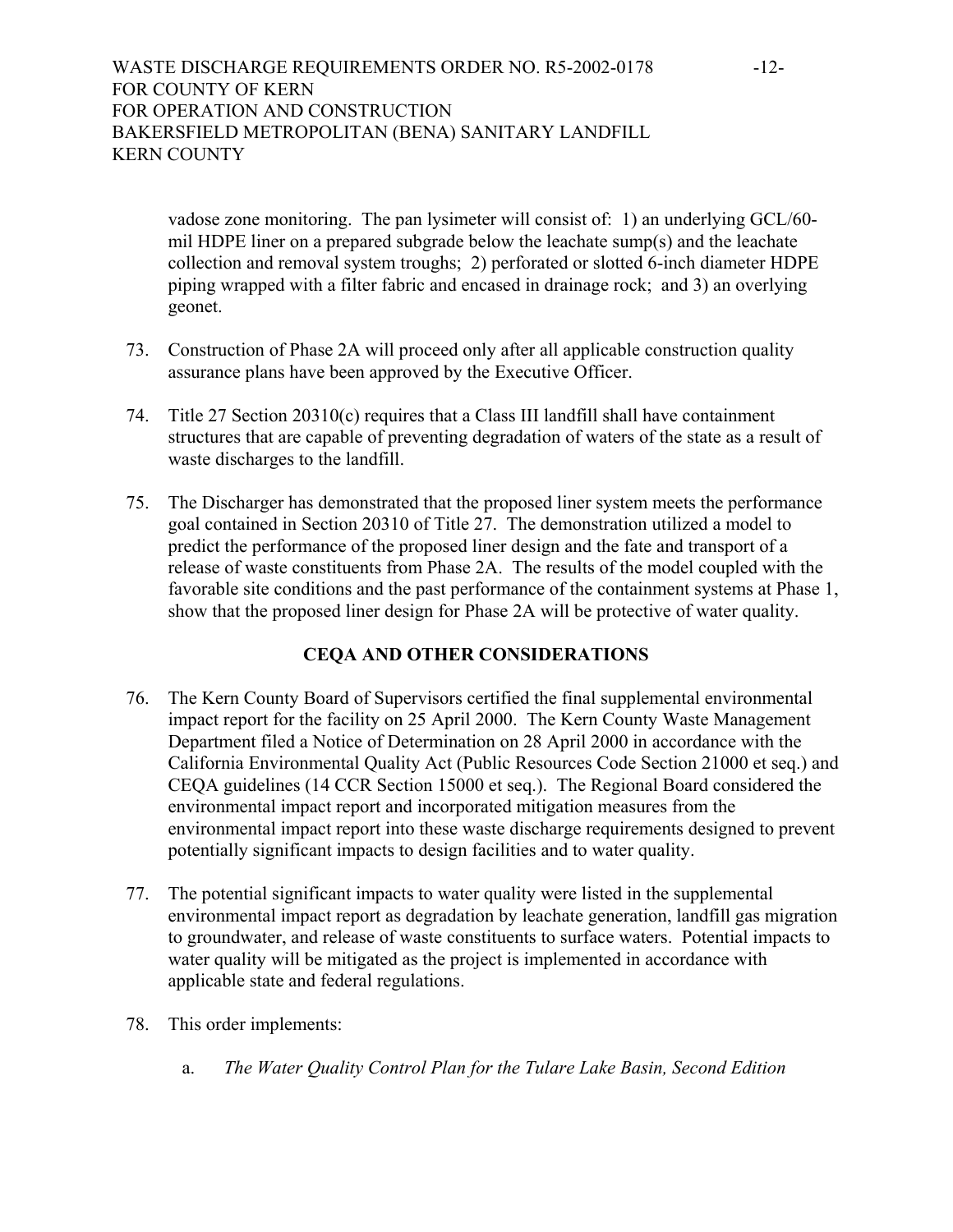- b. The prescriptive standards and performance goals of Chapters 1 through 7, Subdivision 1, Division 2, Title 27, of the California Code of Regulations, effective 18 July 1997, and subsequent revisions;
- c. The prescriptive standards and performance criteria of RCRA Subtitle D, Part 258; and
- d. State Water Resources Control Board Resolution No. 93-62, *Policy for Regulation of Discharges of Municipal Solid Waste*, adopted 17 June 1993.

# **PROCEDURAL REQUIREMENTS**

- 78. All local agencies with jurisdiction to regulate land use, solid waste disposal, air pollution, and to protect public health have approved the use of this site for the discharges of waste to land stated herein.
- 79. The Regional Board notified the Discharger and interested agencies and persons of its intent to prescribe waste discharge requirements for this discharge, and has provided them with an opportunity for a public hearing and an opportunity to submit their written views and recommendations.
- 80. The Regional Board, in a public meeting, heard and considered all comments pertaining to the discharge.
- 81. Any person affected by this action of the Regional Board may petition the State Water Resources Control Board to review the action in accordance with Sections 2050 through 2068, Title 23, California Code of Regulations. The petition must be received by the State Water Resources Control Board, Office of Chief Counsel, P.O. Box 100, Sacramento, California 95812, within 30 days of the date of issuance of this Order. Copies of the laws and regulations applicable to the filing of a petition are available on the Internet at http://www.swrcb.ca.gov/water\_laws/index.html and will be provided on request.

IT IS HEREBY ORDERED that Order Nos. 90-171 and 95-181 are rescinded and Attachment 1 of Order No. 93-200 is amended to delete the Bakersfield Metropolitan Municipal Landfill (Bena), which is on line No. 56, and that the Discharger, its agents, successors, and assigns, in order to meet the provisions of Division 7 of the California Water Code and the regulations adopted hereunder, shall comply with the following: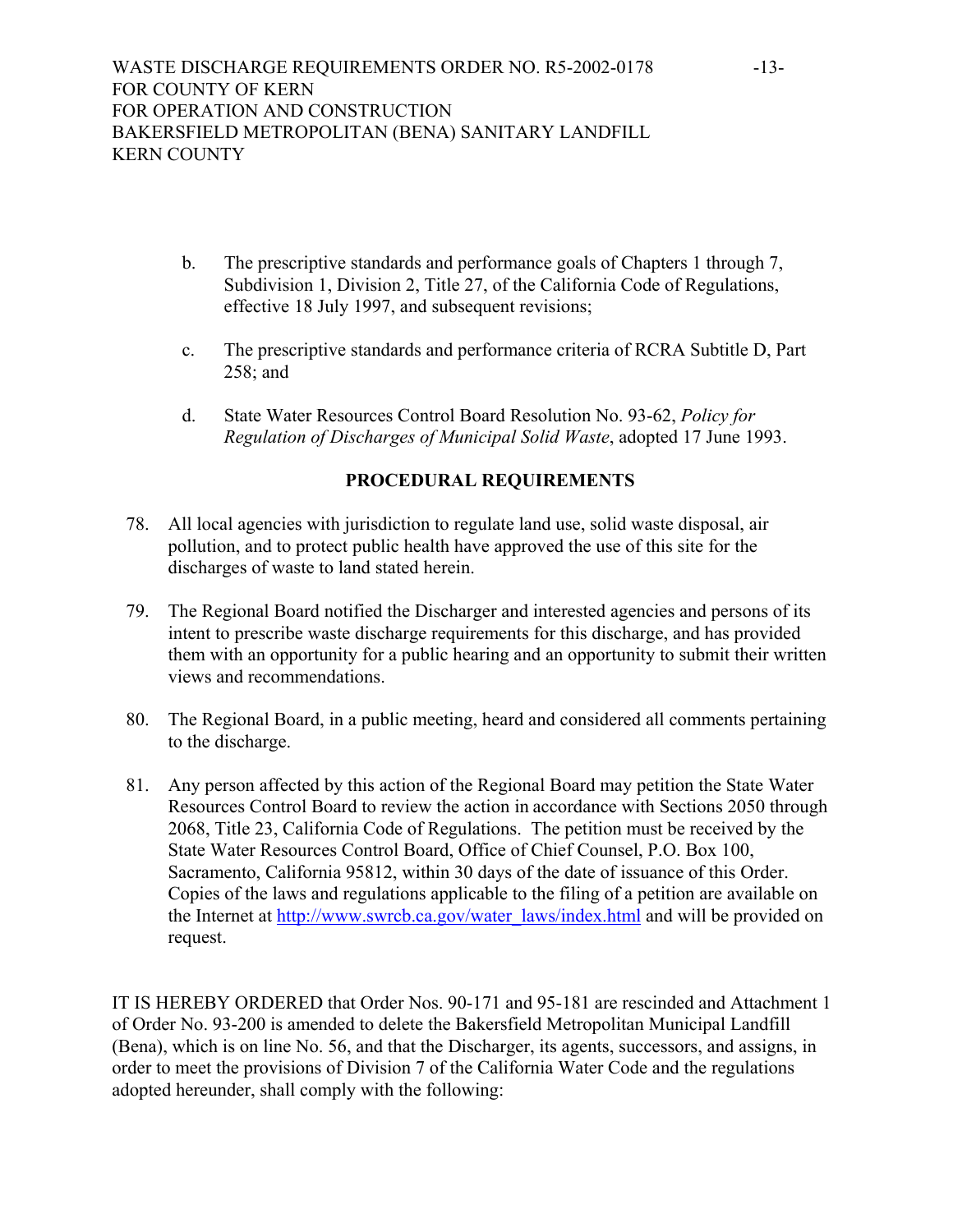# **A. PROHIBITIONS**

- 1. The discharge of 'hazardous waste' at this facility, except for waste that is hazardous due only to its friable asbestos content, is prohibited. The discharge of 'designated waste' at this facility is prohibited. The discharge of septage, chemical toilet waste, truck wash-down liquids and other liquid wastes for disposal at this facility are prohibited. For the purposes of this Order, the term 'hazardous waste' is as defined in Title 23, California Code of Regulations, Section 2510 et seq., and 'designated waste' is as defined in Title 27.
- 2. The discharge of wastes outside of a Unit or portions of a Unit specifically designed for their containment is prohibited.
- 3. The discharge of waste to a closed Unit is prohibited.
- 4. Expansion of Phase 1 is prohibited.
- 5. The discharged wastes shall not cause the release of pollutants, or waste constituents in a manner which could cause a condition of nuisance, degradation, contamination, or pollution of groundwater to occur, as indicated by the most appropriate statistical or nonstatistical data analysis method and retest method listed in this Order, the Monitoring and Reporting Program, or the Standard Provisions and Reporting Requirements.
- 6. The discharge of solid waste, liquid waste, leachate, or waste constituents shall neither cause nor contribute to any degradation, contamination, pollution, or nuisance to surface waters, ponded water, or surface water drainage courses, including, but not limited to:
	- a. floating, suspended, or deposited macroscopic particulate matter or foam;
	- b. increases in bottom deposits or aquatic growth;
	- c. an adverse change in temperature, turbidity, or apparent color beyond natural background levels;
	- d. the creation or contribution of visible, floating, suspended, or deposited oil or other products of petroleum origin; and
	- e. the introduction or increase in concentration of toxic or other contaminants/pollutants resulting in unreasonable impairment of beneficial uses of waters of the State.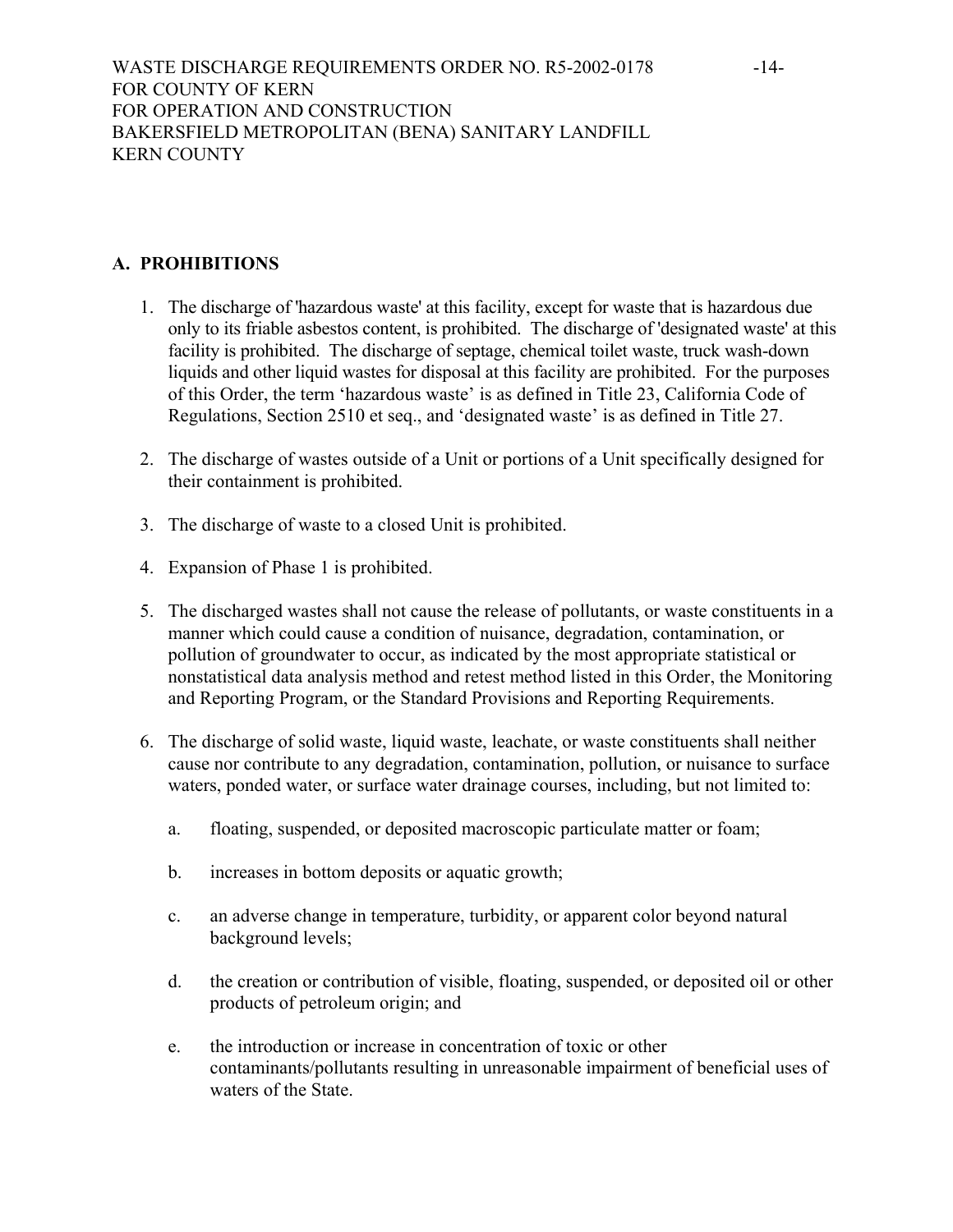7. The discharge shall not cause any increase in the concentration of waste constituents in soil-pore gas, soil-pore liquid, soil, or other geologic materials outside of the Unit if such waste constituents could migrate to waters of the State — in either the liquid or the gaseous phase — and cause a condition of nuisance, degradation, contamination, or pollution.

# **B. DISCHARGE SPECIFICATIONS**

- 1. Nonhazardous wastes shall only be discharged to Phase 1 or to a new Unit equipped with a composite liner containment system that meets the requirements for both liners and leachate collection and removal systems specified under D. Construction Specifications.
- 2. The discharge shall remain within the designated disposal area at all times.
- 3. The handling and disposal of friable asbestos containing wastes at this facility shall be in accordance with all applicable federal and state statutes and regulations.

# **C. FACILITY SPECIFICATIONS**

- 1. The Discharger shall, in a timely manner, remove and relocate any wastes discharged at this facility in violation of this Order.
- 2. The Discharger shall immediately notify the Regional Board of any flooding, unpermitted discharge of waste off-site, equipment failure, slope failure, or other change in site conditions which could impair the integrity of waste or leachate containment facilities or precipitation and drainage control structures.
- 3. Water used for facility maintenance shall be limited to the minimum amount necessary for dust control, and construction.
- 4. The Discharger shall maintain in good working order any facility, control system, or monitoring device installed to achieve compliance with the waste discharge requirements.
- 5. Methane and other landfill gases shall be adequately vented, removed from the Units, or otherwise controlled to prevent the danger of adverse health effects, nuisance conditions, or the impairment of the beneficial uses of surface water or groundwater due to migration through the unsaturated zone.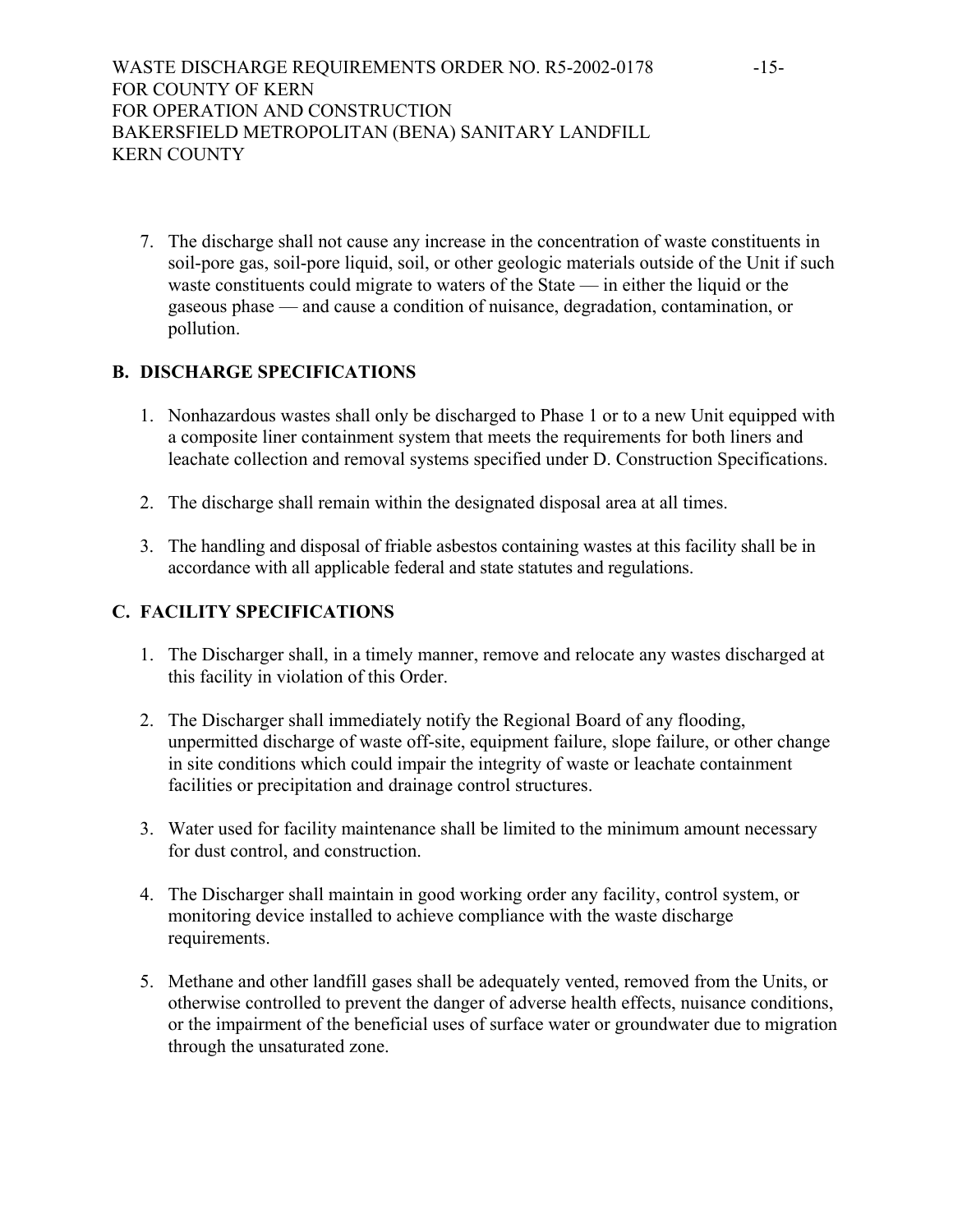- 6. Surface drainage within the waste management facility shall either be contained on-site or be discharged in accordance with applicable storm water regulations.
- 7. The Discharger shall maintain a *Storm Water Pollution Prevention Plan* and *Monitoring Program and Reporting Requirements* in accordance with State Water Resources Control Board Order No. 97-03-DWQ, or retain all storm water on-site.

# **D. CONSTRUCTION SPECIFICATIONS**

- 1. The Discharger shall submit for Executive Officer review and approval **prior to** construction, design plans and specifications for Phase 2A that includes the following:
	- a. A Construction Quality Assurance Plan meeting the requirements of §20324 of Title 27; and
	- b. A geotechnical evaluation of the area soils, evaluating their use as the base layer; and
	- c. An unsaturated zone monitoring system, which is demonstrated to remain effective throughout the active life, closure, and post-closure maintenance periods of the Unit, which shall be installed beneath the composite liner system in accordance with §20415(d) of Title 27.
- 2. The liner of Phase 2A shall be constructed in accordance with the following composite liner design that has been demonstrated by the Discharger to meet the performance standards of Title 27:
	- a. An engineered alternative composite liner system that is comprised, in ascending order, of the following:
		- 1) On the side slopes:
			- a) A subgrade prepared in an appropriate manner using accepted engineering and construction methods that provides a surface that is smooth and free from rocks, sticks, and other debris that could damage or otherwise limit the performance of the liner system.
			- b) A non-woven fabric cushion layer of appropriate weight.
			- c) A nonwoven bottom geotextile, which may be part of the geosynthetic clay layer (GCL).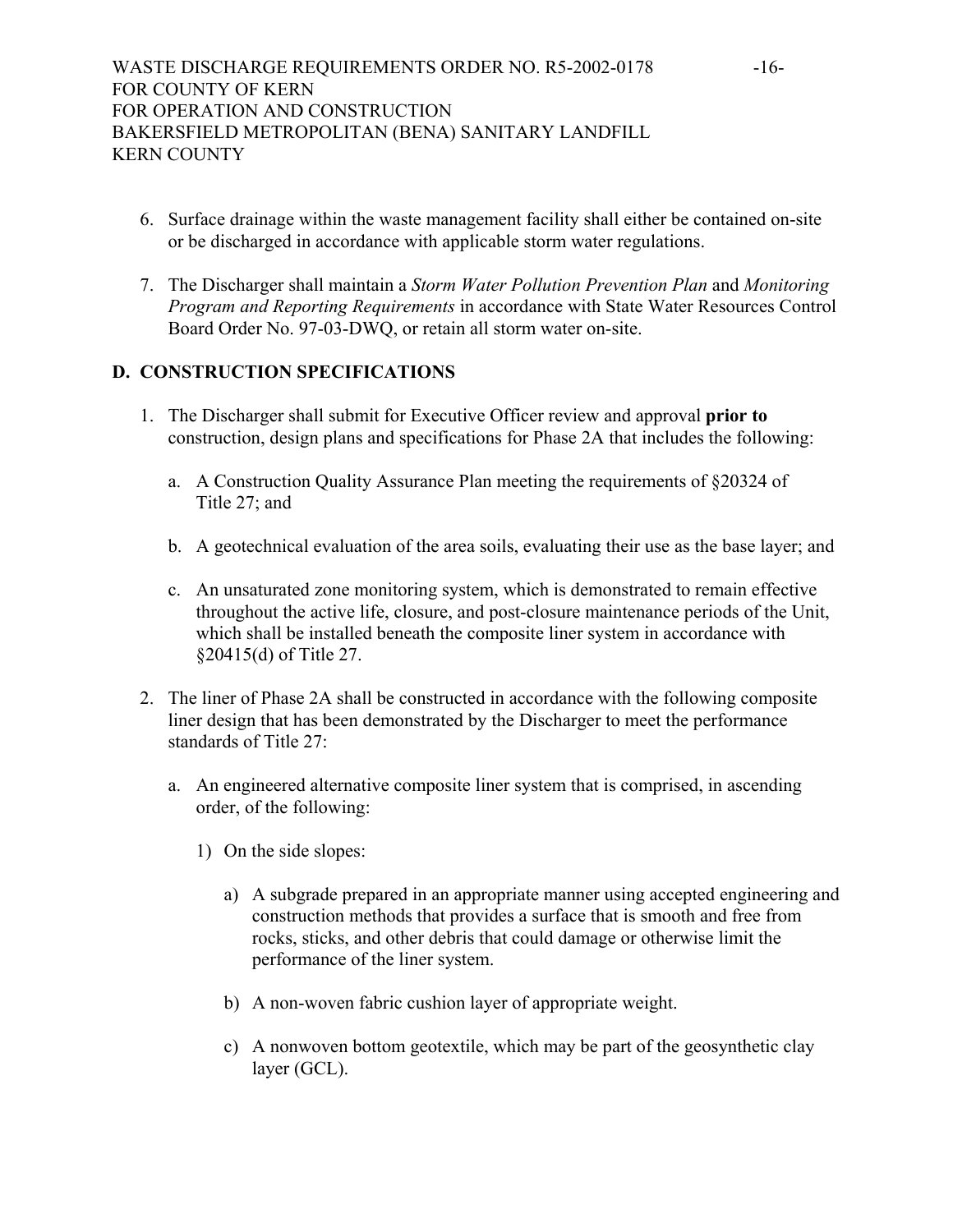- d) A reinforced GCL that shall exhibit appropriate strength characteristics to accommodate stresses associated with specific landfill design parameters, with particular attention to interface and long-term creep shear.
- e) A 60-mil thick synthetic flexible membrane of HDPE.
- f) A geotextile cushion.
- 2) On the base:
	- a) A minimum 6-inch thick engineered soil foundation layer that shall be constructed of select soil materials, in accordance with the approved construction quality assurance plan, that meet the following criteria:
		- 1. A maximum size of 1/2-inch, subrounded or rounded clasts;
		- 2. A gradation series (i.e., well-graded) that is amenable to compaction; and
		- 3. Recompacted and rolled smooth to at least 90% of maximum dry density and within 2% of optimum moisture content.
	- b) A minimum 30-mil synthetic flexible membrane of HDPE, which may be part of the GCL, to serve as a redundant bentonite retention and GCL placement cushion layer.
	- c) A GCL that shall exhibit appropriate strength characteristics to accommodate stresses associated with specific landfill design parameters, with particular attention to interface and long-term creep shear.
	- d) A 60-mil thick synthetic flexible membrane of HDPE.
	- e) A geotextile cushion.
- 3. The Discharger may propose changes to the liner system design prior to construction, provided that approved components are not eliminated, the engineering properties of the components are not substantially reduced, and the proposed liner system results in the protection of water quality equal to or greater than the design prescribed by this Order. The proposed changes may be made following approval by the Executive Officer. Substantive changes to the design require reevaluation as an engineered alternative and approval by the Regional Board.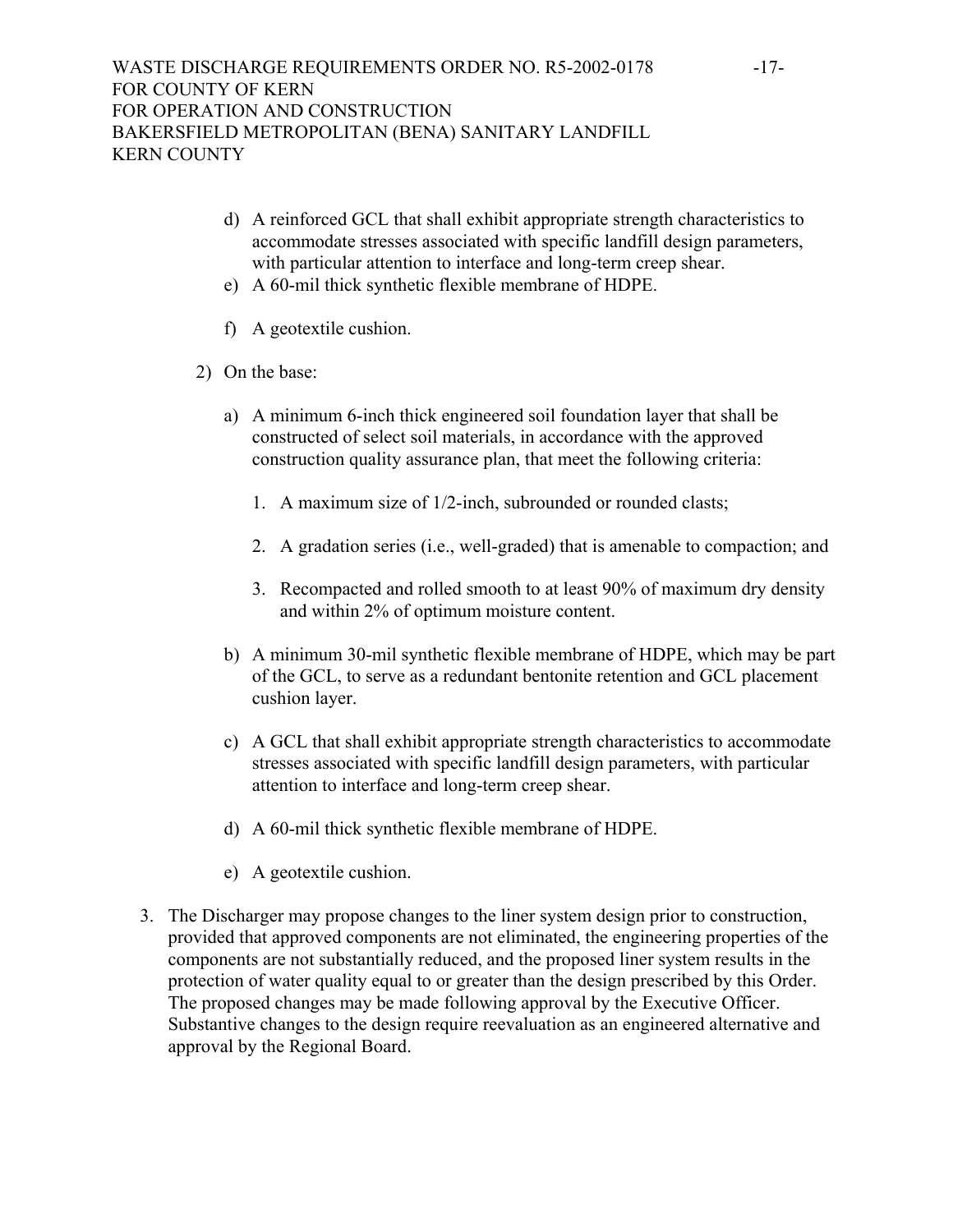- 4. If the Discharger proposes to construct a liner system in which a GCL is placed on top of a subgrade, the subgrade for the bottom and the side slopes of the Unit shall be prepared in an appropriate manner using accepted engineering and construction methods so as to provide a smooth surface that is free from rocks, sticks, or other debris that could damage or otherwise impair the performance of the GCL.
- 5. The leachate collection and removal system shall be designed and operated so that there is no buildup of hydraulic head on the base or sideslope liners.
- 6. Construction shall proceed only after all applicable construction quality assurance plans have been approved by Executive Officer.
- 7. Following the completion of construction of Phase 2A, and prior to discharge onto the newly constructed liner system, the final documentation required in §20324(d)(1)(C) of Title 27 shall be submitted to the Executive Officer for review and approval. The report shall be certified by a registered civil engineer or a certified engineering geologist. It shall contain sufficient information and test results to verify that construction was in accordance with the design plans and specifications, and with the prescriptive standards and performance goals of Title 27.
- 8. A third party independent of both the Discharger and the construction contractor shall perform all of the construction quality assurance monitoring and testing during the construction of a liner system.
- 9. If monitoring reveals substantial or progressive increases of leachate generation above the design leachate flow volume (see Finding Nos. 66 and 72) of a Unit or portion of a Unit, such that the depth of fluid on any portion of the leachate collection and removal system (excluding the leachate removal pump sump) exceeds 30 cm, the Discharger shall immediately notify the Regional Board in writing within seven days. The notification shall include a timetable for remedial or corrective action necessary to achieve compliance with the leachate depth limitation.
- 10. Closure shall not proceed in the absence of closure waste discharge requirements.

# **E. DETECTION MONITORING SPECIFICATIONS**

- 1. The Discharger shall submit for Executive Officer review and approval a groundwater detection monitoring program demonstrating compliance with Title 27 for Phase 2A.
- 2. The Discharger shall comply with the detection monitoring program provisions of Title 27 for groundwater, surface water, and the unsaturated zone, and in accordance with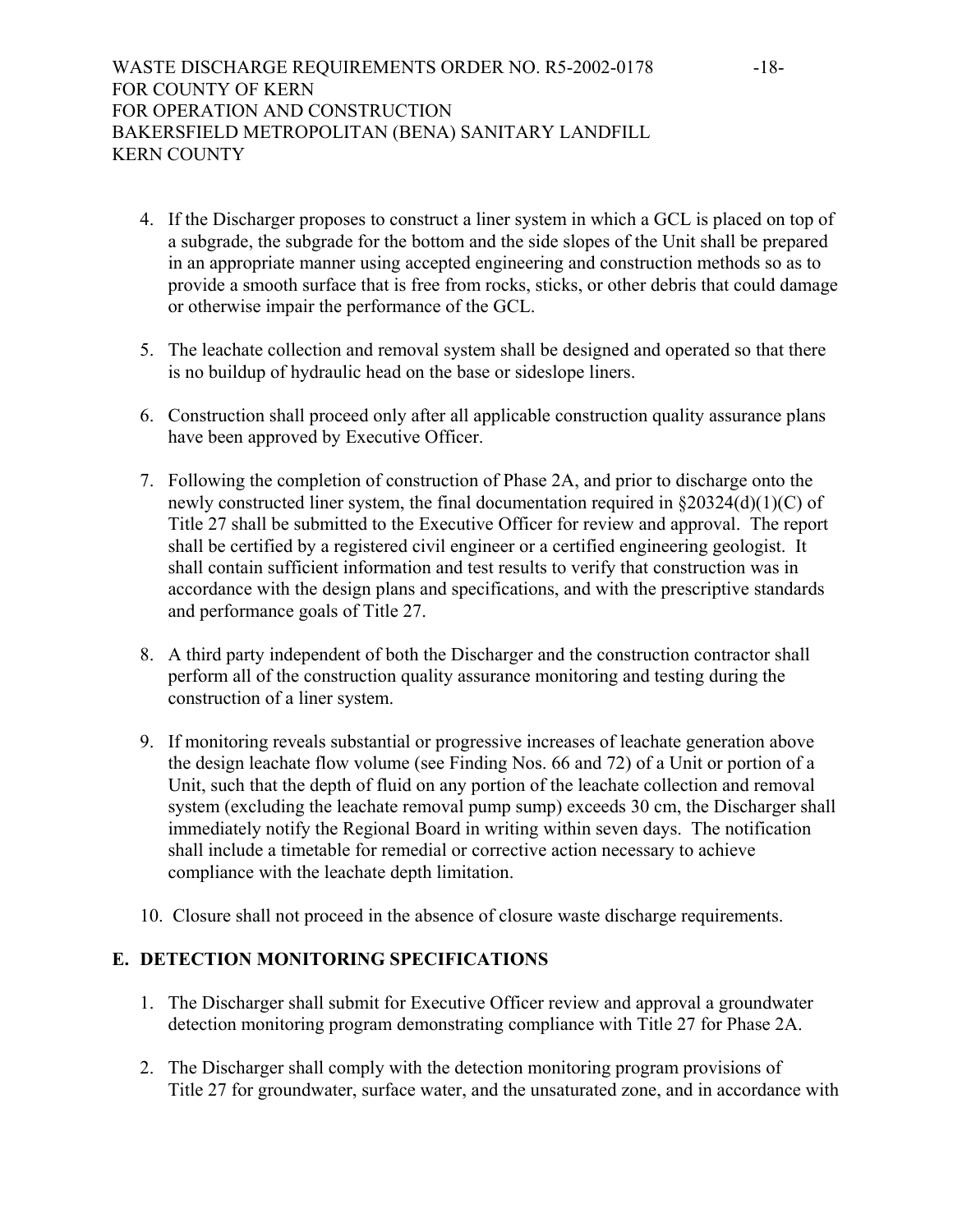# WASTE DISCHARGE REQUIREMENTS ORDER NO. R5-2002-0178 -19-FOR COUNTY OF KERN FOR OPERATION AND CONSTRUCTION BAKERSFIELD METROPOLITAN (BENA) SANITARY LANDFILL KERN COUNTY

Monitoring and Reporting Program No. R5-2002-0178. All components of a detection monitoring system for Phase 2A, except the pan lysimeters that will be used for vadose zone monitoring, shall be installed, operated, and one year of monitoring data collected **prior to** the discharge of wastes [27 CCR §20415(e)(6)].

- 3. The Discharger shall provide Regional Board staff a minimum of **one week** notification prior to commencing any field activities related to the installation, repair, or abandonment of monitoring devices. At the beginning of each sampling period, in accordance with B. Reporting in Monitoring and Reporting Program No. R5-2002-0178, a schedule shall be submitted listing anticipated sampling dates for the reporting period. The Regional Board staff will make a reasonable attempt to schedule sampling inspections to coordinate with the Discharger's anticipated schedule. The schedule is requested to allow Regional Board staff the opportunity to observe and collect samples in order to verify water quality data.
- 4. The Discharger shall comply with the Water Quality Protection Standard as specified in this Order, Monitoring and Reporting Program No. R5-2002-0178, and the Standard Provisions and Reporting Requirements, dated April 2000.
- 5. The Water Quality Protection Standard for organic compounds which are not naturally occurring and not detected in background groundwater samples, shall be taken as the detection limit of the analytical method used (i.e., US-EPA methods 8260 and 8270). The presence of non-naturally occurring organic compounds in samples above the Water Quality Protection Standard from detection monitoring wells is evidence of a release from the Unit unless the Discharger can demonstrate that the Unit is not the cause per §20420(k)(7) of Title 27.
- 6. The concentrations of the constituents of concern in waters passing the Point of Compliance shall not exceed the concentration limits established pursuant to Monitoring and Reporting Program No. R5-2002-0178.
- 7. For each monitoring event, the Discharger shall determine whether the landfill is in compliance with the Water Quality Protection Standard using procedures specified in Monitoring and Reporting Program No. R5-2002-0178 and §20415(e) of Title 27.
- 8. For any given monitored medium, the samples taken from all monitoring points and background monitoring points to satisfy the data analysis requirements for a given Reporting Period shall all be taken **within a span not to exceed 30 days**, unless the Executive Officer approves a longer time period, and shall be taken in a manner that ensures sample independence to the greatest extent feasible.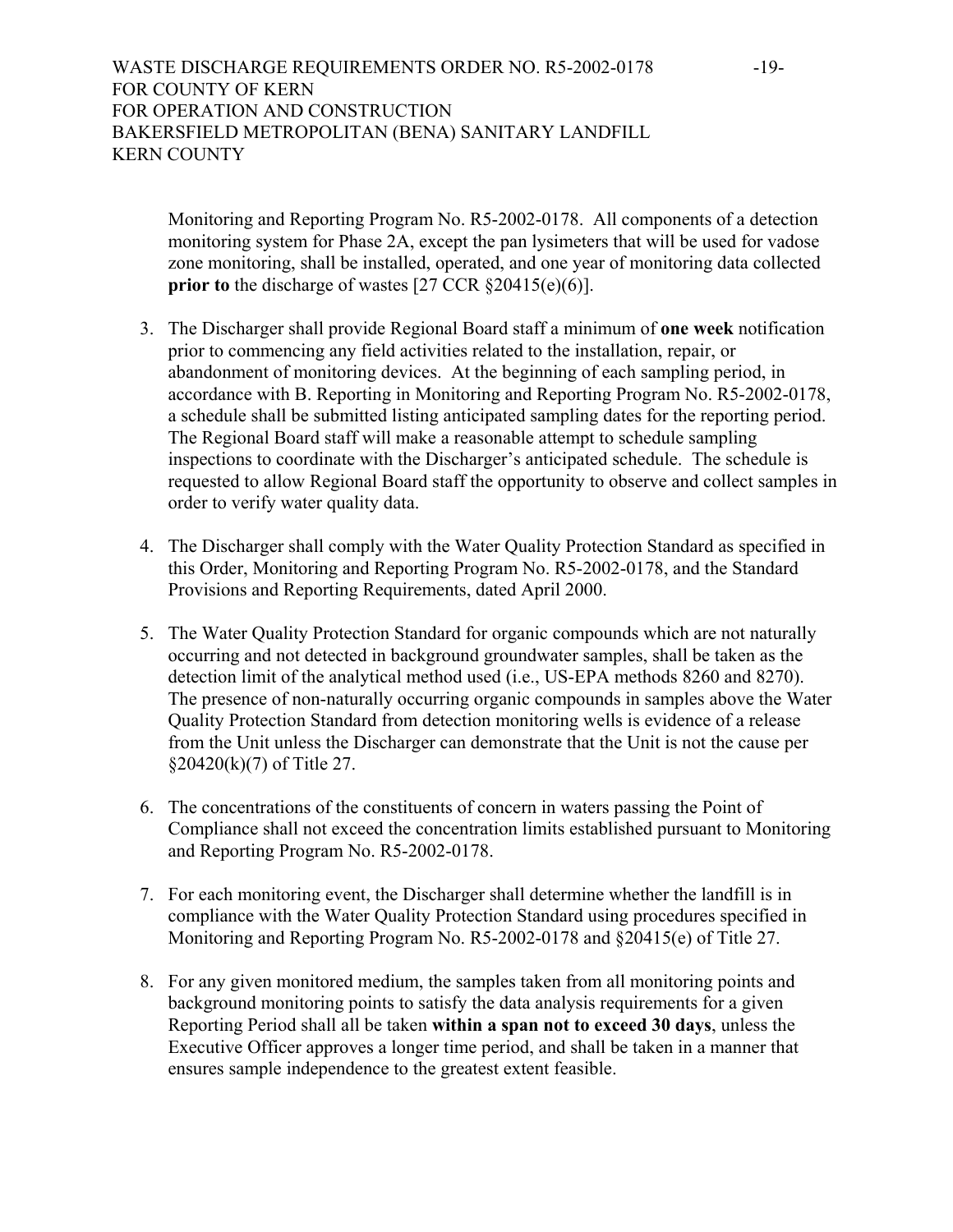WASTE DISCHARGE REQUIREMENTS ORDER NO. R5-2002-0178 -20-FOR COUNTY OF KERN FOR OPERATION AND CONSTRUCTION BAKERSFIELD METROPOLITAN (BENA) SANITARY LANDFILL KERN COUNTY

- 9. Specific methods of collection and analysis shall be identified. Sample collection, storage, and analysis shall be performed according to the most recent version of USEPA Methods, such as the latest editions, as applicable, of: (1) *Methods for the Analysis of Organics in Water and Wastewater* (USEPA 600 Series), (2) *Test Methods for Evaluating Solid Waste* (SW 846-latest edition), and (3) *Methods for Chemical Analysis of Water and Wastes* (USEPA 600/4-79-020), and in accordance with an approved Sample Collection and Analysis Plan.
- 10. If methods other than USEPA-approved methods or Standard Methods are used, the exact methodology shall be submitted for review and approval by the Executive Officer prior to use.
- 11. The **methods of analysis and the detection limits** used shall be appropriate for the expected concentrations. For the monitoring of any constituent or parameter that is found in concentrations which produce more than 90% non-numerical determinations (i.e., "trace" or "ND") in data from Background Monitoring Points for that medium, the analytical method having the lowest method detection limit (MDL) shall be selected from among those methods which would provide valid results in light of any matrix effects or interferences.
- 12. **"Trace" results** results falling between the MDL and the practical quantitation limit (PQL) - shall be reported as such, and shall be accompanied both by the estimated MDL and PQL values for that analytical run.
- 13. **MDLs and PQLs** shall be derived by the laboratory for each analytical procedure, according to State of California laboratory accreditation procedures. These MDLs and PQLs shall reflect the detection and quantitation capabilities of the specific analytical procedure and equipment used by the lab, rather than simply being quoted from USEPA analytical method manuals. In relatively interference-free water, laboratory-derived MDLs and PQLs are expected to closely agree with published USEPA MDLs and PQLs.
- 14. If the laboratory suspects that, due to a change in matrix or other effects, the true detection limit or quantitation limit for a particular analytical run differs significantly from the laboratory-derived MDL/PQL values, the results shall be flagged accordingly, along with estimates of the detection limit and quantitation limit actually achieved. The **MDL shall always be calculated such that it represents the lowest achievable concentration associated with a 99% reliability of a nonzero result**. The PQL shall always be calculated such that it represents the lowest constituent concentration at which a numerical value can be assigned with reasonable certainty that it represents the constituent's actual concentration in the sample. Normally, PQLs should be set equal to the concentration of the lowest standard used to calibrate the analytical procedure.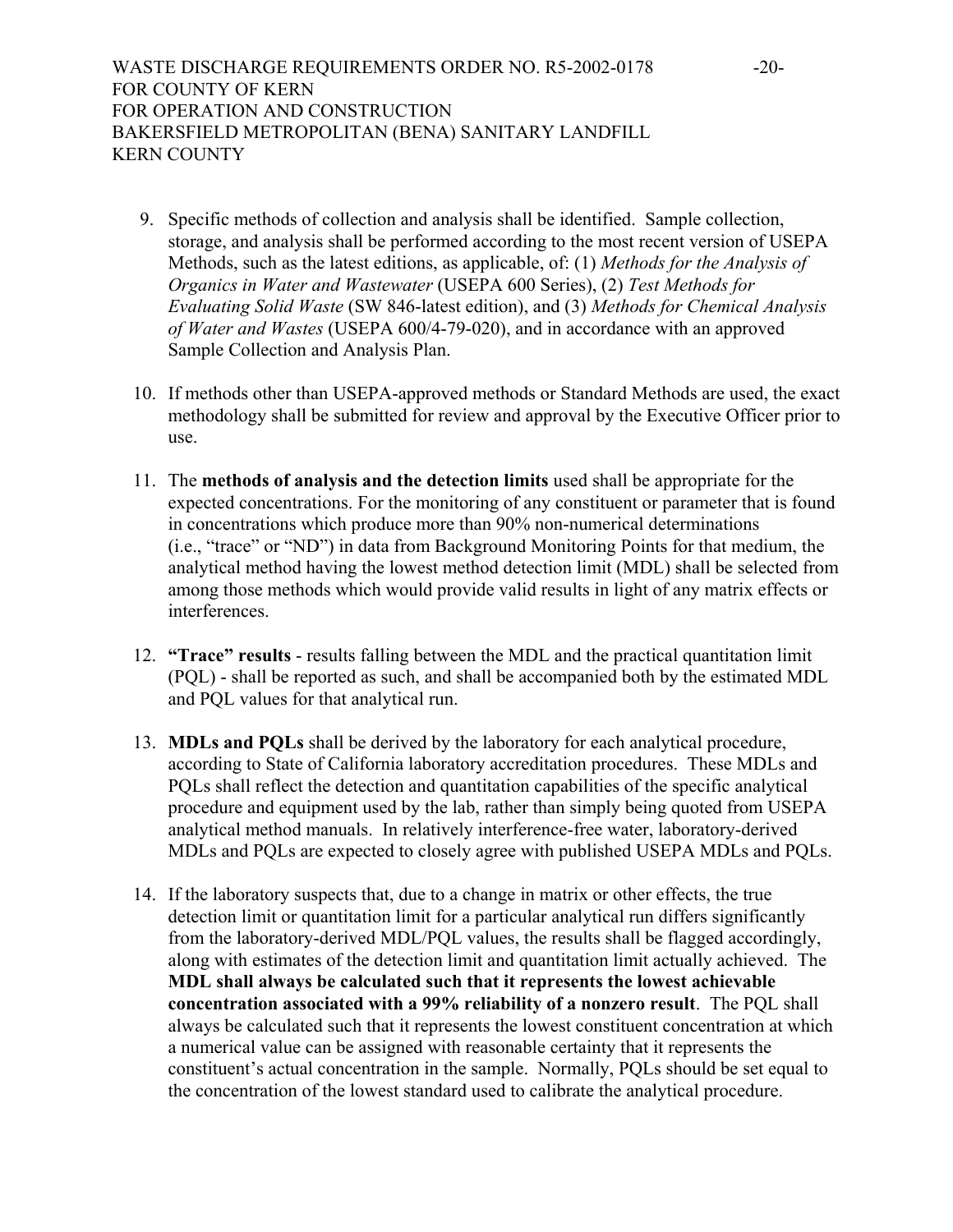WASTE DISCHARGE REQUIREMENTS ORDER NO. R5-2002-0178 -21-FOR COUNTY OF KERN FOR OPERATION AND CONSTRUCTION BAKERSFIELD METROPOLITAN (BENA) SANITARY LANDFILL KERN COUNTY

- 15. The **QA/QC data** shall be reported, along with the sample results to which they apply, including the method, equipment, and analytical detection and quantitation limits, the percent recovery, an explanation for any recovery that falls outside the QC limits, the results of equipment and method blanks, the results of spiked and surrogate samples, the frequency of quality control analysis, and the name and qualifications of the person(s) performing the analyses. Sample results shall be reported unadjusted for blank results or spike recoveries. In cases where contaminants are detected in QA/QC samples (i.e., field, trip, or lab blanks), the accompanying sample results shall be appropriately flagged.
- 16. **Unknown chromatographic** peaks shall be reported, along with an estimate of the concentration of the unknown analyte. When unknown peaks are encountered, second column or second method confirmation procedures shall be performed to attempt to identify and more accurately quantify the unknown analyte.
- 17. The statistical method shall account for data below the practical quantitation limit (PQL) with one or more statistical procedures that are protective of human health and the environment. Any PQL validated pursuant to  $\S20415(e)(7)$  of Title 27 that is used in the statistical method shall be **the lowest concentration (or value) that can be reliably achieved** within limits of precision and accuracy specified in the WDRs for routine laboratory operating conditions that are available to the facility. The Discharger's technical report, pursuant to §20415(e)(7) of Title 27, shall consider the PQLs listed in Appendix IX to Chapter 14 of Division 4.5 of Title 22, California Code of Regulations, for guidance when specifying limits of precision and accuracy. For any given constituent monitored at a background or downgradient monitoring point, an indication that falls between the method detection limit (MDL) and the PQL for that constituent (hereinafter called a "trace" detection) shall be identified and used in appropriate statistical or nonstatistical tests. Nevertheless, for a statistical method that is compatible with the proportion of censored data (trace and ND indications) in the data set, the Discharger can use the laboratory's concentration estimates in the trace range (if available) for statistical analysis, in order to increase the statistical power by decreasing the number of "ties".
- 18. The Discharger may propose an alternate statistical method [to the methods listed under 27 CCR  $\S 20415(e)(8)(A-D)$ ] in accordance with  $\S 20415(e)(8)(E)$  of Title 27, for review and approval by the Executive Officer. Upon receiving written approval from the Executive Officer, alternate statistical procedures may be used for determining the significance of analytical results for common laboratory contaminants (i.e., methylene chloride, acetone, diethylhexyl phthalate, and di-n-octyl phthalate). The analytical results involving detection of these analytes in any background or downgradient sample shall be reported and flagged for easy reference by Regional Board staff.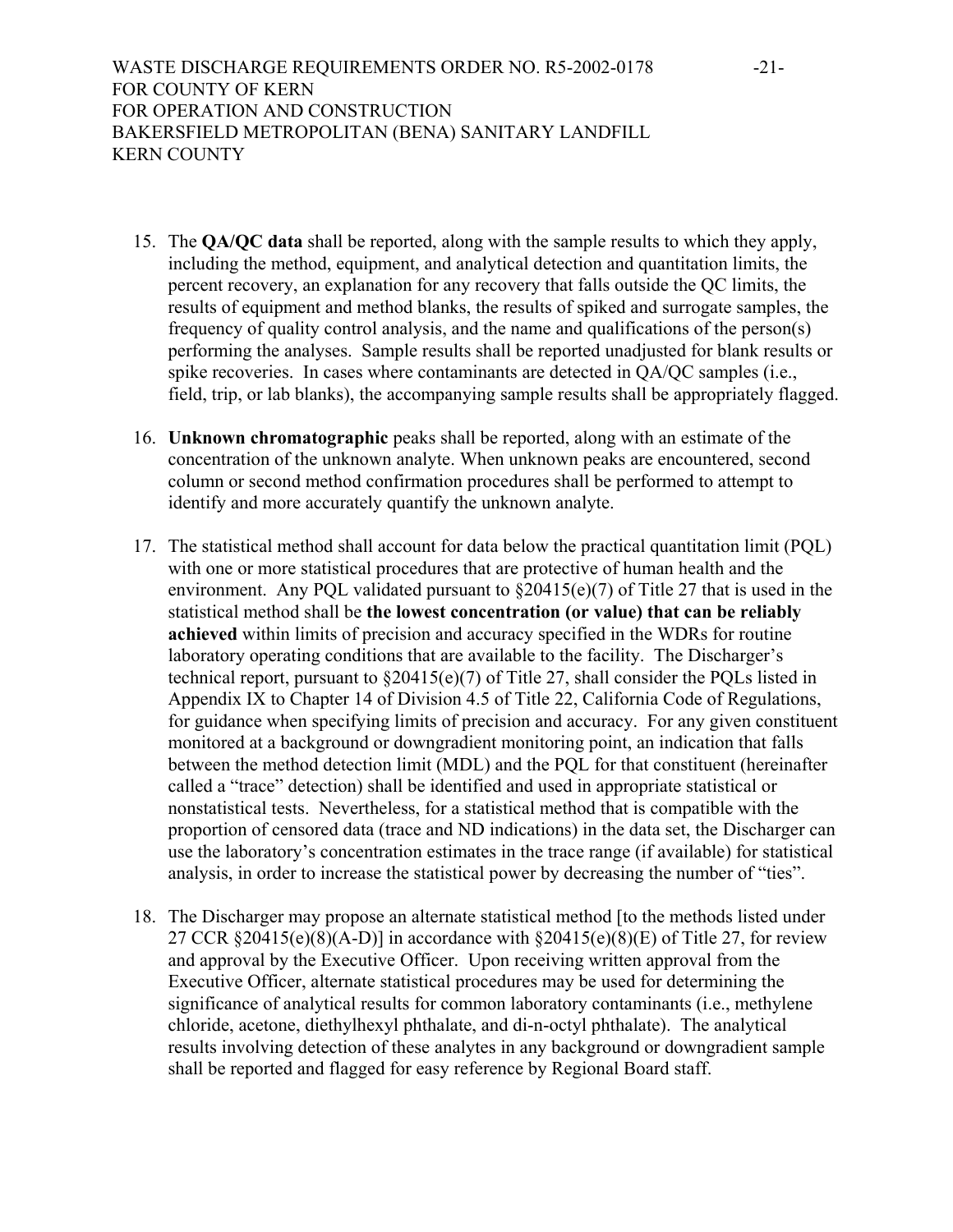WASTE DISCHARGE REQUIREMENTS ORDER NO. R5-2002-0178 -22-FOR COUNTY OF KERN FOR OPERATION AND CONSTRUCTION BAKERSFIELD METROPOLITAN (BENA) SANITARY LANDFILL KERN COUNTY

- 19. The Discharger shall use the following nonstatistical method specified in Section E.21 for all constituents which are not amenable to the statistical tests above (i.e., less than 10% of the data from background samples that equal or exceed their respective MDL). This includes all constituents in the Monitoring Parameters and for all Constituents of Concern (COC) found in groundwater and unsaturated zone (in soil-pore liquid or -gas). Each constituent at a monitoring point shall be determined to meet this criterion based on either:
	- a. The results from a single sample for that constituent, taken during that reporting period from that monitoring point; or
	- b. If more than one sample has been taken during a reporting period from a monitoring point, the results from the sample which contains the largest number of qualifying constituents shall be used.

Background for water samples shall be represented by the data from all samples taken from applicable background monitoring points during that reporting period (at least one sample from each background monitoring point). The Discharger may propose an alternate statistical method [to the methods listed under  $27$  CCR  $\S 20415(e)(8)(A-D)$ ] in accordance with §20415(e)(8)(E) of Title 27, for review and approval by the Executive Officer.

- 20. The nonstatistical method shall be implemented as follows:
	- a. For every compliance well, regardless of the monitoring program, the Discharger shall use this data analysis method, jointly, for all monitoring parameters and COCs that are detected in less than 10% of background samples. Any COC that triggers a discrete retest per this method shall be added to the monitoring parameter list:

Triggers — From the monitoring parameters and COC list identify each constituent in the current sample that exceeds either its respective MDL or PQL. The Discharger shall conclude that the exceedance provides a preliminary indication [or, for a retest, provide a measurably significant indication] of a change in the nature or extent of the release, at that well, if either:

- 1) The data contains two or more qualifying monitoring parameters and/or COCs that are detected in less than 10% of background samples that equal or exceed their respective MDLs; or
- 2) The data contains one qualifying monitoring parameter and/or COC that equals or exceeds its PQL.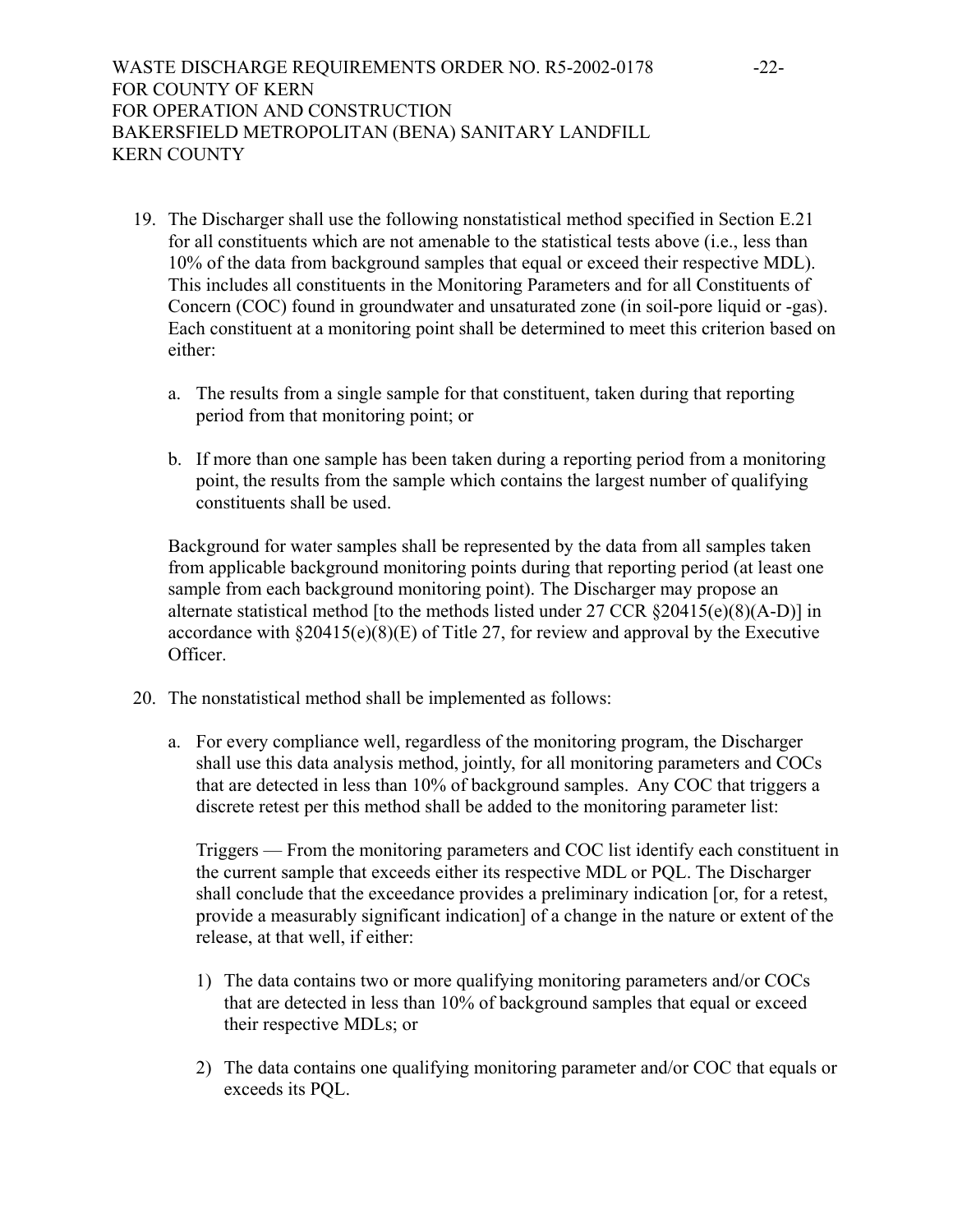- b. Discrete Retest [27CCR §20415(e)(8)(E)]:
	- 1) In the event that the Discharger concludes (pursuant to paragraph 20.a., above) that there is a preliminary indication, then the Discharger shall immediately notify Regional Board staff by phone or e-mail and, within 30 days of such indication, shall collect two new (retest) samples from the indicating compliance well.
	- 2) For any given compliance well retest sample, the Discharger shall include, in the retest analysis, only the laboratory analytical results for those constituents indicated in that well's original test. As soon as the retest data are available, the Discharger shall apply the same test [under 20.a.], to separately analyze each of the two suites of retest data at that compliance well.
	- 3) If either (or both) of the retest samples meets either (or both) of the triggers under ¶20.a., then the Discharger shall conclude that there is a measurably significant increase at that well for the constituent(s) indicated in the validating retest sample(s).
- 21. If the Executive Officer determines, after reviewing the submitted report, that the detected constituent(s) most likely originated from the Unit(s), the Discharger shall **immediately** implement the requirements of XI. Response To A Release, C. Release Has Been Verified, contained in the Standard Provisions and Reporting Requirements.

# **F. REPORTING REQUIREMENTS**

- 1. In the event the Discharger does not comply or will be unable to comply with any prohibition or limitation of this Order for any reason, the Discharger shall notify the appropriate Regional Board office by telephone **as soon as** it or its agents have knowledge of such noncompliance or potential for noncompliance, and shall confirm this notification in writing **within two weeks**. The written notification shall state the nature, time, and cause of noncompliance, and shall describe the measures being taken to prevent recurrences and shall include a timetable for corrective actions.
- 2. The Discharger shall retain records of all monitoring information, including all calibration and maintenance records, all original strip chart recordings of continuous monitoring instrumentation, copies of all reports required by this Order, and records of all data used to complete the application for this Order. Records shall be maintained throughout the life of the facility including the post closure period.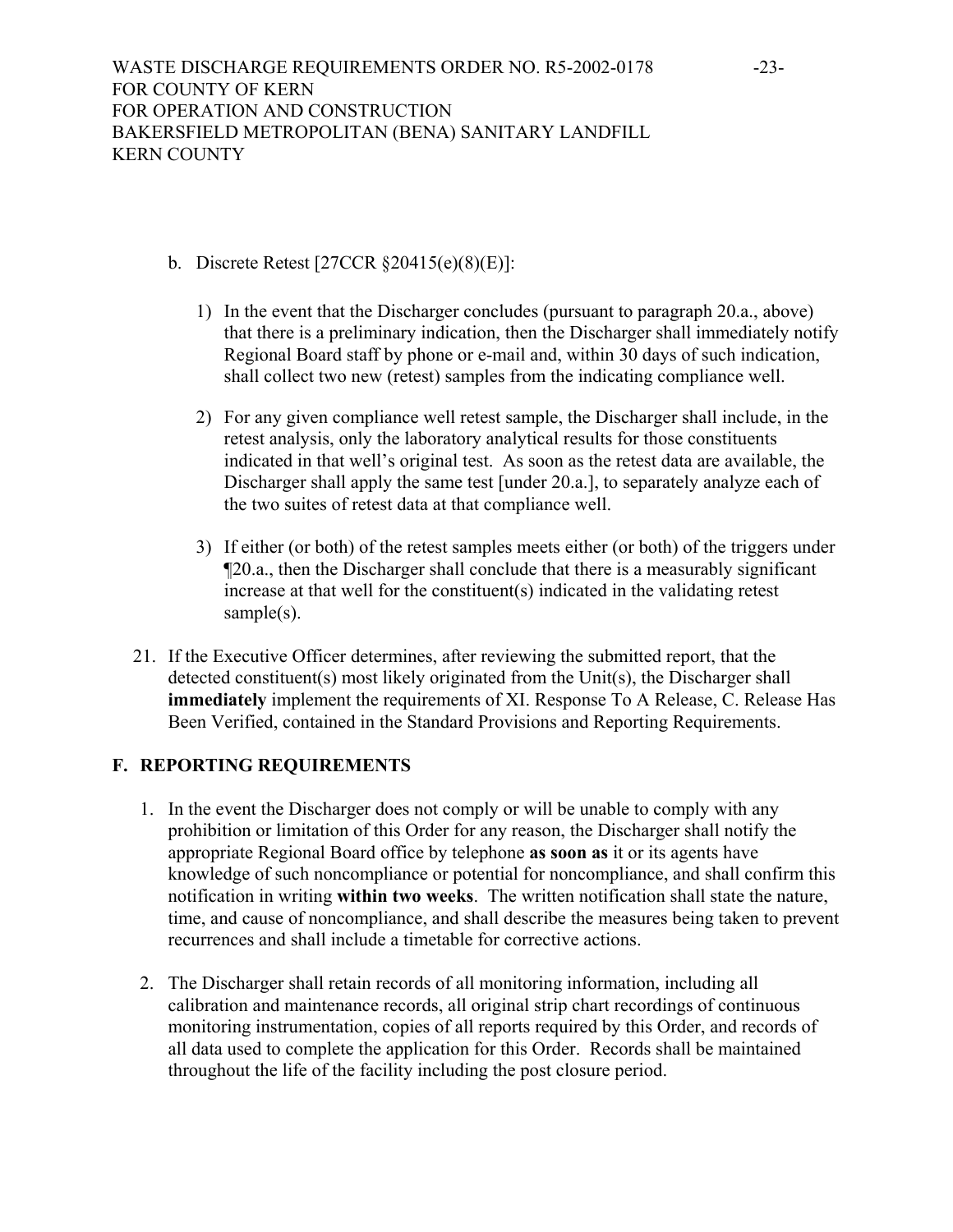Such legible records shall show the following for each sample:

- a. Sample identification and the Monitoring point or Background Monitoring Point from which it was taken, along with the identity of the individual who obtained the sample;
- b. Date, time, and manner of sampling;
- c. Date and time that analyses were started and completed, and the name of the personnel and laboratory performing each analysis;
- d. Complete procedure used, including method of preserving the sample, and the identity and volumes of reagents used;
- e. Calculation of results; and
- f. Results of analyses, and the MDL and PQL for each analysis.
- 3. A transmittal letter explaining the essential points shall accompany each report. At a minimum, the transmittal letter shall identify any violations found since the last report was submitted, and if the violations were corrected. If no violations have occurred since the last submittal, this shall be stated in the transmittal letter. The transmittal letter shall also state that a discussion of any violations found since the last report was submitted, and a description of the actions taken or planned for correcting those violations, including any references to previously submitted time schedules, is contained in the accompanying report.
- 4. Each monitoring report shall include a compliance evaluation summary. The summary shall contain at least:
	- a. For each Monitoring Point and Background Monitoring Point addressed by the report, a description of:
		- 1) the time of water level measurement;
		- 2) the type of pump or other device used for purging and the elevation of the pump intake relative to the elevation of the screened interval;
		- 3) the method of purging (the pumping rate, the equipment and methods used to monitor field pH, temperature, and conductivity during purging, the calibration of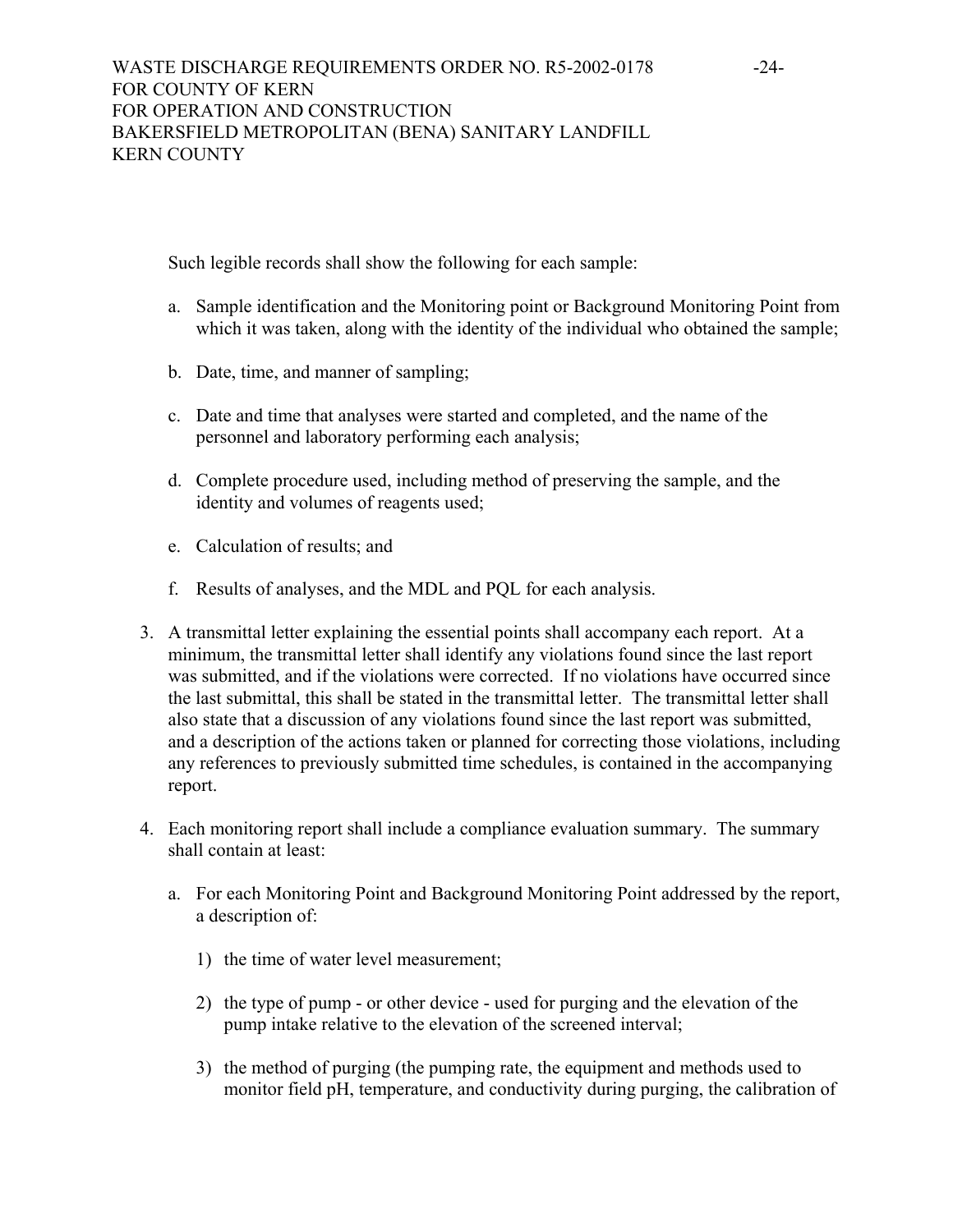the field equipment, results of the pH, temperature, conductivity, and turbidity testing, and the method of disposing of the purge water) to remove all portions of the water that was in the well bore while the sample was being taken;

- 4) the type of pump or other device used for sampling, if different than the pump or device used for purging; and
- 5) a statement that the sampling procedure was conducted in accordance with the Sampling and Analysis Plan approved by the Executive Officer.
- b. A map or aerial photograph showing the locations of observation stations, Monitoring Points, and Background Monitoring Points.
- c. For each groundwater body, a description and graphical presentation of the gradient and direction of groundwater flow under/around the Unit, based upon water level elevations taken prior to the collection of the water quality data submitted in the report.
- d. Laboratory statements of results of all analyses evaluating compliance with requirements.
- e. An evaluation of the effectiveness of the leachate monitoring and control facilities, and of the run-off/run-on control facilities.
- f. A summary and certification of completion of all **Standard Observations** for the Unit(s), for the perimeter of the Unit, and for the receiving waters. The Standard Observations shall include:
	- 1) For the Unit:
		- a) Evidence of ponded water at any point on the facility (show affected area on map);
		- b) Evidence of odors: presence or absence, characterization, source, and distance of travel from source; and
		- c) Evidence of erosion and/or of day-lighted refuse.
	- 2) Along the perimeter of the Unit: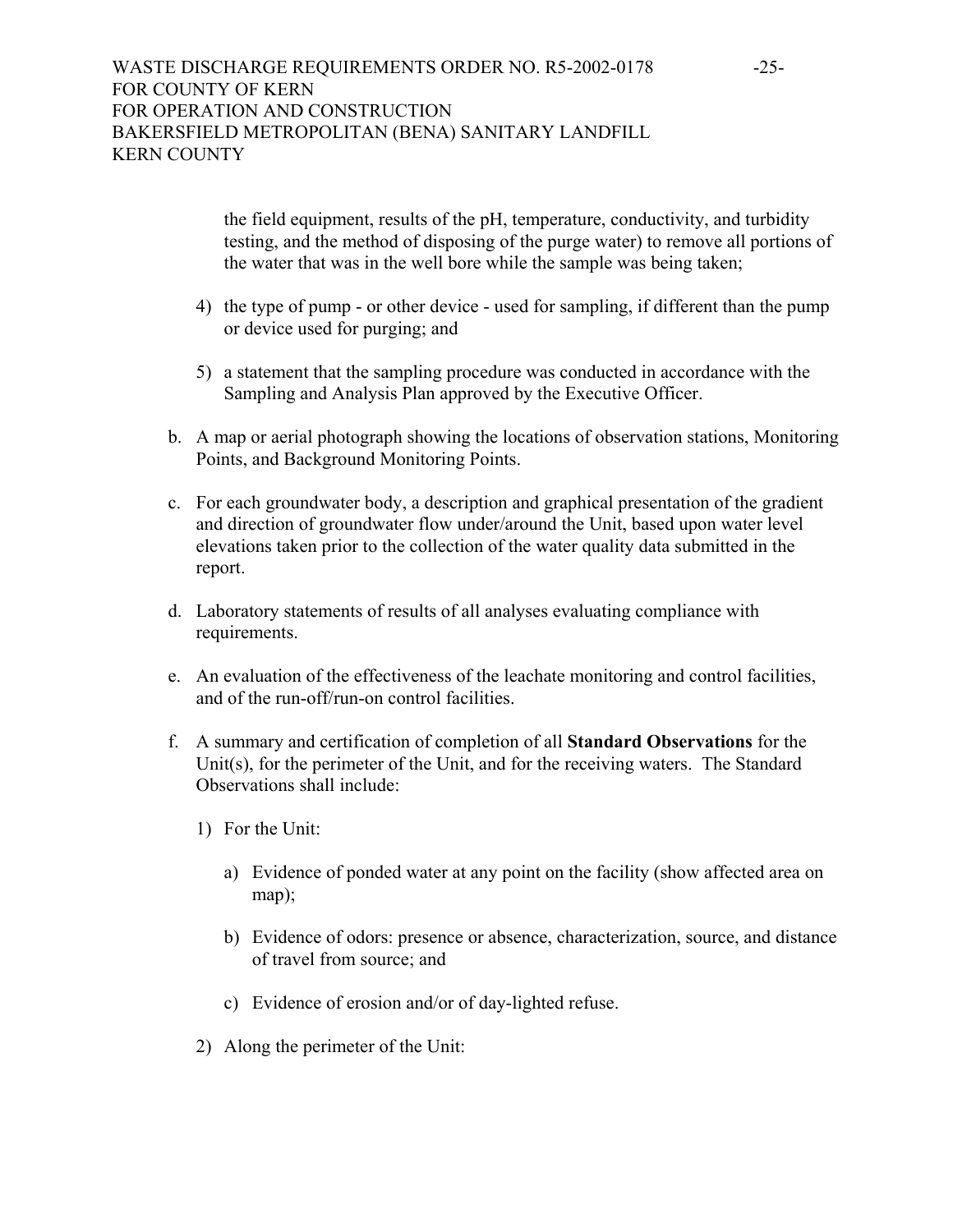- a) Evidence of liquid leaving or entering the Unit, estimated size of affected area, and flow rate (show affected area on map);
- b) Evidence of odors: presence or absence, characterization, source, and distance of travel from source; and
- c) Evidence of erosion and/or of day-lighted refuse.
- 3) For receiving waters:
	- a) Floating and suspended materials of waste origin: presence or absence, source, and size of affected area;
	- b) Discoloration and turbidity: description of color, source, and size of affected area;
	- c) Evidence of odors: presence or absence, characterization, source, and distance of travel from source;
	- d) Evidence of water uses: presence of water-associated wildlife;
	- e) Flow rate; and
	- f) Weather conditions: wind direction and estimated velocity, total precipitation during recent days and on the day of observation.
- g. The quantity and types of wastes discharged and the locations in the Unit where waste has been placed since submittal of the last such report.
- 5. The Discharger shall report by telephone any seepage from the disposal area **immediately** after it is discovered. A written report shall be filed with the Regional Board **within seven days**, containing at least the following information:
	- a. A map showing the location(s) of seepage;
	- b. An estimate of the flow rate;
	- c. A description of the nature of the discharge (e.g., all pertinent observations and analyses);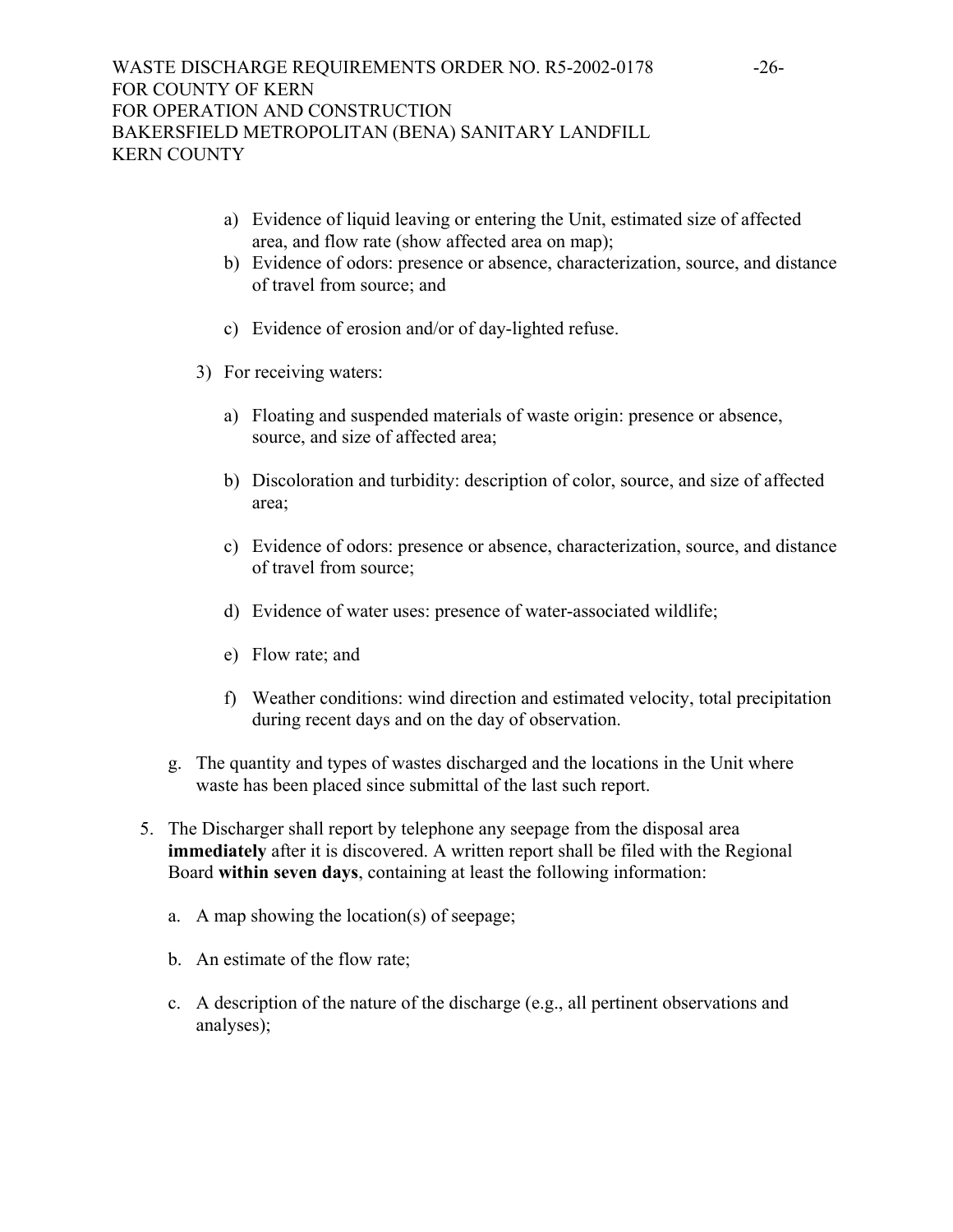- d. Verification that samples have been submitted for analyses of the Constituents of Concern and Monitoring Parameters, and an estimated date that the results will be submitted to the Regional Board; and
- e. Corrective measures underway or proposed, and corresponding time schedule.
- 6. The Discharger shall submit an **Annual Monitoring Summary Report** to the Regional Board covering the reporting period of the previous monitoring year. This report shall contain:
	- a. All monitoring parameters and constituents of concern shall be graphed so as to show historical trends at each Monitoring Point and Background Monitoring Point, for all samples taken within at least the previous five calendar years. Each such graph shall plot the concentration of one or more constituents for the period of record for a given Monitoring Point or Background Monitoring Point, at a scale appropriate to show trends or variations in water quality. The graphs shall plot each datum, rather than plotting mean values. For any given constituent or parameter, the scale for background plots shall be the same as that used to plot downgradient data. Graphical analysis of monitoring data may be used to provide significant evidence of a release.
	- b. Unless otherwise exempted by the Executive Officer, all monitoring analytical data obtained during the previous two six-month reporting periods, shall be presented in tabular form as well as in a digital file format acceptable to the Executive Officer. The Regional Board regards the submittal of data in hard copy and in digital format as "...the form necessary for..." statistical analysis [§20420(h)], in that this facilitates periodic review by the Regional Board.
	- c. A comprehensive discussion of the compliance record, and the result of any corrective actions taken or planned which may be needed to bring the Discharger into full compliance with these waste discharge requirements.
	- d. A map showing the area and elevations in which filling has been completed during the previous calendar year.
	- e. A written summary of the monitoring results, indicating any changes made or observed since the previous annual report.
	- f. An evaluation of the effectiveness of the leachate monitoring/control facilities.

## **G. PROVISIONS**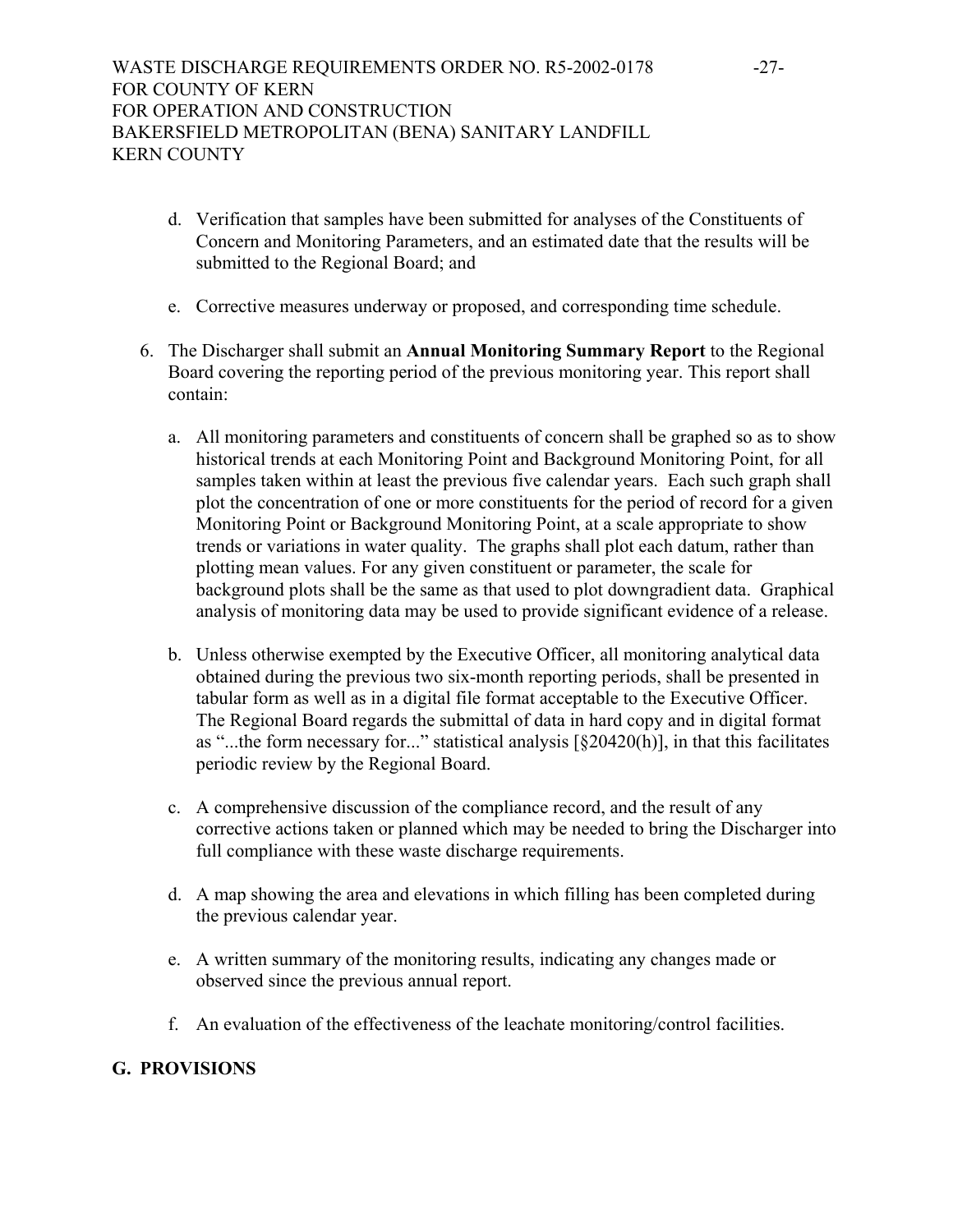- 1. The Discharger shall maintain a copy of this Order at the facility and make it available at all times to facility operating personnel, who shall be familiar with its contents, and to regulatory agency personnel.
- 2. The Discharger shall comply with all applicable provisions of Title 27 and 40 Code of Federal Regulations Part 258 (Subtitle D) that are not specifically referred to in this Order.
- 3. The Discharger shall comply with Monitoring and Reporting Program No. R5-2002- 0178, which is incorporated into and made part of this Order.
- 4. The Discharger shall comply with the applicable portions of the *Standard Provisions and Reporting Requirements for Waste Discharge Requirements for Nonhazardous Solid Waste Discharges Regulated by Title 27 and/or Subtitle D (27 CCR §20005 et seq. and 40 CFR 258 et seq.)*, dated April 2000, which are hereby incorporated into this Order.
- 5. All reports and transmittal letters shall be signed by persons identified below:
	- a. For a corporation: by a principal executive officer of at least the level of senior vice-president.
	- b. For a partnership or sole proprietorship: by a general partner or the proprietor.
	- c. For a municipality, state, federal or other public agency: by either a principal executive officer or ranking elected or appointed official.
	- d. A duly authorized representative of a person designated in a, b or c above if;
		- 1) the authorization is made in writing by a person described in a, b, or c of this provision;
		- 2) the authorization specifies either an individual or a position having responsibility for the overall operation of the regulated facility or activity, such as the position of plant manager, operator of a Unit, superintendent, or position of equivalent responsibility. (A duly authorized representative may thus be either a named individual or any individual occupying a named position); and
		- 3) the written authorization is submitted to the Regional Board.
	- e. Any person signing a document under this Section shall make the following certification: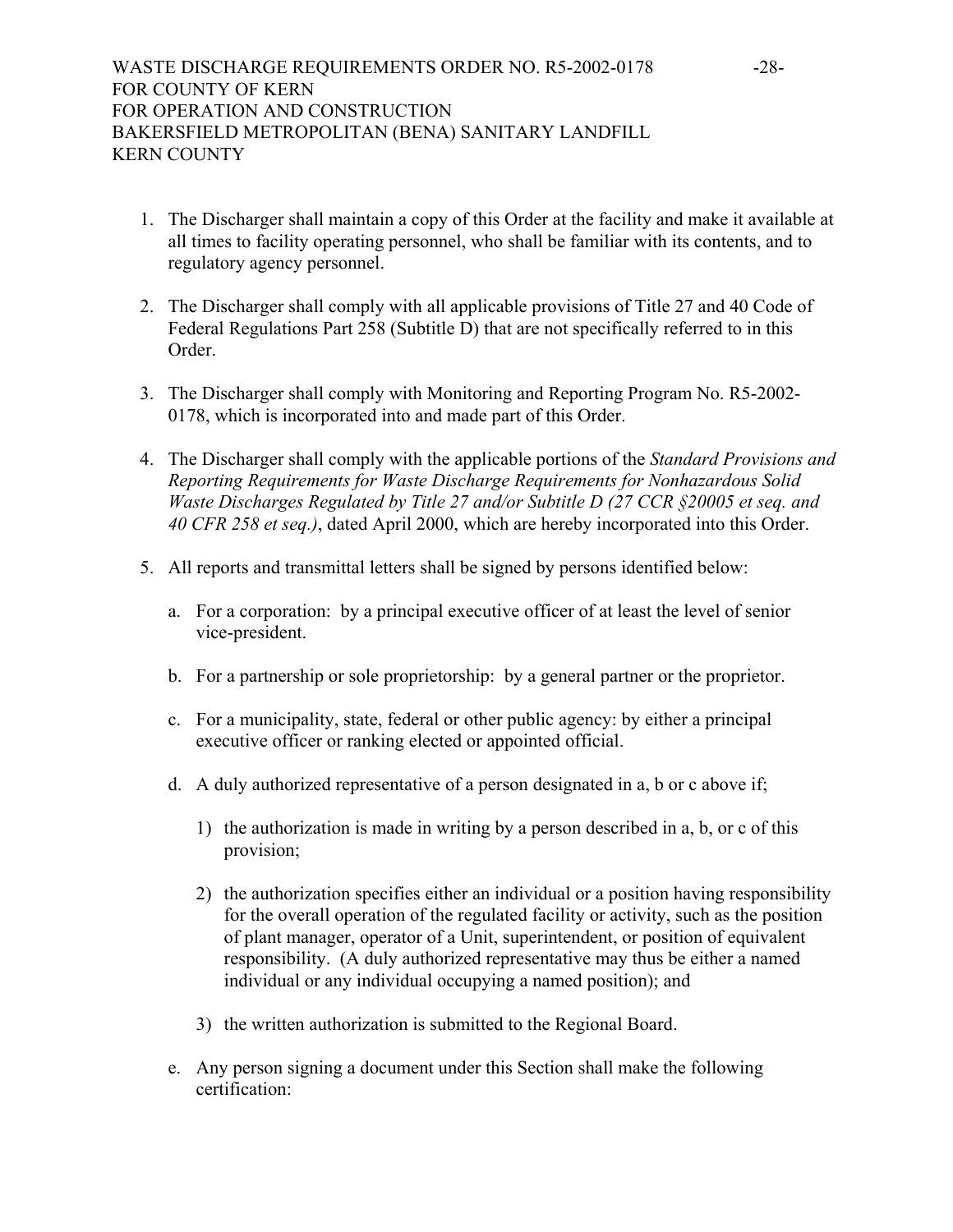"I certify under penalty of law that I have personally examined and am familiar with the information submitted in this document and all attachments and that, based on my inquiry of those individuals immediately responsible for obtaining the information, I believe that the information is true, accurate, and complete. I am aware that there are significant penalties for submitting false information, including the possibility of fine and imprisonment."

- 6. The Discharger shall take all reasonable steps to minimize any adverse impact to the waters of the State resulting from noncompliance with this Order. Such steps shall include accelerated or additional monitoring as necessary to determine the nature, extent, and impact of the noncompliance.
- 7. The owner of the waste management facility shall have the continuing responsibility to assure protection of waters of the state from discharged wastes and from gases and leachate generated by discharged waste during the active life, closure, and post-closure maintenance period of the Unit(s) and during subsequent use of the property for other purposes.
- 8. The fact that it would have been necessary to halt or reduce the permitted activity in order to maintain compliance with this Order shall not be regarded as a defense for the Discharger's violations of the Order.
- 9. To assume ownership or operation under this Order, the succeeding owner or operator must apply in writing to the Regional Board requesting transfer of the Order within 14 days of assuming ownership or operation of this facility. The request must contain the requesting entity's full legal name, the State of incorporation if a corporation, the name and address and telephone number of the persons responsible for contact with the Regional Board, and a statement. The statement shall comply with the signatory requirements contained in Provision H.5. and state that the new owner or operator assumes full responsibility for compliance with this Order. Failure to submit the request shall be considered a discharge without requirements, a violation of the California Water Code. Transfer of this Order shall be approved or disapproved by the Regional Board.
- 10. The Discharger shall establish cost estimates for initiating and completing corrective action for all known or reasonably foreseeable releases from the landfill, and submit these estimates to the Executive Officer for review and approval. The Discharger shall conduct an annual review of the estimates and submit a report for Executive Officer review and approval **by 30 April of each year**. The Discharger shall adjust the cost annually to account for inflation and any changes in facility design, construction, or operation.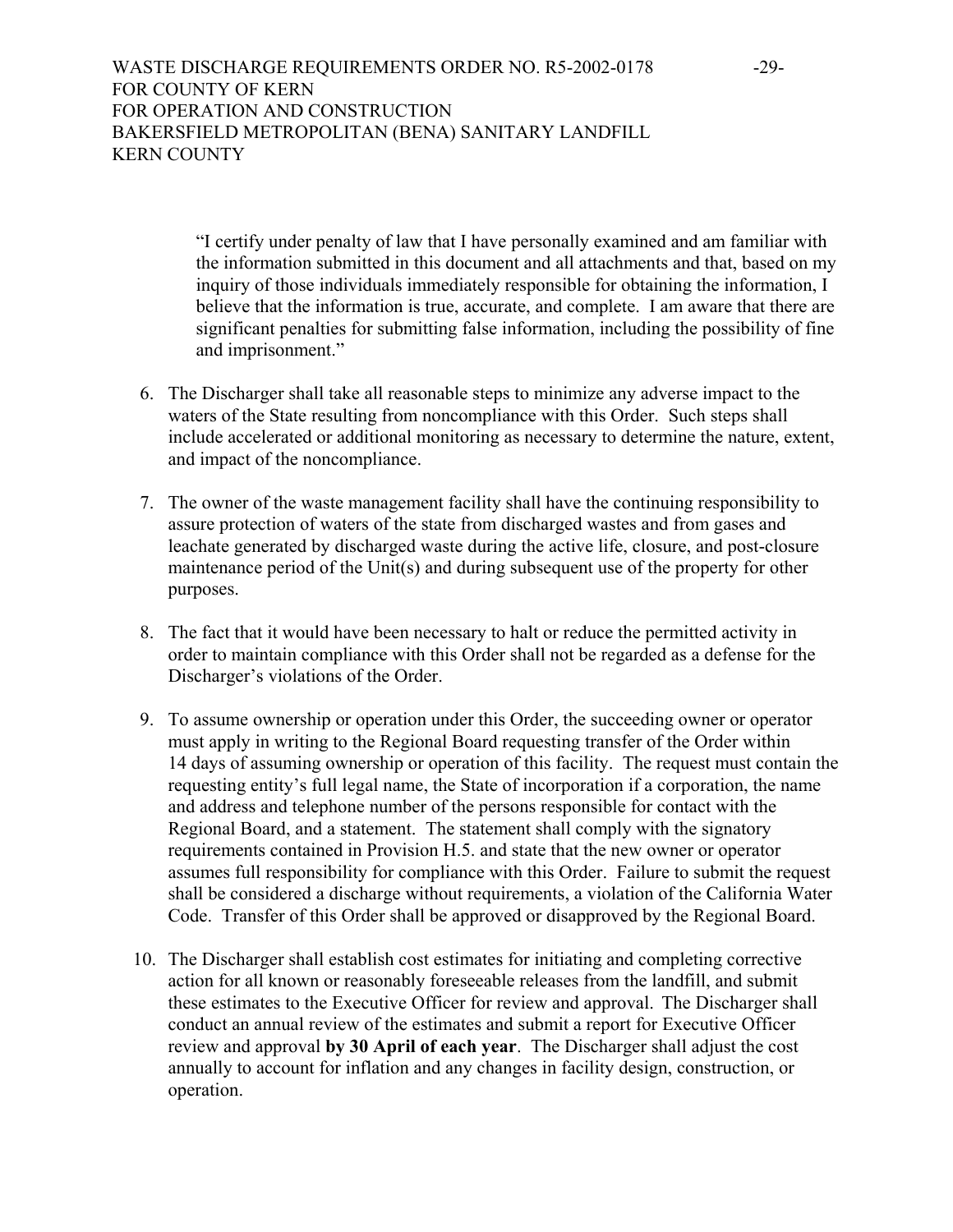WASTE DISCHARGE REQUIREMENTS ORDER NO. R5-2002-0178 -30-FOR COUNTY OF KERN FOR OPERATION AND CONSTRUCTION BAKERSFIELD METROPOLITAN (BENA) SANITARY LANDFILL KERN COUNTY

- 11. The Discharger shall obtain and maintain assurances of financial responsibility for initiating and completing corrective action for all known or reasonably foreseeable releases from the landfill in an amount approved by the Executive Officer, and shall submit the financial assurance mechanism to the Financial Assurances Section of the California Integrated Waste Management Board.
- 12. The Discharger is required to maintain financial assurance mechanisms for closure and post-closure maintenance costs as specified in Chapter 6 of Title 27. The Discharger is required to submit the financial assurance mechanism to the Financial Assurances Section of the California Integrated Waste Management Board, which determines if the mechanism meets the requirements of Chapter 6, Title 27, and if the amount of coverage is adequate.
- 13. The Discharger shall complete the tasks contained in these waste discharge requirements in accordance with the following time schedule:

|    | Task                                                                                                                                                                                                                   | <b>Compliance Date</b>       |
|----|------------------------------------------------------------------------------------------------------------------------------------------------------------------------------------------------------------------------|------------------------------|
| a. | <b>Construction Plans</b>                                                                                                                                                                                              |                              |
|    | Submit construction and design plans<br>for Executive Officer review and approval.<br>(see Construction Specification D.1)                                                                                             | <b>Prior to construction</b> |
| b. | <b>Construction Report</b>                                                                                                                                                                                             |                              |
|    | Submit a construction report upon completion<br>demonstrating construction was in accordance<br>with approved construction plans for Executive<br>Officer review and approval.<br>(see Construction Specification D.6) | <b>Prior to discharge</b>    |
| c. | <b>Detection Monitoring Report for Existing</b><br><b>Waste Management Unit</b>                                                                                                                                        |                              |
|    | Submit a groundwater detection monitoring report<br>that demonstrates compliance with Title 27 for the<br>existing waste management unit.<br>(see Detection Monitoring Specification E.2)                              | 31 December 2002             |